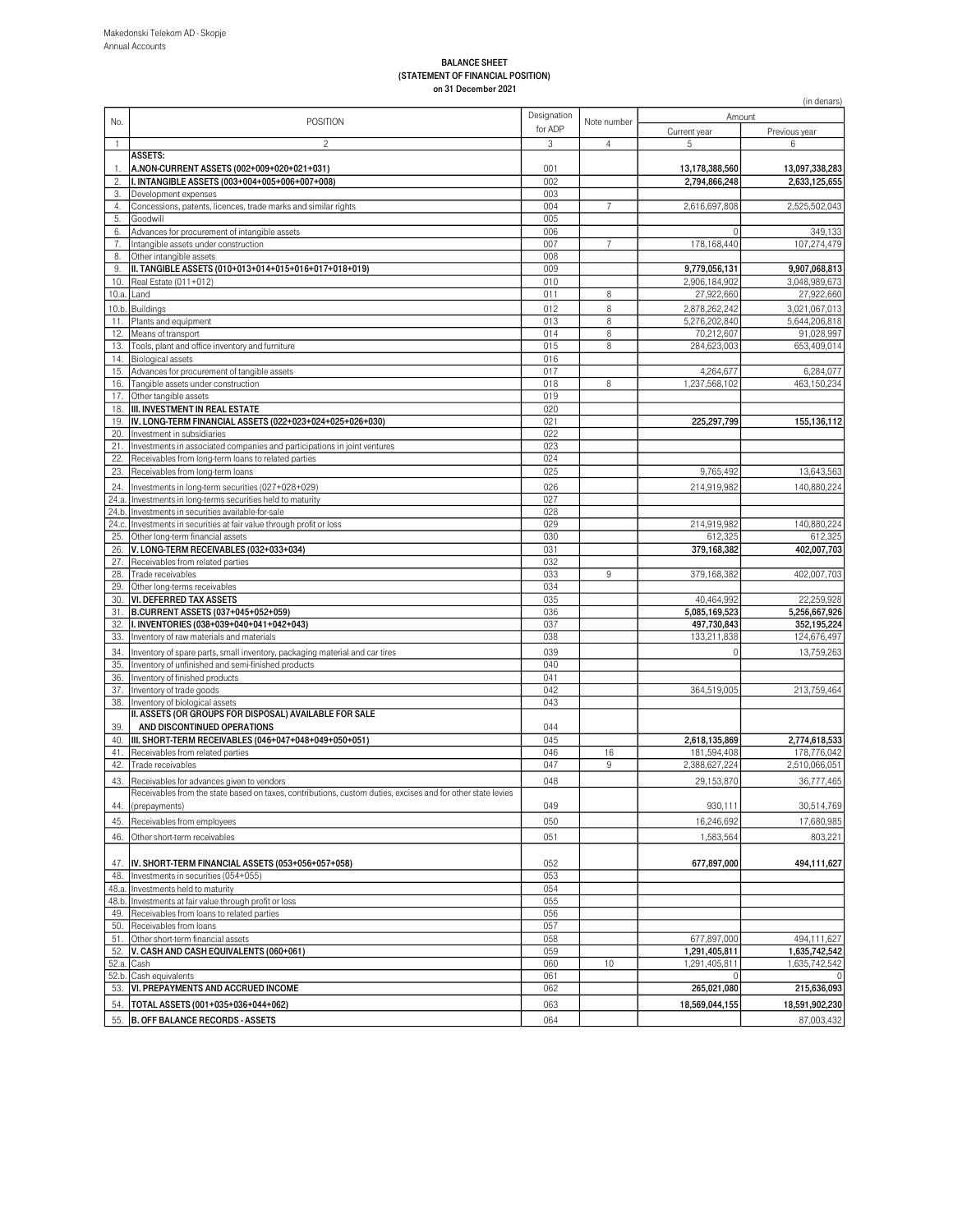#### BALANCE SHEET (STATEMENT OF FINANCIAL POSITION) on 31 December 2021

|              |                                                                                                                                        |             |                |                | (in denars)    |
|--------------|----------------------------------------------------------------------------------------------------------------------------------------|-------------|----------------|----------------|----------------|
|              |                                                                                                                                        | Designation |                | Amount         |                |
| No.          | <b>POSITION</b>                                                                                                                        | for ADP     | Note number    | Current year   | Previous year  |
| $\mathbf{1}$ | $\overline{c}$                                                                                                                         | 3           | $\overline{4}$ | 5              | 6              |
|              | <b>LIABILITIES:</b>                                                                                                                    |             |                |                |                |
| 56.          | A. CAPITAL AND RESERVES (066+067-068-069+070+071+075-076+077-078)                                                                      | 065         |                | 14,978,109,939 | 14,638,027,784 |
| 57.          | <b>I. SHARE CAPITAL</b>                                                                                                                | 066         | 11             | 9,583,887,733  | 9,583,887,733  |
| 58.          | II. SHARE PREMIUM ACCOUNT                                                                                                              | 067         |                | 540,659,375    | 540,659,375    |
|              |                                                                                                                                        |             | 11             |                |                |
|              | 59. <b>III. TREASURY SHARES (-)</b>                                                                                                    | 068         |                | 3,738,357,350  | 3,738,357,350  |
| 60.          | IV. CALLED-UP CAPITAL (-)                                                                                                              | 069         |                |                |                |
|              | IV. REVALUATION RESERVE AND DIFFERENCES FROM VALUATION OF COMPONENTS OF OTHER                                                          |             |                |                |                |
| 61.          | <b>COMPREHENSIVE INCOME</b>                                                                                                            | 070         |                | 865,575,754    | 865,575,754    |
| 62.          | VI. RESERVES (072+073+074)                                                                                                             | 071         |                | 980.679.730    | 980.679.730    |
| 63.          | Legal reserves                                                                                                                         | 072         |                | 958.388.774    | 958,388,774    |
| 64.          | Statutory reserves                                                                                                                     | 073         |                |                |                |
| 65.          | Other reserves                                                                                                                         | 074         |                | 22,290,956     | 22,290,956     |
| 66.          | <b>VI. RETAINED EARNINGS</b>                                                                                                           | 075         |                | 5,023,684,298  | 4,678,209,737  |
| 67.          | <b>VIII. CARRIED LOSS (-)</b>                                                                                                          | 076         |                |                |                |
| 68.          | IX. PROFIT FOR THE BUSINESS YEAR                                                                                                       | 077         |                | 1,721,980,399  | 1,727,372,805  |
|              | 69. X. LOSS FOR THE BUSINESS YEAR                                                                                                      | 078         |                |                |                |
| 70.          | XI. SHARE CAPITAL OF THE OWNERS OF THE PARENT COMPANY                                                                                  | 079         |                |                |                |
| 71.          | XII. UNCONTROLLED SHARE                                                                                                                | 080         |                |                |                |
| 72.          | B. LIABILITIES (082+085+095)                                                                                                           | 081         |                | 2,294,262,933  | 3,074,010,400  |
| 73.          | I. LONG-TERM PROVISIONS FOR LIABILITIES AND EXPENSES (083+084)                                                                         | 082         |                | 64,281,140     | 54,263,818     |
| 74.          | Provisions for pensions, severance payments and similar liabilities towards the employees                                              | 083         |                | 64,281,140     | 54,263,818     |
|              |                                                                                                                                        | 084         |                |                |                |
| 75.          | Other long-term provisions for liabilities and expenses                                                                                |             |                |                |                |
| 76.          | II. LONG-TERM LIABILITIES (from 086 to 093)                                                                                            | 085         |                | 460,599,924    | 416,916,265    |
| 77.          | Liabilities to related parties                                                                                                         | 086         |                |                |                |
| 78.          | Trade payables                                                                                                                         | 087         |                | 460,599,924    | 416,916,265    |
| 79.          | Liabilities for advances, deposits and bails                                                                                           | 088         |                |                |                |
| 80.          | Liabilities for loans and credits to related parties                                                                                   | 089         |                |                |                |
| 81.          | Liabilities for loans and credits                                                                                                      | 090         |                |                |                |
| 82.          | Liabilities for securities                                                                                                             | 091         |                |                |                |
| 83.          | Other financial liabilities                                                                                                            | 092         |                |                |                |
| 84.          | Other long-term liabilities                                                                                                            | 093         |                |                |                |
| 85.          | <b>III. DEFERRED TAX LIABILITIES</b>                                                                                                   | 094         |                |                |                |
| 86.          | IV. SHORT-TERM LIABILITIES (from 096 to 108)                                                                                           | 095         |                | 1,769,381,869  | 2,602,830,317  |
| 87.          | Liabilities to related parties                                                                                                         | 096         | 16             | 391,688,453    | 485,934,653    |
| 88.          | Trade payables                                                                                                                         | 097         | 12             | 1,171,121,655  | 1,932,743,447  |
| 89.          | Liabilities for advances, deposits and bails                                                                                           | 098         |                | 69,333,760     | 81,175,033     |
| 90.          | Liabilities for taxes and salary contributions and salary remunerations                                                                | 099         |                | 1,512,360      | 4,019,025      |
| 91.          | Liabilities to employees                                                                                                               | 100         |                | 10,863,063     | 7,461,688      |
| 92.          | Current tax liabilities                                                                                                                | 101         |                | 39,568,892     | 57,900,615     |
|              |                                                                                                                                        |             |                |                |                |
| 93.          | Short-term provisions for liabilities and expenses                                                                                     | 102         |                | 66,063,805     | 18,581,825     |
| 94.          | Liabilities for loans and credits to related companies                                                                                 | 103         |                |                |                |
| 95.          | Liabilities for loans and credits                                                                                                      | 104         |                |                |                |
| 96.          | Liabilities for securities                                                                                                             | 105         |                |                |                |
| 97.          | Liabilities for dividends                                                                                                              | 106         |                | 4,454,247      | 3,917,932      |
| 98.          | Other financial liabilities                                                                                                            | 107         |                |                |                |
| 99.          | Other short-term liabilities                                                                                                           | 108         |                | 14,775,634     | 11,096,099     |
| 100.         | V. ACCRUED EXPENSES AND DEFERRED REVENUE                                                                                               | 109         |                | 1,296,671,283  | 879.864.046    |
|              | VI. LIABILITIES BASED ON NON-CURRENT ASSETS (OR GROUPS FOR DISPOSAL) AVAILABLE FOR                                                     |             |                |                |                |
|              | 101. SALE AND DISCONITINUED OPERATIONS                                                                                                 | 110         |                |                |                |
|              |                                                                                                                                        |             |                |                |                |
|              |                                                                                                                                        | 111         |                |                |                |
|              | 102.  TOTAL LIABILITIES: SHARE CAPITAL AND RESERVES AND LIABILITIES (065+081+094+109+110)<br>103. C. OFF BALANCE RECORDS - LIABILITIES | 112         |                | 18,569,044,155 | 18,591,902,230 |
|              |                                                                                                                                        |             |                |                | 87.003.432     |
|              |                                                                                                                                        |             |                |                |                |

Nikola Ljusev<br>Chief Executive Officer Goran Tilovski Chief Financial Officer Chief Financial Officer Controlling, Accounting and Tax Director Controlling, Accounting and Tax Director Certified Accountant Reg. No. 0105436<br>R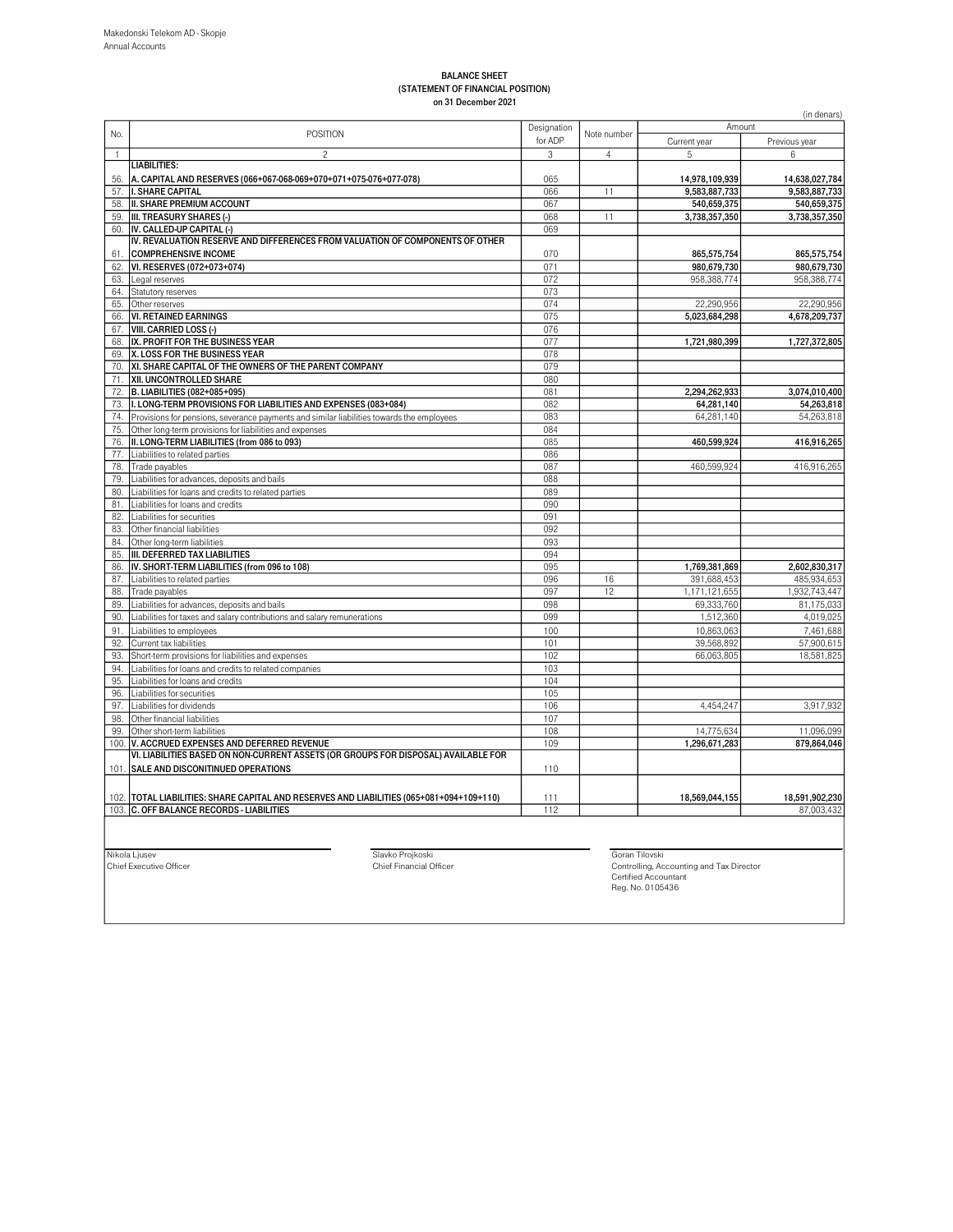#### INCOME STATEMENT (PROFIT AND LOSS ACCOUNT) for the period of 01.01 until 31.12 2021

|                    | $101$ the period of 01.01 drittle 31.12 2021                                                                           |             |                |                           | (in denars)                  |
|--------------------|------------------------------------------------------------------------------------------------------------------------|-------------|----------------|---------------------------|------------------------------|
| No.                | <b>POSITION</b>                                                                                                        | Designation | Note number    | Amount                    |                              |
|                    |                                                                                                                        | for ADP     |                | Current year              | Previous year                |
| $\mathbf{1}$<br>1. | $\overline{c}$<br>I. OPERATING REVENUES (202+203+206)                                                                  | 3<br>201    | $\overline{4}$ | 5<br>11,218,108,597       | 6<br>11,112,423,320          |
| 2.                 | Sales revenues                                                                                                         | 202         | 13             | 11,137,470,782            | 11,013,425,223               |
| 3.                 | Other income                                                                                                           | 203         | 14             | 80,637,815                | 98,998,097                   |
| 4.                 | Change of the value of the inventories of the finished products and work in progress                                   | XXX         |                |                           |                              |
| 4.a.               | Inventories of finished products and work in progress - opening balance                                                | 204         |                |                           |                              |
| 4.b.               | Inventories of finished products and work in progress - closing balance                                                | 205         |                |                           |                              |
| 5.                 | Capitalized own production and services<br>II. OPERATING EXPENSES (208+209+210+211+212+213+218+219+220+221+222)        | 206<br>207  |                | 9,360,768,461             |                              |
| 6.<br>7.           | Costs for raw materials and other materials                                                                            | 208         |                | 249,350,073               | 9,367,589,701<br>263,979,792 |
| 8.                 | Cost of goods sold                                                                                                     | 209         |                | 1,888,921,832             | 2,255,028,386                |
| 9.                 | Cost of sold materials, spare parts, small inventory, packaging material and car tires                                 | 210         |                |                           |                              |
| 10.                | Services with a character of material costs                                                                            | 211         | 15             | 2,601,337,461             | 2,396,433,675                |
| 11.                | Other operating costs                                                                                                  | 212         | 15             | 704,993,624               | 699,543,637                  |
| 12.                | Employees related costs (214+215+216+217)                                                                              | 213         |                | 1,018,435,723             | 1,041,447,981                |
| 12.a.              | Salaries and salary remunerations (net)                                                                                | 214         |                | 552,525,857               | 576,359,114                  |
| 12.6.              | Costs for taxes to salaries and salary remunerations<br>12.в. Contributions for mandatory social insurance             | 215<br>216  |                | 49,994,381<br>223,774,835 | 53,840,518<br>229,950,846    |
| 12.г.              | Other employees related costs                                                                                          | 217         |                | 192,140,650               | 181,297,503                  |
| 13.                | Depreciation/amortisation of tangible and intangible assets                                                            | 218         |                | 2,745,584,265             | 2,543,658,323                |
| 14.                | Impairment of non - current assets                                                                                     | 219         |                |                           |                              |
| 15.                | Impairment of current assets                                                                                           | 220         | 15             | 149,761,097               | 130,875,573                  |
| 16.                | Provisions for liabilities and expenses                                                                                | 221         |                |                           |                              |
| 17.                | Other operating expenses                                                                                               | 222         | 15             | 2,384,386                 | 36,622,334                   |
| 18.                | III. FINANCE INCOME (224+229+230+231+232+233)                                                                          | 223<br>224  |                | 89,919,364                | 223,527,700                  |
| 19.                | Finance income from the operation with related parties (225+226+227+228)<br>Income from investments in related parties | 225         |                |                           |                              |
| 19.a.<br>19.b.     | Interest income from the operation with related parties                                                                | 226         |                |                           |                              |
| 19.c.              | Foreign exchange income from the operation with related parties                                                        | 227         |                |                           |                              |
| 19.d.              | Other finance income from the operation with related parties                                                           | 228         |                |                           |                              |
| 20.                | Income from investments in unrelated parties                                                                           | 229         |                | 9,833,080                 | 9,014,750                    |
| 21.                | Interest income from the operation with unrelated parties                                                              | 230         |                | 3,429,509                 | 179,586,499                  |
| 22.                | Foreign exchange income from the operation with unrelated parties                                                      | 231         |                | 2,617,017                 | 25,631,218                   |
| 23.                | Unrealised gains (income) from financial assets                                                                        | 232         |                | 74,039,758                | 9,295,233                    |
| 24.<br>25.         | Other finance income<br>IV. FINANCE EXPENSES (235+239+240+241+242+243)                                                 | 233<br>234  |                | 38,455,029                | 48,889,401                   |
| 26.                | Finance expenses from the operation with related parties (236+237+238)                                                 | 235         |                |                           |                              |
| 26.a.              | Interest expenses from the operation with related parties                                                              | 236         |                |                           |                              |
| 26.b               | Foreign exchange expenses from the operation with related parties                                                      | 237         |                |                           |                              |
| 26.c.              | Other finance expenses from the operation with related parties                                                         | 238         |                |                           |                              |
| 27.                | Interest expenses from the operation with unrelated parties                                                            | 239         |                | 38,455,029                | 41,007,268                   |
| 28.                | Foreign exchange expenses from the operation with unrelated parties                                                    | 240         |                |                           |                              |
| 29.<br>30.         | Unrealised losses (expenses) from financial assets<br>Impairment of the financial assets and investments               | 241<br>242  |                |                           |                              |
| 31.                | Other finance expenses                                                                                                 | 243         |                |                           | 7,882,133                    |
| 32.                | Share in the profit of the associated companies                                                                        | 244         |                |                           |                              |
| 33.                | Share in the loss of the associated companies                                                                          | 245         |                |                           |                              |
| 34.                | Profit from the regular operation (201+223+244) - (204-205+207+234+245)                                                | 246         |                | 1,908,804,471             | 1,919,471,918                |
| 35.                | Loss from the regular operation (204-205+207+234+245) - (201+223+244)                                                  | 247         |                |                           |                              |
| 36.                | Net profit from discontinued operation                                                                                 | 248         |                |                           |                              |
|                    | 37. Net loss from discontinued operation                                                                               | 249         |                |                           |                              |
| 38.                | Profit before tax (246+248) or (246-249)                                                                               | 250         |                | 1,908,804,471             | 1,919,471,918                |
| 40.                | 39. Loss before tax (247+249) or (247-248)<br>Income tax                                                               | 251<br>252  |                | 205,029,136               | 203,543,227                  |
| 41.                | Deferred tax income                                                                                                    | 253         |                | 18,205,064                | 11,444,114                   |
| 42.                | Deferred tax expenses                                                                                                  | 254         |                |                           |                              |
| 43.                | NET PROFIT FOR THE BUSINESS YEAR (250-252+253-254)                                                                     | 255         |                | 1,721,980,399             | 1,727,372,805                |
| 44.                | NET LOSS FOR THE BUSINESS YEAR (251+252-253+254)                                                                       | 256         |                |                           |                              |
| 45.                | Average number of employees based on the working hours in the accounting period (in absolute amount)                   | 257         |                | 911                       | 951                          |
| 46.                | Number of months of operation (in absolute amount)                                                                     | 258         |                | 12                        | 12                           |
| 47.                | PROFIT/LOSS FOR THE PERIOD                                                                                             | 259         |                | 1,721,980,399             | 1,727,372,805                |
| 47.a.              | Profit that belongs to the shareholders in the parent company                                                          | 260         |                | 975,788,925               | 978,844,622                  |
|                    | 47.b. Profit that belongs to the uncontrolled share                                                                    | 261<br>262  |                | 746,191,474               | 748,528,183                  |
|                    | 47.c. Loss that applies to the shareholders in the parent company<br>47.d. Loss that applies to the uncontrolled share | 263         |                |                           |                              |
|                    | 48. EARNINGS PER SHARE                                                                                                 | 264         |                | 20                        | 20                           |
|                    | 48.a. Total basic earning per share                                                                                    | 265         |                | 20                        | 20                           |
|                    | 48.b. Total diluted earning per share                                                                                  | 266         |                |                           |                              |
|                    | 48.c. Basic earning per share after discontinued operation                                                             | 267         |                |                           |                              |
|                    | 48.d. Diluted earning per share after discontinued operation                                                           | 268         |                |                           |                              |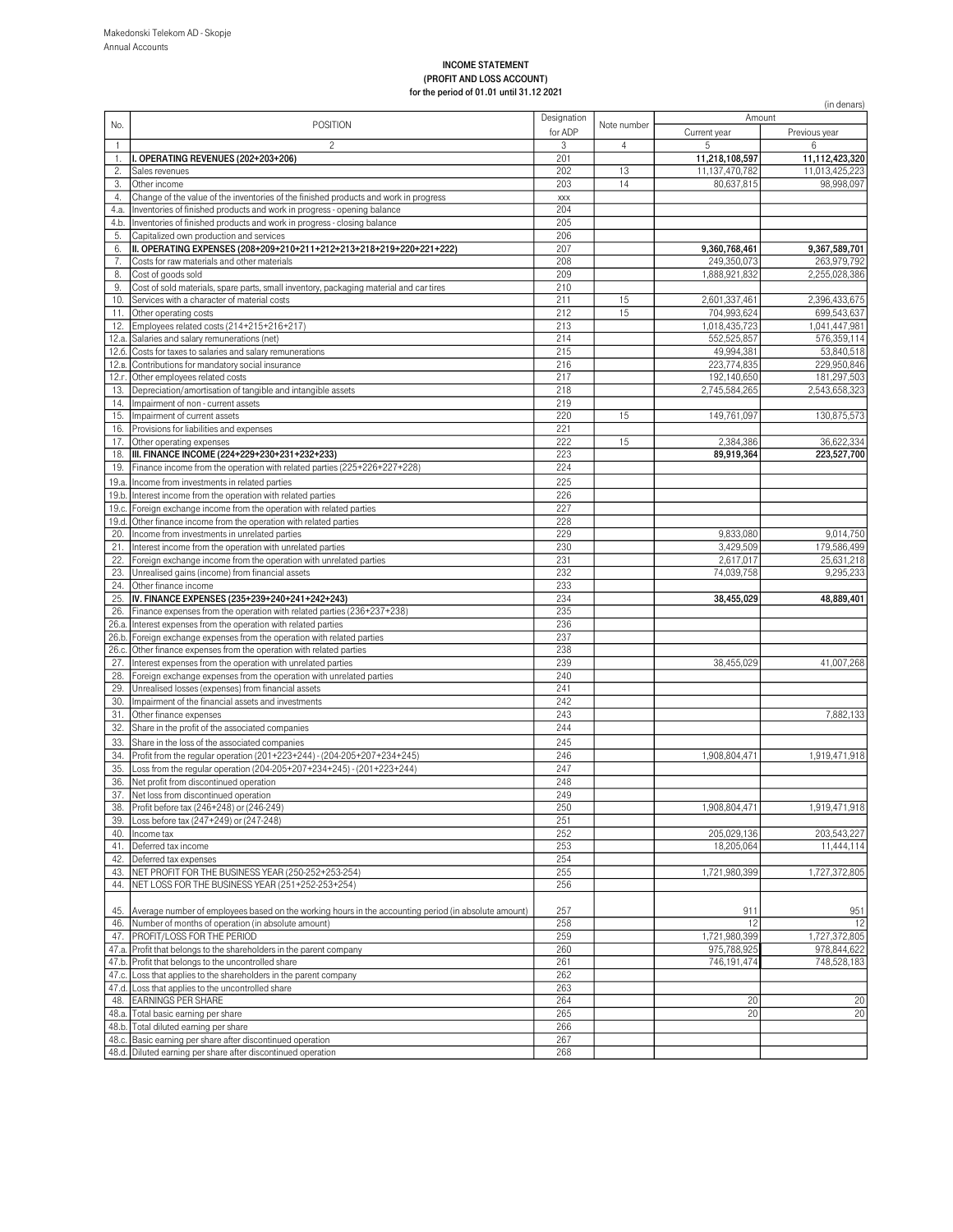# STATEMENT OF OTHER COMPREHENSIVE INCOME for the period of 01.01 until 31.12 2021

|       |                                                                                                       |             |             |                                                                                             | (in denars)   |
|-------|-------------------------------------------------------------------------------------------------------|-------------|-------------|---------------------------------------------------------------------------------------------|---------------|
| No.   | POSITION                                                                                              | Designation | Note number | Amount<br>Current year<br>5<br>1,721,980,399<br>1,721,980,399<br>975,788,925<br>746.191.474 |               |
|       |                                                                                                       |             |             |                                                                                             | Previous year |
|       | $\overline{c}$                                                                                        | 3           | 4           |                                                                                             | ĥ             |
|       | Profit for the year                                                                                   | 269         |             |                                                                                             | 1,727,372,805 |
| 2.    | Loss for the year                                                                                     | 270         |             |                                                                                             |               |
| 3.    | Other comprehensive income (273+275+277+279+281+283) - (274+276+278+280+282+284)                      | 271         |             |                                                                                             |               |
| 4.    | Other comprehensive loss (274+276+278+280+282+284) - (273+275+277+279+281+283)                        | 272         |             |                                                                                             |               |
| 5.    | Gains arising from translation of foreign operations                                                  | 273         |             |                                                                                             |               |
| 6.    | Losses arising from translation of foreign operations                                                 | 274         |             |                                                                                             |               |
| 7.    | Gains from re-measurement of the financial assets available-for-sale                                  | 275         |             |                                                                                             |               |
| 8.    | osses from re-measurement of the financial assets available-for-sale                                  | 276         |             |                                                                                             |               |
| 9.    | Effective part of the gains from hedging instruments for hedging of cash flows                        | 277         |             |                                                                                             |               |
| 10.   | Effective part of the losses from hedging instruments for hedging of cash flows                       | 278         |             |                                                                                             |               |
| 11.   | Changes in the revaluation reserves for non-current assets (+)                                        | 279         |             |                                                                                             |               |
| 12.   | Changes in the revaluation reserves for non-current assets (-)                                        | 280         |             |                                                                                             |               |
| 13.   | Actuarial gains from defined plans for employees' benefits                                            | 281         |             |                                                                                             |               |
| 14.   | Actuarial losses from defined plans for employees' benefits                                           | 282         |             |                                                                                             |               |
| 15.   | Share in the other comprehensive income of the associated companies (only for consolidation purposes) | 283         |             |                                                                                             |               |
| 16.   | Share in the other comprehensive loss of the associated companies (only for consolidation purposes)   | 284         |             |                                                                                             |               |
| 17.   | Profit tax on the components of the other comprehensive income                                        | 285         |             |                                                                                             |               |
| 18.   | Net other comprehensive income (271-285)                                                              | 286         |             |                                                                                             |               |
| 19.   | Net other comprehensive loss (285-271) or (272+285)                                                   | 287         |             |                                                                                             |               |
| 20.   | Total comprehensive income for the year (269+286) or (286-270)                                        | 288         |             |                                                                                             | 1,727,372,805 |
| 20.a. | Comprehensive income that belongs to the shareholders in the parent company                           | 289         |             |                                                                                             | 978,844,622   |
| 20.b  | Comprehensive income that belongs to the uncontrolled share                                           | 290         |             |                                                                                             | 748.528.183   |
| 21.   | Comprehensive loss for the year (270+287) or (270-286) or (287-269)                                   | 291         |             |                                                                                             |               |
|       | 21.a. Comprehensive loss that applies to the shareholders in the parent company                       | 292         |             |                                                                                             |               |
|       | 21.b. Comprehensive loss that applies to the uncontrolled share                                       | 293         |             |                                                                                             |               |
|       |                                                                                                       |             |             |                                                                                             |               |

Nikola Ljusev Slavko Projkoski Goran Tilovski Chief Executive Officer Chief Financial Officer Controlling, Accounting and Tax Director Certified Accountant Reg. No. 0105436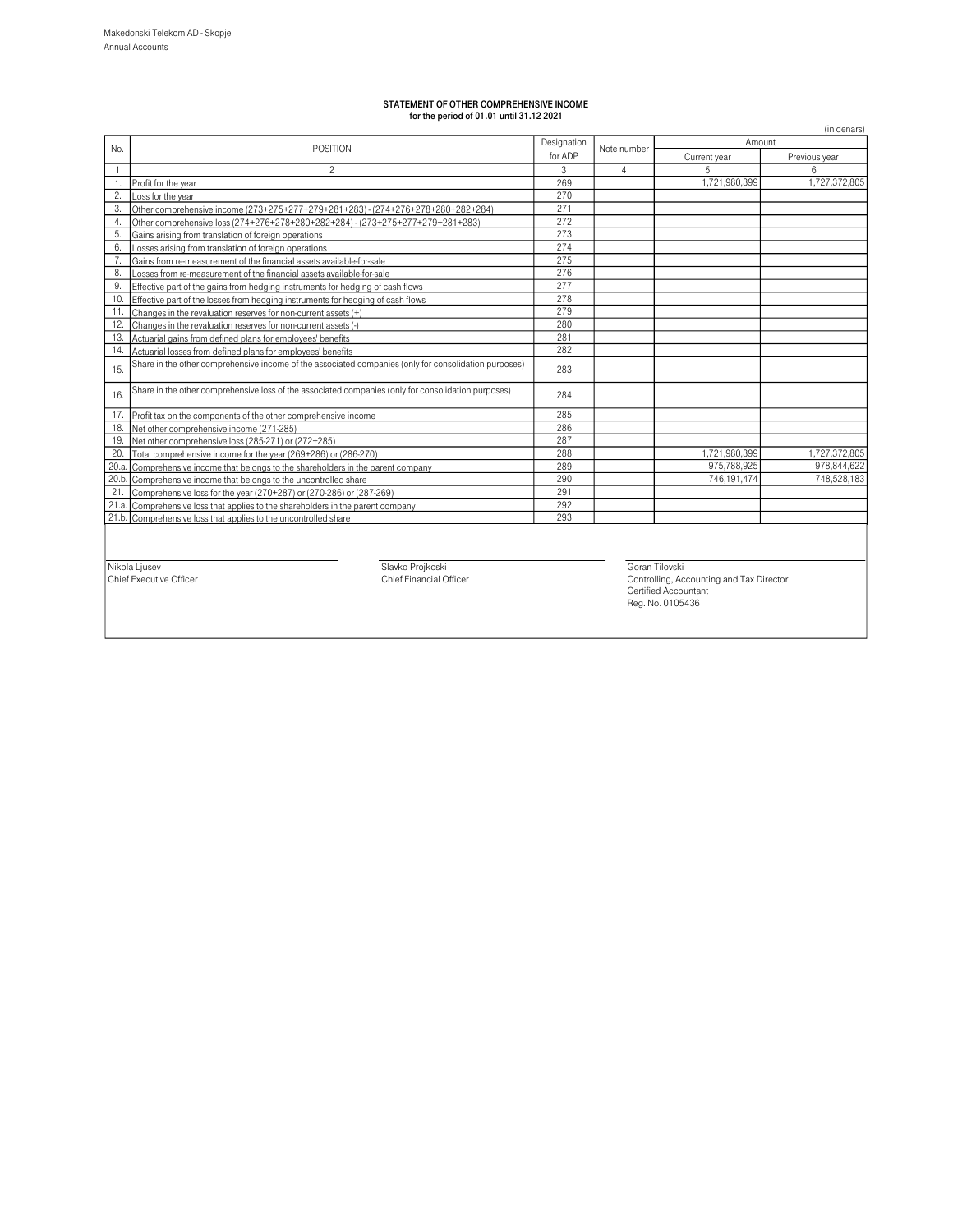#### Makedonski Telekom AD Skopje

# Tax period: 01/01/-31/12/2021

Tax Return

|      |                 | DETERMINATION OF THE INCOME TAX                                                                                                                                             | <b>AOP</b> |                             |
|------|-----------------|-----------------------------------------------------------------------------------------------------------------------------------------------------------------------------|------------|-----------------------------|
|      |                 | Financial result in the income statement                                                                                                                                    | 01         | 1,908,804,471               |
| Ш    |                 | Unrecognized expenses for tax purposes from the current year (sum AOP 03 to AOP 39)                                                                                         | 02         | 618,804,012                 |
|      |                 | The expenditures not being related with the performance of the activity of the entity and are not directly related to the activity of the company and not result of the     |            |                             |
|      | 1               | performance of the company                                                                                                                                                  | 03         | 6,718,498                   |
|      | 2               | Payments and other personal income from employment over the limit prescribed by the law                                                                                     | 04         | 657,300                     |
|      | 3               | Payments to the employees which has not been prescribed in Article 9 paragraph 1 item 2 of the Profit tax Law                                                               | 05         | 87 595,874                  |
|      | 4               | Costs for organized food and transportation to and from work for the employees, over the amount prescribed by law                                                           | 06         |                             |
|      | 5               | Costs for accommodation and travelling for persons not employed by the Company, not documented according to article 9, paragraph 3a, from PTL                               | 07         | $\mathbf{r}$                |
|      | 6               | Costs for food of night-time shifts employees, over the amount prescribed by law                                                                                            | 08         |                             |
|      | 7               | Cost paid for monthly payments to members of the governing bodies over the amount prescribed by law                                                                         | 09         | 7,300,512                   |
|      | 8<br>9          | Costs paid for voluntary contributions in the voluntary retirement fund above the amount determined by the Law                                                              | 10<br>11   | $\sim$                      |
|      | 10              | Cost paid for premiums for life insurance above the amount determined by law                                                                                                | 12         | $\overline{\phantom{a}}$    |
|      | 11              | Allowances for the volunteers and for the persons engaged in conducting public affairs paid over the amount prescribed by law<br>Hidden payments of profits                 | 13         |                             |
|      | 12              |                                                                                                                                                                             | 14         | 819,911                     |
|      | 13              | Shortages not caused by extraordinary events (theft, fire or other natural disasters)<br>Costs for representation                                                           | 15         | 24,385,032                  |
|      | 14              | Donations expenses in relation to the Law of donations and sponsorships in public activities above 5% from the total revenue generated in the FY                            | 16         |                             |
|      |                 |                                                                                                                                                                             |            |                             |
|      | 15              | Sponsorships expenses in relation to the Law of Sponsorships and sponsorships in public activities above 3% from the total revenue generated in the FY                      | 17         |                             |
|      | 16              | Costs for donations in sports according to article 30a from PTL                                                                                                             | 18         | 4,305,000                   |
|      | 17              | Interest costs for credits which are not used for business activities of the tax payer                                                                                      | 19         |                             |
|      | 18              | Insurance premiums paid by the employer in favor of the members of the governing bodies and the employees                                                                   | 20         |                             |
|      | 19              | Withholding taxes (deduction) paid in the name of third parties against the expenditures of the taxpayer                                                                    | 21         | 228,051                     |
|      | 20              | Fines and tax penalties, penalties and penalty interest on a late payment of public duties and costs of forced collection                                                   | 22         | 2,812,308                   |
|      | 21              | Scholarships                                                                                                                                                                | 23         | 608,645                     |
|      | 22              | The costs for shrinkage, loss, shambles and break-down                                                                                                                      | 24         |                             |
|      | 23              | Permanent written-off bad debt receivables                                                                                                                                  | 25         |                             |
|      | 24              | Cost of net income on the basis of business performance above the amount calculated as a contribution                                                                       | 26         | 57,066,442                  |
|      | 25              | Cost for internship above the amounts prescribed by law for internship                                                                                                      | 27         | 6,623,487                   |
|      | 26              | Cost for practical training of students and practical teaching of students in the amount of over 8.000 den per month                                                        | 28         |                             |
|      | 27              | Cost for depreciation of the revaluated amount of tangible and intangible assets                                                                                            | 29         |                             |
|      |                 | Cost for depreciation amount of tangible and intangible assets which is higher then the depreciation calculated on the acquisition cost of the asset by applying rates      |            |                             |
|      | 28              | above the prescribed by the nomenclature of depreciable assets                                                                                                              | 30         | 266,348,865                 |
|      | 29              | Residual present value of fixed assets not fully utilized and depreciable, for which no approval has been issued by the Public Revenue Office                               | 31         | 1,366,168                   |
|      | 30              | Cost for impairment of outstanding claims                                                                                                                                   | 32         | 128,404,486                 |
|      | 31              | Amount of outstanding loans                                                                                                                                                 | 33         |                             |
|      |                 | The amount of the positive difference between the costs arising from a transaction at transfer price and the costs arising from that transaction at market price            |            |                             |
|      | 32              | established by the "arm's length" principle between related persons                                                                                                         | 34         |                             |
|      |                 |                                                                                                                                                                             |            |                             |
|      | 33              | The amount of the positive difference between the proceeds of the "arm's length" transaction and the proceeds of the related party transfer transaction                     | 35         |                             |
|      |                 |                                                                                                                                                                             |            |                             |
|      | 34              | Amount of part of interest on loans received by a related party that exceeds the amount that would have been received in the case of unrelated persons                      | 36         |                             |
|      | 35              | The amount of default interest arising from relationships with a related person                                                                                             | 37         | $\alpha$                    |
|      | 36              | Interest on loans received from shareholders or co-owners with over 20% participation in the capital of the company                                                         | 38         |                             |
|      | 37              | Other reconciliation of expenses                                                                                                                                            | 39         | 23,563,433                  |
| Ш    | Tax base (I+II) |                                                                                                                                                                             | 40         | 2,527,608,483               |
| IV   |                 | Tax base decreases (AOP42+AOP43+AOP44+AOP45+AOP46+AOP47+AOP48)                                                                                                              | 41         | 434,267,121                 |
|      | 38              | Amount collected loan for which in previous period the tax base was increased                                                                                               | 42         | $\blacksquare$              |
|      | 39              | Amount of repayment of the loan for which the tax base has been increased in the previous tax periods                                                                       | 43         | $\Delta$                    |
|      |                 | Amount of depreciation expense over the amount calculated using depreciation rates governed by the nomenclature for depreciation assets and the annual                      |            |                             |
|      | 40              | depreciation rates for which the tax base has been increased in the previous period                                                                                         | 44         | 78,962,760                  |
|      |                 | Amount of unpaid fees above the amount specified in article 9 paragraph(1) item 2), 3-b), 4), 5), 5-a) and 6), of the PTL, for which the tax base has been increased in the |            |                             |
|      | 41              | previous period, if they are presented as income.                                                                                                                           | 45         |                             |
|      | 42              | Dividend derived from ownerships rights in other tax payer, already taxed by the dividend payer                                                                             | 46         | 9,829,800                   |
|      | 43              | Part of loss decreased by unrecognized expenses, transferred from previous years                                                                                            | 47         |                             |
|      | 44              | Amount of made investments from profit (reinvestment)                                                                                                                       | 48         | 345,474,561                 |
| ٧    |                 | Tax base after deductions (III-IV)                                                                                                                                          | 49         | 2,093,341,362               |
| м    |                 | Calculated profit tax (V x 10%)                                                                                                                                             | 50         | 209,334,136                 |
| VII  |                 | Reduction of calculated profit tax (AOP52+AOP53+AOP54+AOP55)                                                                                                                | 51         | 4,305,000                   |
|      | 45              | Decrease of tax in the amount of procured 10 fiscal cash registered for cash payments                                                                                       | 52         |                             |
|      | 46              | Amount of tax incorporated in taxable revenue/profits from abroad (withholding tax) till the prescribed rate                                                                | 53         | $\sim$                      |
|      |                 |                                                                                                                                                                             |            |                             |
|      | 47              | Paid taxes by subsidiary from abroad, for profits included in revenues of the parent company in R. Macedonia but not above the amount of prescribed tax rate                | 54         |                             |
|      | 48              | Amount of calculated tax relief for given donation in accordance with article 30a from PTL                                                                                  | 55         | 4,305,000                   |
| VIII |                 | Calculated profit tax after deductions (VI-VII)                                                                                                                             | 56         | 205,029.136                 |
|      | 49              | Settled advance tax payments for the tax period                                                                                                                             | 57         | 211,864.780                 |
|      | 50              | Amount of the overpaid income tax from previous periods                                                                                                                     | 58         |                             |
|      | 51              | Amount for payment/over paid amount (AOP56-AOP57-AOP58)                                                                                                                     | 59         | 6,835,644                   |
| IX   |                 | Special informations                                                                                                                                                        |            |                             |
|      | 52              | Total amount of investment from the profit (reinvested profit)                                                                                                              | 60         | 345,474,561                 |
|      | 53              | Losses from previous year for which the rule for three day coverage is not expired                                                                                          | 61         |                             |
|      | 54              | Losses reduced for unrecognized expenses in current year which can be transfer in next 3 years                                                                              | 62         | $\mathcal{L}_{\mathcal{A}}$ |
|      | 55              | Transferred unused part of right for deductions of Profit tax under article 30 from PTL                                                                                     | 63         | $\blacksquare$              |
|      | 56              | Transferred unused portion of the tax deduction right paid abroad at the prescribed rate                                                                                    | 64         | $\mathbf{r}$                |
|      | 57              | Total revenues in the year                                                                                                                                                  | 65         | 11,308,027,961              |
|      | 58              | Total expenses for donations in year for which the right for deduction according to Law for sponsorship and donation is used                                                | 66         | 2,211,500                   |
|      | 59              | Total expenses for donations in year for which the right for deduction according to Law for sponsorship and donation is not used                                            | 67         | 3,463,775                   |
|      | 60              | Total expenses for sponsorships in year for which the right for deduction according to Law for sponsorship and donation is used                                             | 68         | 5,704,185                   |
|      | 61              | Total expenses for sponsorships in year for which the right for deduction according to Law for sponsorship and donation is not used                                         | 69         | 3,553,625                   |
|      | 62              | Total expenses for donations in sports used for deduction of the calculated tax, according to one of the articles 30a from PTL                                              | 70         | 4,305,000                   |

Nikola Ljushev GoranTilovski Chief Executive Officer Certified Accountant

GoranTilovski<br>Certified Accountant<br>Reg. No. 0105436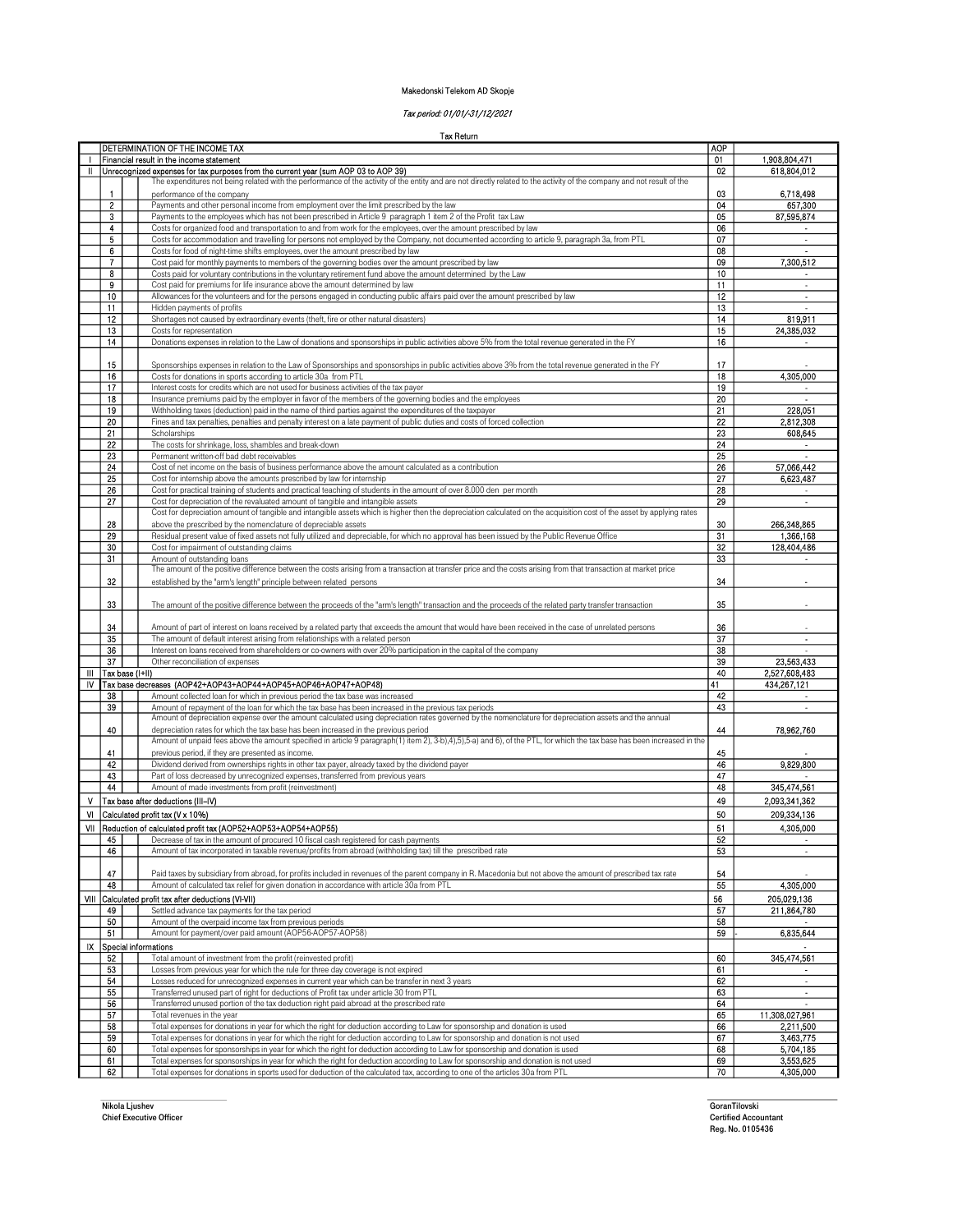

# Makedonski Telekom AD - Skopje

Explanatory Notes to the Annual Accounts For the year ended 31 December 2021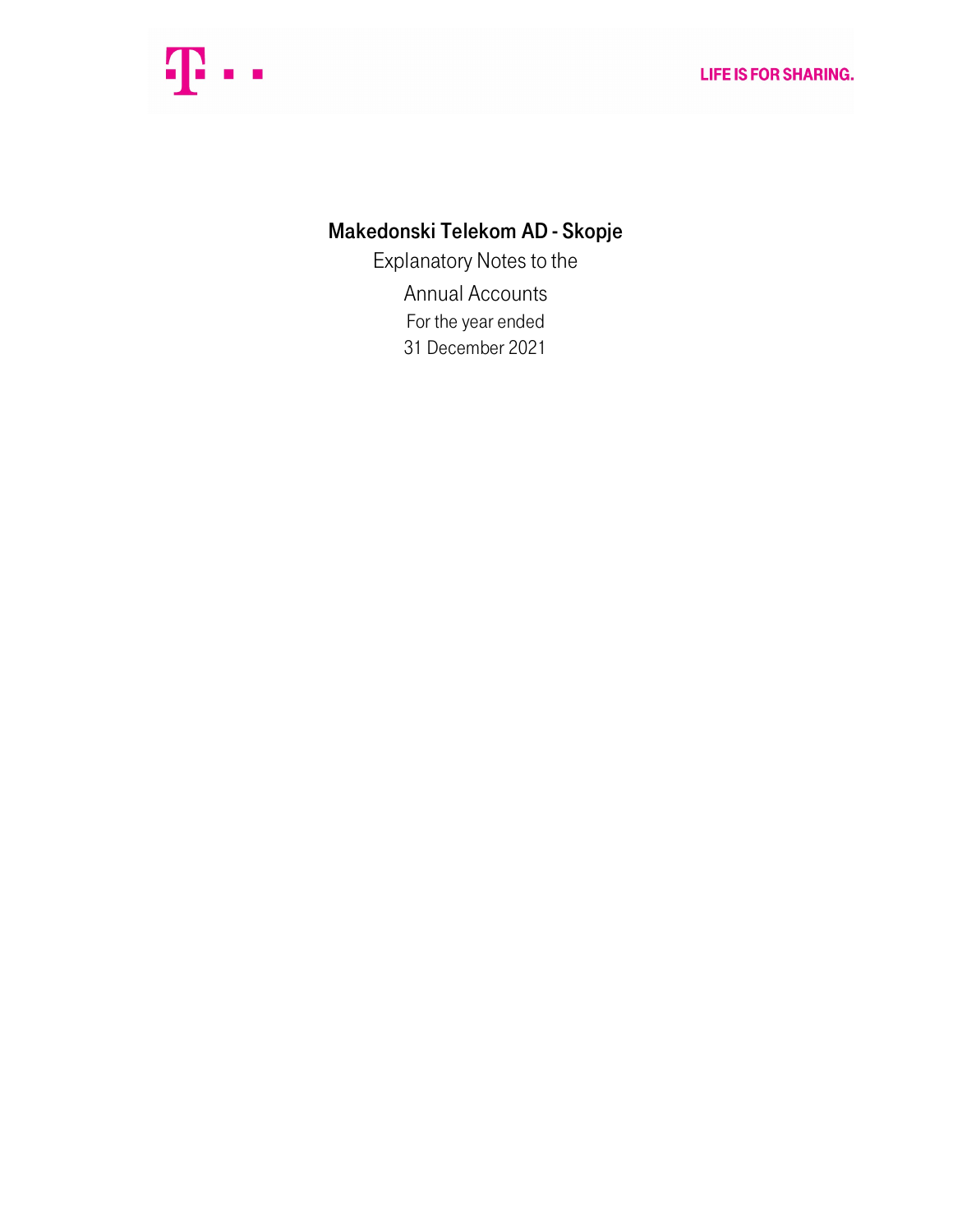## 1. GENERAL INFORMATION

## 1.1. About the Company

These notes to the annual accounts relate to the Company Makedonski Telekom AD – Skopje.

Makedonski Telekom AD - Skopje, (hereinafter referred as: "the Company") is a joint stock company incorporated and domiciled in the Republic of North Macedonia.

The Company's immediate parent company is AD Stonebridge Communications – Skopje, solely owned by Magyar Telekom Plc. registered in Hungary. The ultimate parent company is Deutsche Telekom AG registered in the Federal Republic of Germany.

As of 31 December 2021, shareholders structure of Company is as follows:

| Shareholders of Makedonski Telekom AD - Skopje | Number of shares | $\%$   |
|------------------------------------------------|------------------|--------|
| Stonebridge AD Skopje                          | 48.877.780       | 51.00  |
| Government of the Republic of North Macedonia  | 33.364.875       | 34.81  |
| The Company (treasury shares)                  | 9.583.878        | 10.00  |
| International Finance Corporation (IFC)        | 1.011.204        | 1.06   |
| Other minority shareholders                    | 3.001.044        | 3.13   |
|                                                | 95.838.781       | 100.00 |

The Macedonian telecommunications sector is regulated by the Electronic Communications Law (ECL) enacted in March 2014 (Official Gazette No. 39 dated 28 February 2014) as primary legislation and rulebooks as secondary legislation.

As of June 2013, the Company is listed on the Macedonian Stock Exchange (MSE) in the mandatory listing segment and it is reporting to MSE, pursuant to the modifications of the Law on Securities dated 2013. In accordance with the MSE listing rules the Company has permanent disclosure obligations related to the business and capital, significant changes in the financial position, the dividend calendar, changes of the free float ratio ((shares of a company that can be publicly traded and are not restricted, if it fails below 1%) and changes of the major shareholdings above 5%. In addition, the Company has specific disclosure obligations comprising of various financial information, including different financial reports (quarterly, semi-annual and annual), as well as public announcement for convening Shareholders' Assembly (SA), all modifications and amendments made to the SA agenda and publication of certain adopted SA resolutions. Before June 2013, the Company was reporting to the Macedonian Securities and Exchange Commission as a Joint Stock Company with special reporting obligations.

The Company's registered address is "Kej 13 Noemvri" No 6, 1000, Skopje, Republic of North Macedonia. The average number of employees of the Company based on the working hours during 2021 was 911 (2020: 951).

As of 31 December 2021, structure of the employees of Company by educational attainment is as follows:

| University level education             | 63.41  |
|----------------------------------------|--------|
| Higher education                       | 2.14   |
| 4 years secondary education/specialist | 4.05   |
| 4 years secondary education            | 28.04  |
| 3 years secondary education            | 2.36   |
| Total                                  | 100.00 |

#### 1.2. Regulation environment - Mobile Line

On 5 September 2008 the Agency for Electronic Communications (hereinafter referred to as "the Agency"), ex officio, issued a notification to the Company for those public electronic communication networks and/or services which have been allocated thereto under the Concession Contracts. The license for radiofrequencies used by the Company in the GSM 900 band was also issued in a form regulated in the ECL with a validity period until 5 September 2018, and in 2018 it was renewed for additional 10 years until 2028. Due to the changes in the bylaws, the 900 MHz band is opened for UMTS technology and at the request of the Company, the radiofrequency license is changed so that these frequencies are now technology neutral.

%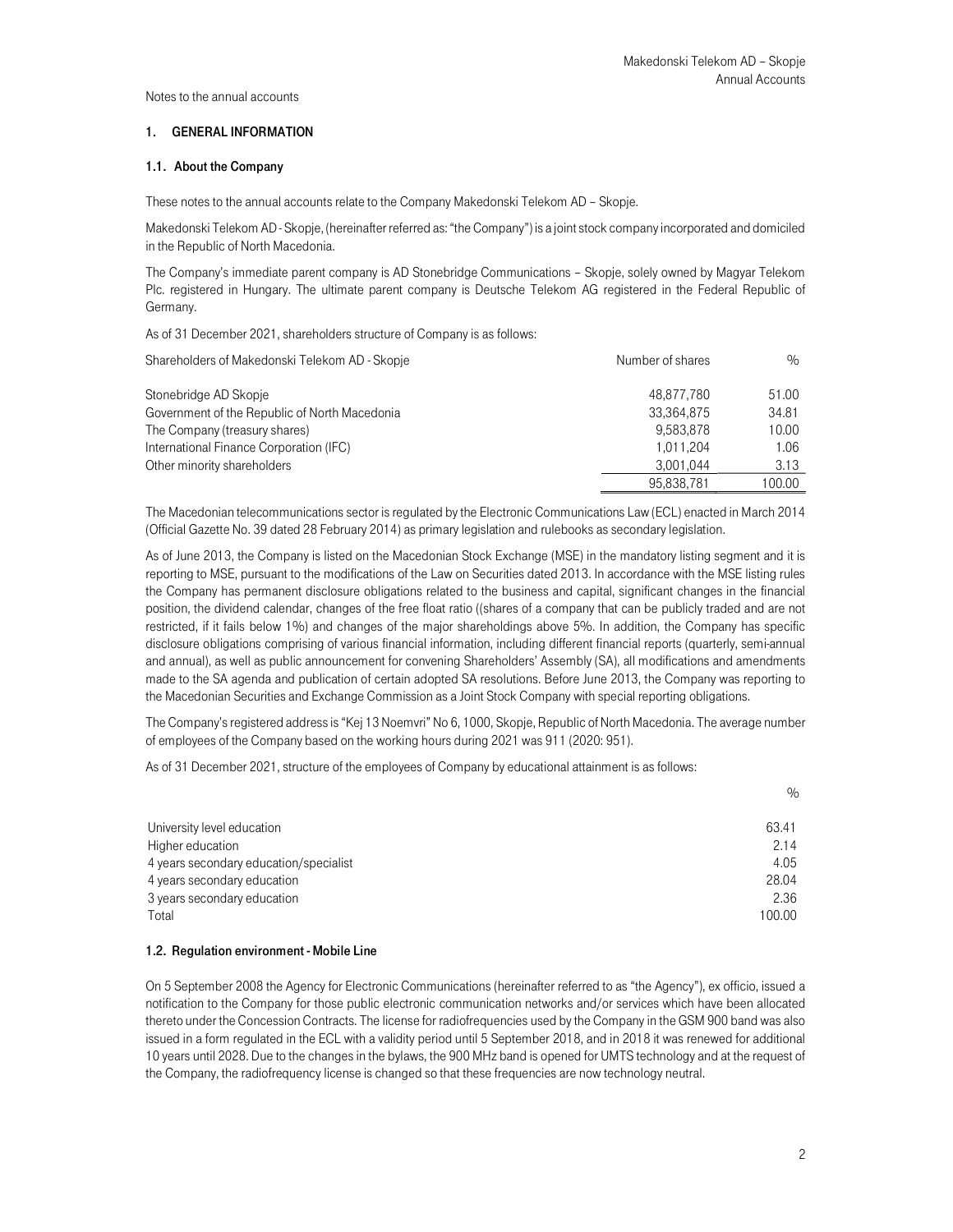In 2008 a decision for granting 2x15 MHz radiofrequencies license on 2100 MHz was announced. The validity of the license was 10 years, i.e. until 17 December 2018. The license was renewed in 2018 for 10 years, until 2028, in accordance with the ECL.

An auction procedure concluded in August 2013 awarded the whole 790 – 862 MHz band together with the unassigned spectrum in the 1740–1880 MHz band for Long Term Evolution (LTE) technology in a public tender. Each of the 3 mobile operators, at that time, obtained an LTE radiofrequency license of 1x10 MHz in the 800 MHz band and 2x15 MHz in the 1800 MHz band. Each license was acquired for a one-off fee of EUR 10.3 million. The license is for 20 years, until 1 December 2033, with renewal option for additional 20 years, in accordance with the ECL.

After the merger of One and VIP, on 18 November 2016, A1 Macedonia (former one.VIP) submitted a request to the Agency to change the licenses for using radio frequencies in land mobile service with record numbers 108269/1, 108271/1, 104068, 104069, 104711, 108269/2 and 108267/2. The Agency adopted a resolution not to approve the reshuffling request of A1 Macedonia.

In tender procedure, new license in 2100 MHz (2x15 MHz) was issued to the Company. New license in 2100 MHz (2x10 MHz) was issued also to A1 Macedonia. License validity is until end of 2028.

On 19 December 2014, amendments of the ECL were enacted. Many significant changes were made to the ECL, with the Balkan Roaming Regulation being one of the most important changes made in line with EU Roaming III regulation. The glide path for roaming prices reduction finished on 1 July 2017. In 2019, regulatory bodies of the West Balkan countries (WB6) (North Macedonia, Montenegro, Serbia, Bosnia, Albania, Kosovo) introduced a roaming regulation, starting with RLAH+ (Roam Like At Home) surcharge model from 1 July 2019 until 30 June 2021. From 1 July 2021, the RLAH- model regulation shall be in place. With this regulation, the international termination rates between the WB6 countries were also decreased.

Both mobile operators on the market, the Company and A1 Macedonia are designated as operators with a Significant Market Power (SMP) status on the relevant wholesale market "Access and call origination on public mobile networks". The Agency imposed the same regulatory remedies for both operators:

- mobile access obligation for all Mobile Virtual Network Operators (MVNO) hybrid types (including Reseller),
- cost based price for Full MVNO,
- **•** retail minus (-35%) for the Reseller,
- obligation for access to Multimedia Messaging Service(MMS) services and mobile data based on technology neutrality.

An MVNO, Lyca Mobile hosted on the A1 Macedonia network entered the Macedonian market and started retail operations in July 2016 under regulated wholesale conditions. Also, from October 2020, new MVNO (Green Mobile) started operating, hosted on A1 Macedonia network.

The cable operator Telekabel, which on the market is already present by offering fixed services (voice, broadband and TV), as of January 2019 started operating as an MVNO hosted on Company's mobile network under regulated wholesale conditions.

Both operators, the Company and A1 Macedonia are designated as operators with an SMP status on the relevant wholesale market "Wholesale call termination on public mobile networks". The current termination rates are symmetrical for the Company and A1 Macedonia, but as of May 2018, Lyca Mobile has high asymmetry. With the new analysis of the relevant market in 2020 symmetry was implemented also for Lyca Mobile from 1 July.2020.

The license duration of the two licences previously owned by A1 Macedonia was until 2017, 10 MHz from 900 MHz band and 10 MHz from 1800 MHz band expired on 23 March 2017, positioned in the lower parts of the bands. At the request of A1 Macedonia for licence renewal, the Agency adopted resolution No. 0804-974 dated 2 November 2016 not to renew these two licences. At the moment these radiofrequencies are not allocated and they are not available for sale, they are saved for a third entrant.

On 26 May 2017, A1 Macedonia submitted a request to the Agency to change the licence for using radio frequencies in land mobile service with registered number 108267/2, whereby the following radiofrequency block was allocated: 1770-1785/1865- 1880 MHz. On 9 October 2017, the Agency issued a resolution for rejecting the A1 Macedonia's request for reshuffling on 1800 MHz.

Based on the appeal submitted by A1 Macedonia, in September 2019 the reshuffling request on 1800 MHz was finally approved by the Agency, due to a court decision in favour of A1 Macedonia. In the 1800 MHz range A1 Macedonia will get huge continuous block of 35 MHz effective as of 15 October 2019. Based on the Company's request, the Agency prolonged the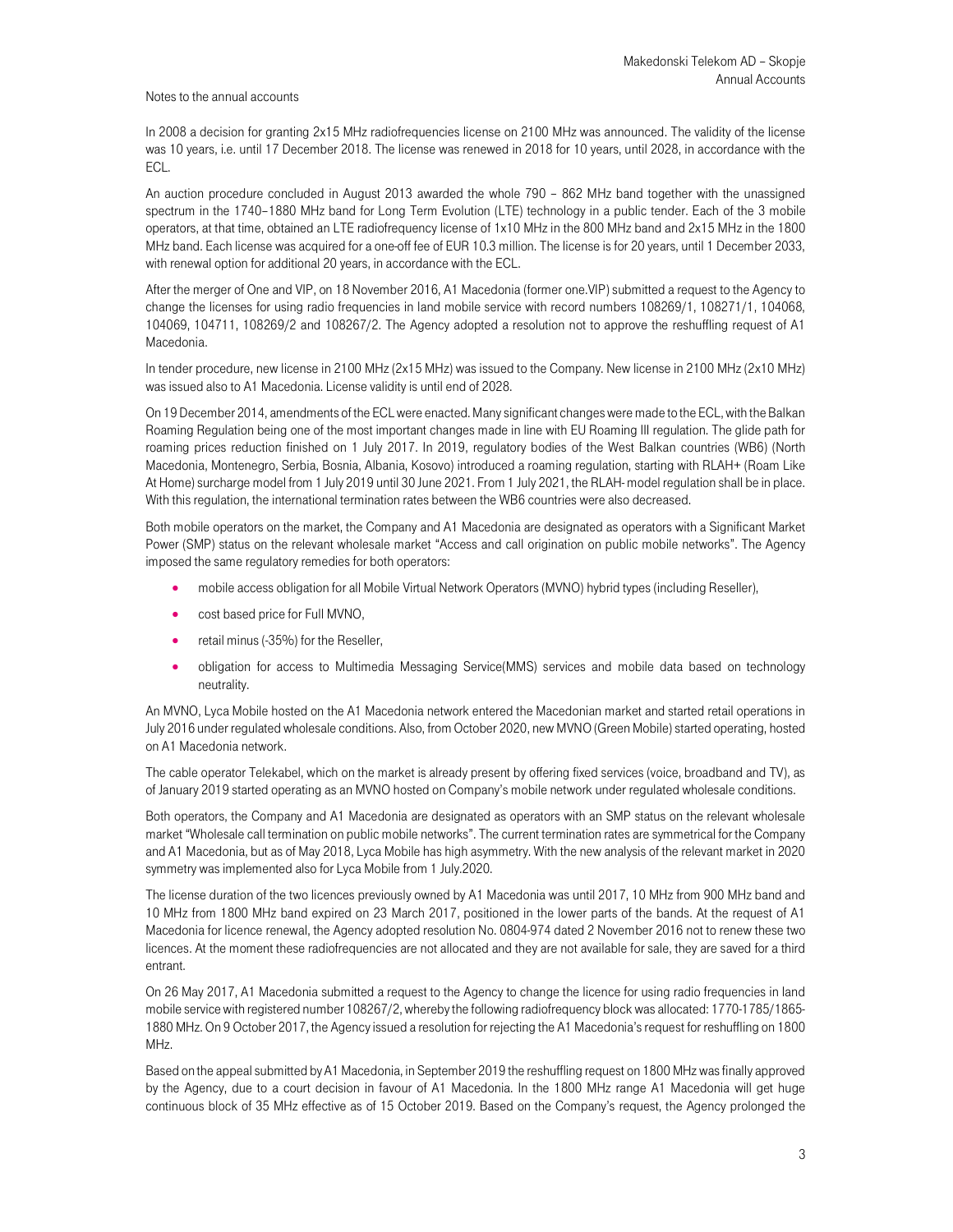licenses on 900 (2x12.5MHz), 1800 (2x10MHz) and 2100 (2x15MHz) for additional validity of 10 years (until 2028-2029) without onetime fee.

In April 2019, the Ministry of Information Society and Administration issued the National Broadband Strategy which sets the following targets:

- By the end of 2023 at least one major city should be covered with 5G signal;
- By the end of 2025 the regional highways and state highways defined by the Agency should be covered by a continuous 5G signal;
- By the end of 2027 all urban areas will be covered by a continuous 5G signal;
- By the end of 2029, everyone will have access to 5G internet with a minimum internet speed 100 Mbps;
- By the end of 2029, at least 50% of the total number of subscribers contracts of households across the whole country should have internet access of at least 100 Mbps;
- By the end of 2029 all households will have affordable access to a network that provides download speeds of at least 100 Mbps with the possibility of upgrading to gigabit speed;
- By the end of 2029, all public institutions (schools, universities, research centres and other educational institutions, health institutions, ministries, courts, local governments and other public authorities and bodies), should have symmetric access to the Internet of at least 1Gb/s.

Based on public debate at the beginning of 2021 the Agency adopted changes in the Rulebook on Radiofrequencies fees:

- Decrease of RF fees from 3.x GHz for 50% (from 4,000 EUR/MHz to 2,000 EUR/MHz)
- Decrease of RF fees for 700 MHz for 50 % (from 11,480 EUR/MHz to 5,740 EUR/MHz)
- Decrease of RF fees above 55 GHz (E band RF links) for 50% (from 4,000 EUR/250 MHz to 2,000 EUR/250 MHz)

5G public tender is expected to be published by the Agency in March 2022 for the following radiofrequency bands 700 MHz, 3.X GHz. Finalization of the procedure could be expected in second or third quarter of 2022.

### 1.3. Regulation environment - Fixed Line

The Company has SMP obligations in several regulated markets for fixed services.

At the beginning of 2015, the regulation for access to fibre was implemented, with Local Bitstream Access over next-generation access NGA) on level 3 and 4 and VULA (Virtual Unbundled Local Access) regulation on level 2. The introduction of new technologies Very high-speed digital subscriber line (VDSL) Vectoring technology in 2017) announced by the Company for the retail customers led to the introduction of new wholesale access products and reshaping of the regulatory obligations.

The final document for the wholesale central access for mass-market products provided at a fixed location market analyses (Market 6) was published in April 2017. For the first time, the Agency imposed a regulation on the access to Hybrid Fibre Coaxial Access (HFC). All existing obligations for the copper and fibre network remain unchanged. All obligations apply to the Company and to the A1 Macedonia operator as SMPs on the broadband market.

The amendments from September 2016, with a new obligation to register the new and existing electronic networks (ATLAS), refer to the joint building and use of networks and a new obligation for the Agency to publish the received reports on the optic backbone segment measurements by all operators.

The tender for a USO (Universal service obligation) provider was published in October 2021, for period 2022 to 2026, and one of the main criteria is refund amount from the regulator that the tendering party is requesting .

According to the results from the tender, the Company is a universal service provider until 2026 for Fixed access and access for disabled users (voice and Internet of minimum 12Mbit/s download).

A1 Macedonia was designated for Public payphones. R3 Infomedia signed a contract with the Agency for the Telephone Directory and Directory Inquiry universal services.

Following the market trends and the EU regulation, the Agency made decisions for deregulation on several markets: trunk segment of leased lines and avoiding regulation of the Ethernet leased line services; minimal set of leased lines (retail); WLR (Wholesale Line Rental) market; traditional retail fixed voice services (access and traffic). The Company has a cost-based price obligation for the regulated wholesale services, using Long Run Incremental Costs methodology (LRIC).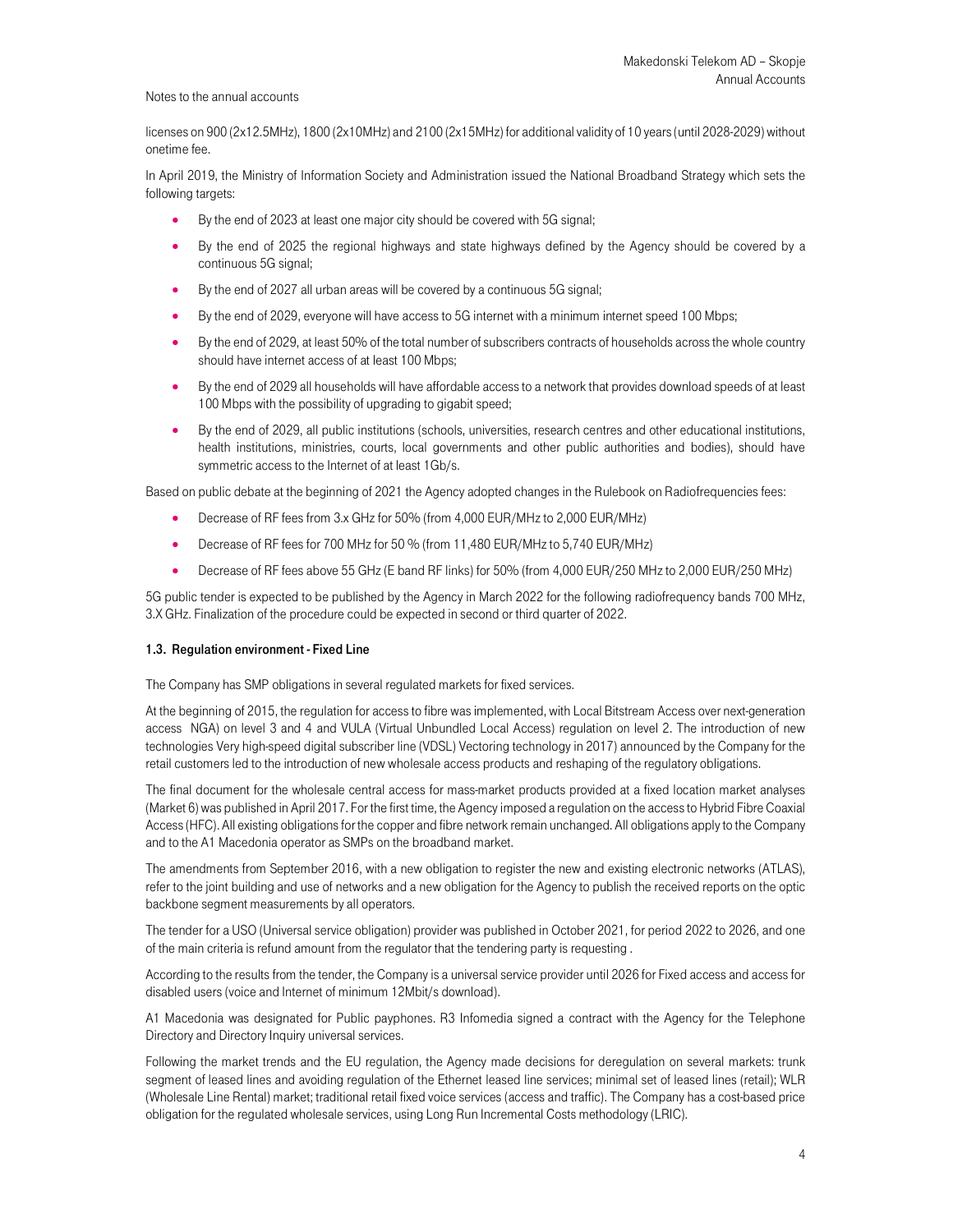In the middle of 2019, the Agency implemented Economic Replicability Test (ERT) testing (margin squeeze methodology) to NGA based broadband wholesale services supplied by the two dominant operators (the Company and A1 Macedonia). The developed ERT model will test the economic replicability of the retail bundles including broadband services with access speed higher than 30 Mb/s.

## 1.4. Investigation into certain consultancy contracts

On 13 February 2006, Magyar Telekom Plc., the controlling owner of the Company, (via Stonebridge Communications AD - Skopje, majority shareholder of the Company), announced that it was investigating certain contracts entered into by another subsidiary of Magyar Telekom Plc. to determine whether the contracts were entered into in violation of Magyar Telekom Plc. policy or applicable law or regulation. Magyar Telekom's Audit Committee retained White & Case, as its independent legal counsel to conduct the internal investigation. Subsequent to this, on 19 February 2007, the Board of Directors of the Company, based on the recommendation of the Audit Committee of the Company and the Audit Committee of Magyar Telekom Plc., adopted a resolution to conduct an independent internal investigation regarding certain contracts in Republic of North Macedonia.

Based on publicly available information, as well as information obtained from Magyar Telekom and as previously disclosed, Magyar Telekom's Audit Committee conducted an internal investigation regarding certain contracts relating to the activities of Magyar Telekom and/or its affiliates in Montenegro and Republic of North Macedonia that totaled more than EUR 31 million. In particular, the internal investigation examined whether Magyar Telekom and/or its Montenegrin and Macedonian affiliates had made payments prohibited by U.S. laws or regulations, including the U.S. Foreign Corrupt Practices Act (the "FCPA"). The Company has previously disclosed the results of the internal investigation.

Magyar Telekom's Audit Committee informed the U.S. Department of Justice (the "DOJ") and the U.S. Securities and Exchange Commission (the "SEC") of the internal investigation. The DOJ and the SEC commenced investigations into the activities that were the subject of the internal investigation. On 29 December 2011, Magyar Telekom announced that it had entered into final settlements with the DOJ and the SEC to resolve the DOJ's and the SEC's investigations relating to Magyar Telekom. The settlements concluded the DOJ's and the SEC's investigations. Magyar Telekom disclosed the key terms of the settlements with the DOJ and the SEC on 29 December 2011. In particular, Magyar Telekom disclosed that it had entered into a two-year deferred prosecution agreement (the "DPA") with the DOJ. The DPA expired on 5 January 2014, and further to the DOJ's request filed in accordance with the DPA, the U.S. District Court for the Eastern District of Virginia dismissed the charges against Magyar Telekom on 5 February 2014.

In relation to the local investigation by the state authorities in Republic of North Macedonia and further to the previously disclosed information in the Financial Statements of the Company for the preceding years, the criminal procedure against former managers of the company is still ongoing at first instance criminal court.

We have not become aware of any information as a result of a request from any regulators or other external parties, other than the previously disclosed, from which we would have concluded that the financial statements may be misstated, including from the effects of a possible illegal act.

#### 1.5. COVID-19 impact on the business and on the financial statements

In 2020, the coronavirus spread globally, and its negative impact continues to affect entities across the world. In the course of 2021 some recovery has been already visible which has resulted in local easement of the restrictive measures as well as increased mobility of the people across the borders. The management closely monitors the impact of the pandemic on the operations and provides further updates to the stakeholders as the situation evolves. Furthermore, the management is in close communication with the local state institutions and remains compliant with official guidelines.

The Company responded to the COVID-19 situation swiftly. The Company continues to meet the increased demand for connectivity through its network and has not identified any events which could jeopardize the going concern of its operation, furthermore based on the management's assessment of the future cash flows no underperformance is expected for the long term.

Management paid particular attention to the solvency of customers due to COVID-19 however, based on experiences of last months and expectations considering the future COVID effects, no material effects on bad debt rate.

During 2021, the inflation rates has increased globally, resulting in a local inflation rate of 3.2% for 2021 (2020: 1.2%). However, based on the inflation forecasts of the National Bank of North Macedonia for 2022, it is expected to slowly decrease to the level of 2.4%. The global rise of energy cost will result in significant increase of the company's energy costs; however, the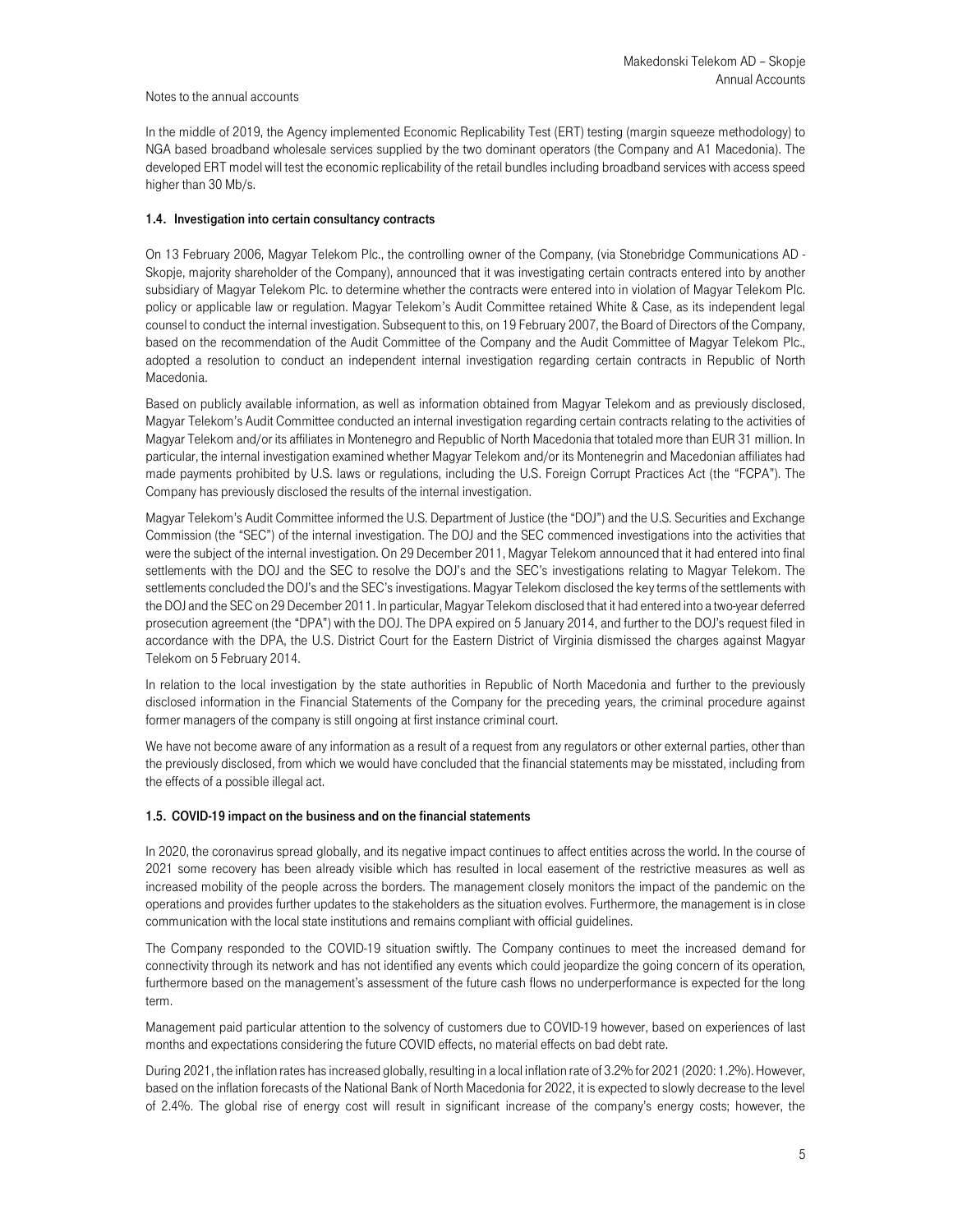Management believes that such negative trend may be compensated as much as possible with a set of measures and better commercial results.

## 2. BASIS OF PREPARATION OF ANNUAL ACCOUNTS

These Annual accounts are prepared, in all material respects, in accordance with the Company Law (published in Official Gazette No. 28/04, 84/05, 25/07, 87/08, 42/10, 48/10, 24/11, 166/12, 70/13, 119/13, 120/13, 187/13, 38/14, 41/14, 138/14, 88/15, 192/15, 6/16, 30/16, 61/16, 64/18, 120/18) and Rule Book for Accounting (published in Official Gazette No.159/2009 and No.164/2010 and No. 107/2011), whereby the International Financial Reporting Standards (IFRS) comprising IFRS 1 to IFRS 8, International Accounting Standards (IAS) comprising IAS 1 to IAS 41, International Financial Reporting Interpretations Committee (IFRIC) comprising IFRIC 1 to IFRIC 17 and Standing Interpretations Committee (SIC) Interpretations comprising SIC 7 to SIC 32, were published. IFRS 9, IFRS 10, IFRS 11, IFRS 12, IFRS 13, IFRIC 18, IFRS 15, IFRS 16 IFRIC 19, IFRIC 20 and IFRIC 21 are not included in the Rule Book for Accounting and are not applied by the Company. IFRS (including IFRS 1), were initially published in the Official Gazette in 1997, and since then several updates have followed. The last update was in December 2010.

The Company applies all relevant standards and the amendments and interpretations which were published in the Official Gazette.

The Annual accounts are presented in Macedonian denars.

The preparation of Annual accounts requires the use of certain critical accounting estimates. It also requires management to exercise its judgment in the process of applying the Company's accounting policies. The areas involving a higher degree of judgment or complexity, or areas where assumptions and estimates are significant to the Annual accounts are disclosed in note 4. Actual results may differ from those estimated.

## 3. SIGNIFICANT ACCOUNTING POLICIES

The principal accounting policies adopted in the preparation of these Annual accounts are set out below. These policies have been consistently applied to all the years presented, unless otherwise stated.

### 3.1. Foreign currency translation

#### 3.1.1. Functional and presentation currency

The Annual accounts are presented in Macedonian denars, which is the Company's functional and presentation currency.

#### 3.1.2. Transactions and balances

Transactions in foreign currencies are translated to denars at the foreign exchange rate ruling at the date of the transaction. Monetary assets and liabilities denominated in foreign currencies at the balance sheet date are translated to denars at the foreign exchange rate ruling at that date. Foreign exchange differences arising on translation are recognized in the Income statement (Finance income/expenses). Non-monetary financial assets and liabilities denominated in foreign currency are translated to denars at the foreign exchange rate ruling at the date of transaction.

The foreign currencies deals of the Company are predominantly Euro (EUR) and United States Dollars (USD) based.

The exchange rates used for translation at 31 December were as follows:

|       | 2021       | 2020       |
|-------|------------|------------|
|       | <b>MKD</b> | <b>MKD</b> |
| 1 USD | 54.37      | 50.24      |
| 1 EUR | 61.63      | 61.69      |

#### 3.2. Financial instruments

A financial instrument is any contract that gives rise to a financial asset of one entity and a financial liability or equity instrument of another entity.

Financial assets of the Company include, cash and cash equivalents, deposits with banks, equity instruments of another entity (financial instruments at fair value through profit or loss) and contractual rights to receive cash (trade and other receivables) or another financial asset from another entity.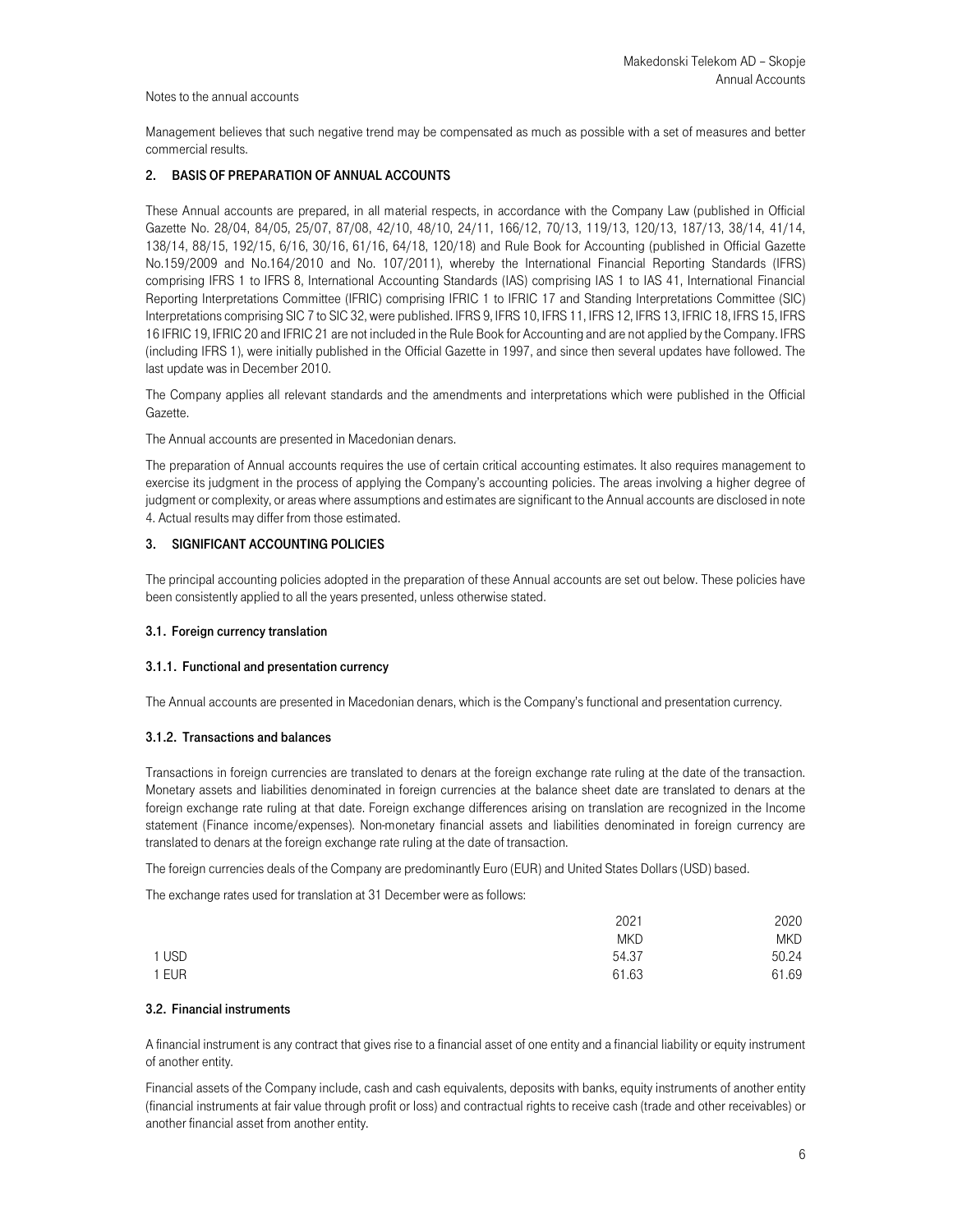Financial liabilities of the Company include liabilities that originate from contractual obligations to deliver cash or another financial asset to another entity (non-derivatives). In particular, financial liabilities include trade and other payables.

The fair value of traded financial instruments is determined by reference to their market prices at the end of the reporting period. This typically applies to financial assets at fair value through profit or loss.

The fair value of other financial instruments that are not traded in an active market is determined by using discounted cash flow valuation technique. The expected cash inflows or outflows are discounted by market based interest rates.

The fair value of long term financial liabilities is also determined by using discounted cash flow valuation technique. The expected cash inflows or outflows are discounted by market based interest rates.

Assumptions applied in the fair value calculations are subject to uncertainties. Changes in the assumptions applied in the calculations would have an impact on the carrying amounts, the fair values and/or the cash flows originating from the financial instruments. Sensitivity analyses related to the Company's financial instruments are provided in Note 6.

#### 3.2.1. Financial assets

The Company classifies its financial assets in the following categories:

- (a) financial assets at fair value through profit or loss
- (b) loans and receivables

The classification depends on the purpose for which the financial asset was acquired. Management determines the classification of financial assets at their initial recognition.

Standard purchases and sales of financial assets are recognized on the trade-date, the date on which the Company commits to purchase or sell the asset. Investments are initially recognized at fair value plus transaction costs for all financial assets not carried at fair value through profit or loss. Financial assets carried at fair value through profit or loss are initially recognized at fair value, and transaction costs are expensed in the Income statement.

The Company assesses at each financial statement date whether there is objective evidence that a financial asset is impaired. There is objective evidence of impairment if as a result of loss events that occurred after the initial recognition of the asset have an impact on the estimated future cash flows of the financial asset or group of financial assets that can be reliably estimated.

Impairment losses of financial assets are recognized in the Income statement against allowance accounts to reduce the carrying amount until derecognition of the financial asset, when the net carrying amount (including any allowance for impairment) is derecognized from the statement of financial position. Any gains or losses on derecognition are calculated and recognized as the difference between the proceeds from disposal and the (net) carrying amount derecognized.

Financial assets are derecognized when the rights to receive cash flows from the investments have expired or have been transferred and the Company has transferred substantially all risks and rewards of ownership.

#### (a) Financial assets at fair value through profit or loss

This category comprises those financial assets designated at fair value through profit or loss at inception. A financial asset is classified in this category if the Company manages such asset and makes purchase and sale decisions based on its fair value in accordance with the Company investment strategy for keeping investments within portfolio until there are favorable market conditions for their sale.

Financial assets at fair value through profit or loss' are subsequently carried at fair value. Gains or losses arising from changes in the fair value of the 'financial assets at fair value through profit or loss' category are recognized in the Income statement (Finance income/expense) in the period in which they arise.

Dividend income from financial assets at fair value through profit or loss is recognized in the Income statement when the Company's right to receive payments is established and inflow of economic benefits is probable.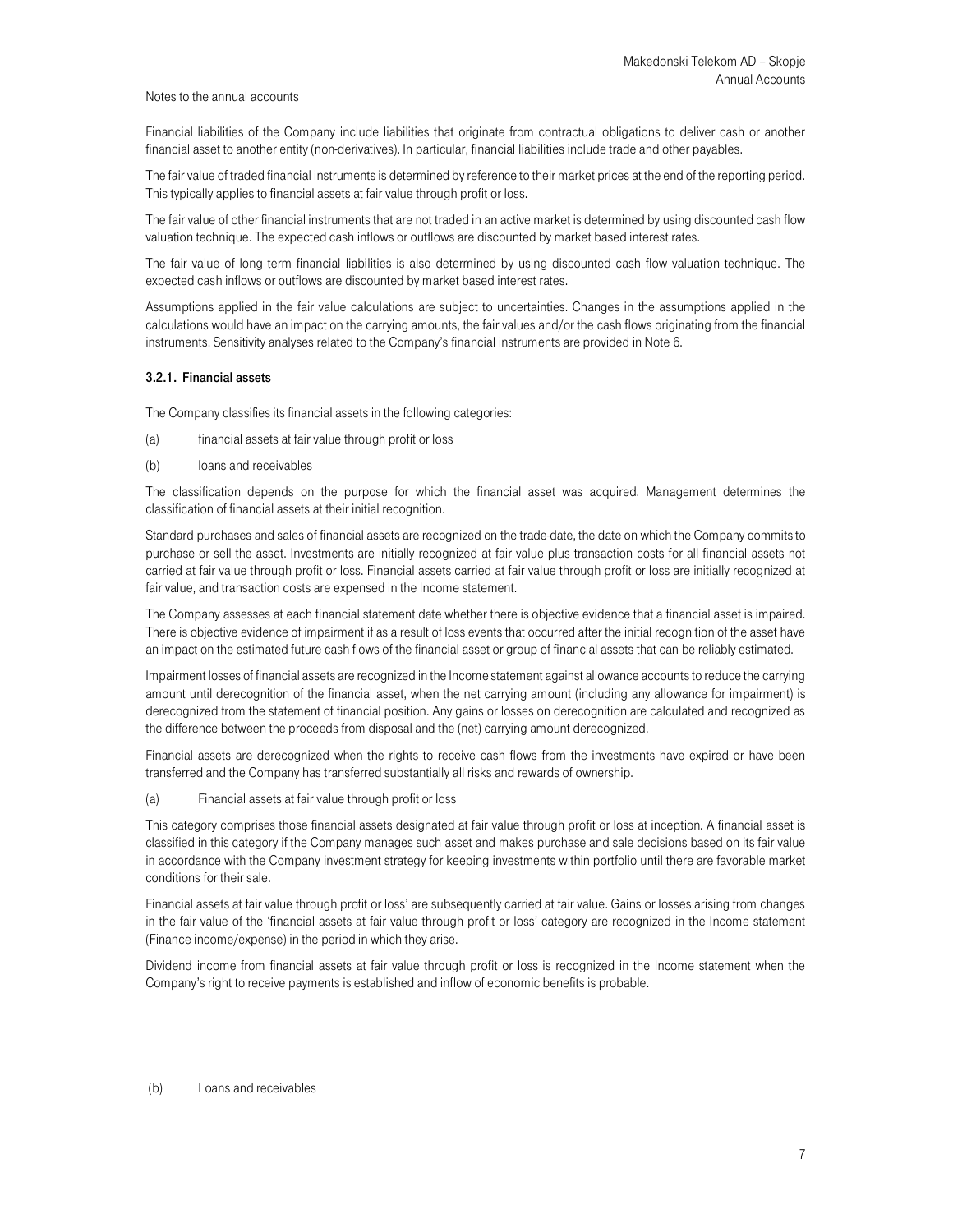Loans and receivables are non-derivative financial assets with fixed or determinable payments that are not quoted in an active market. They are included in current assets, except those with maturities over 12 months after the financial statement date. These are classified as non-current assets.

The following items are assigned to the "loans and receivables" measurement category:

- cash and cash equivalents
- deposits over 3 months
- trade receivables
- receivables and loans to third parties
- employee loans
- other receivables

Loans and receivables are initially recognized at fair value and subsequently carried at amortized cost using the effective interest method.

#### Cash and cash equivalents

Cash and cash equivalents include cash on hand, cash in bank, call deposits held with banks and other short-term highly liquid investments with original maturities of three months or less.

Should impairment on cash and cash equivalents occur, it would be recognized in the Income statement (Finance expenses).

#### Bank deposits over 3 months

Bank deposits with original maturities over 3 months include bank deposits and other liquid deposits and securities with original maturities over three months

#### Trade and other receivables

Trade and other receivables are recognized initially at fair value and subsequently measured at amortized cost using the effective interest method, less provision for impairment. A provision for impairment of trade and other receivables is established when there is objective evidence that the Company will not be able to collect all amounts due according to the underlying arrangement. Significant financial difficulties of the debtor, probability that the debtor will enter bankruptcy or financial reorganization, and default or delinquency in payments as well as historical collections are considered indicators that the trade receivable is impaired.

If there is objective evidence that an impairment loss on loans and receivables carried at amortized cost has been incurred, the amount of the loss is measured as the difference between the asset's carrying amount and the present value of estimated future cash flows (excluding future credit losses that have not been incurred) discounted at the financial asset's original effective interest rate (i.e. the effective interest rate computed at initial recognition). The carrying amount of the asset is reduced through the use of an allowance account, and the amount of the loss is recognized in the Income statement (Other operating expenses – Impairment losses on trade and other receivables).

The Company's policy for collective assessment of impairment is based on the aging of the receivables due to the large number of relatively similar type of customers.

Individual valuation is carried out for the largest customers, international customers, customers of interconnection services and also for customers under liquidation and bankruptcy proceedings. Itemized valuation is also performed in special circumstances.

When a trade receivable is established to be uncollectible, it is written off against Income statement (Other operating expenses – Impairment losses on trade and other receivables) with a parallel release of the cumulated impairment on the allowance account for trade receivables. Subsequent recoveries of amounts previously written off are credited against the recognized loss in the Income statement.

If, in a subsequent period, the amount of the impairment loss decreases and the decrease can be related objectively to an event occurring after the impairment was recognized (such as an improvement in the debtor's credit rating), the previously recognized impairment loss shall be reversed by adjusting an allowance account. The reversal shall not result in a carrying amount of the financial asset that exceeds what the amortized cost would have been had the impairment not been recognized at the date the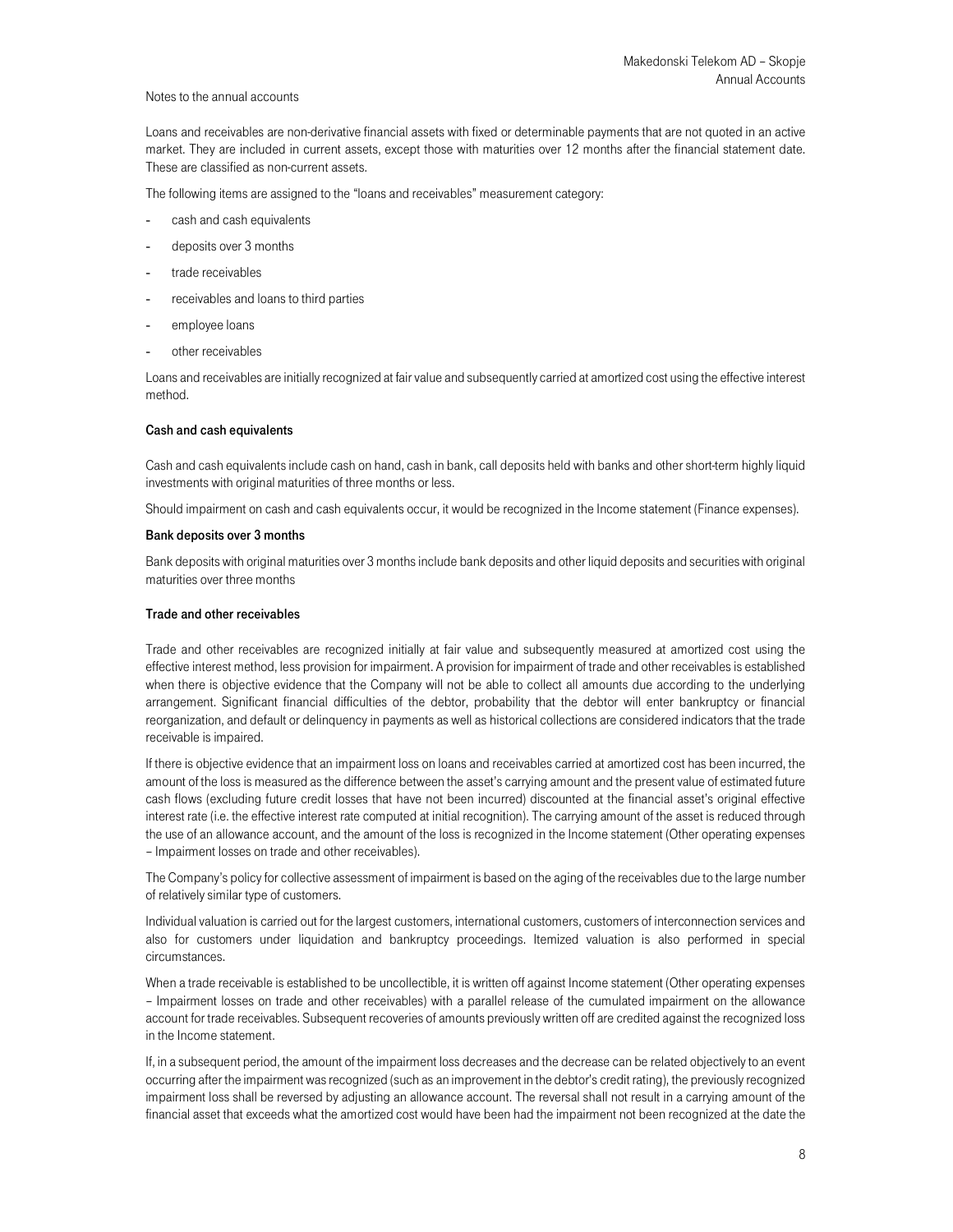impairment is reversed. The amount of the reversal shall be recognized in the Income statement as a reduction to Other operating expenses (Impairment losses on trade and other receivables).

Amounts due to, and receivable from, other network operators are shown net where a right of set-off exists and the amounts are settled on a net basis (such as receivables and payables related to international traffic).

#### Employee loans

Employee loans are recognized initially at fair value and subsequently measured at amortized cost using the effective interest method.

Difference between the nominal value of the loan granted and the initial fair value of the employee loan is recognized as prepaid employee benefits, which reduces Loans and receivables from employees. Interest income on the loan granted calculated by using the effective interest method is recognized as finance income, while the prepaid employee benefits are amortized to Personnel expenses evenly over the term of the loan. The program is not active in terms of granted new loans. In 2013, the last loan was granted. The Company stopped providing employee loans in 2013.

Impairment losses on Employee loans, if any, are recognized in the Income statement.

#### Financial liabilities

#### Trade and other payables

Trade and other payables (including accruals) are recognized initially at fair value and subsequently measured at amortized cost using the effective interest method. The carrying values of trade and other payables approximate their fair values due to their short maturity.

Long term financial liabilities are recognized initially at fair value and subsequently measured at amortized cost using the effective interest method.

#### 3.3. Inventories

Inventories are stated at the lower of cost or net realizable value. Net realizable value is the estimated selling price in the ordinary course of business, less the estimated selling expenses.

The cost of inventories is based on weighted average cost formula and includes expenditure incurred in acquiring the inventories and bringing them to their existing location and condition.

Phone sets are often sold for less than cost in connection with promotions to obtain new contracts with minimum commitment periods. Such loss on the sale of equipment is only recorded when the sale occurs as they are sold as part of a profitable service agreement with the customer and if the normal resale value is higher than the cost of the phone set. If the normal resale value is lower than costs, the difference is recognized as impairment immediately.

Impairment losses on Inventories are recognized in Operating expenses (Impairment of current assets).

#### 3.4. Assets held for sale

An asset is classified as held for sale if it is no longer needed for the future operations of the Company, and has been identified for sale, which is highly probable and expected to take place within 12 months. These assets are accounted for at the lower of carrying value or fair value less cost to sell. Depreciation is discontinued from the date of designation to the held for sale status. When an asset is designated for sale, and the fair value is determined to be lower than the carrying amount, the difference is recognized in the Income statement (Depreciation and amortization) as an impairment loss.

#### 3.5. Tangible assets

Tangible assets are stated at cost less accumulated depreciation and impairment losses (see note 3.7).

The cost of an item of tangible assets comprises its purchase price, including import duties and non-refundable purchase taxes, after deducting trade discounts and rebates, any costs directly attributable to bringing the asset to the location and condition necessary for it to be capable of operating in the manner intended by management. The initial estimate of the costs of dismantling and removing the item and restoring the site on which it is located is also included in the costs if the obligation incurred can be recognized as a provision according to IAS 37 – Provisions, Contingent Liabilities and Contingent Assets.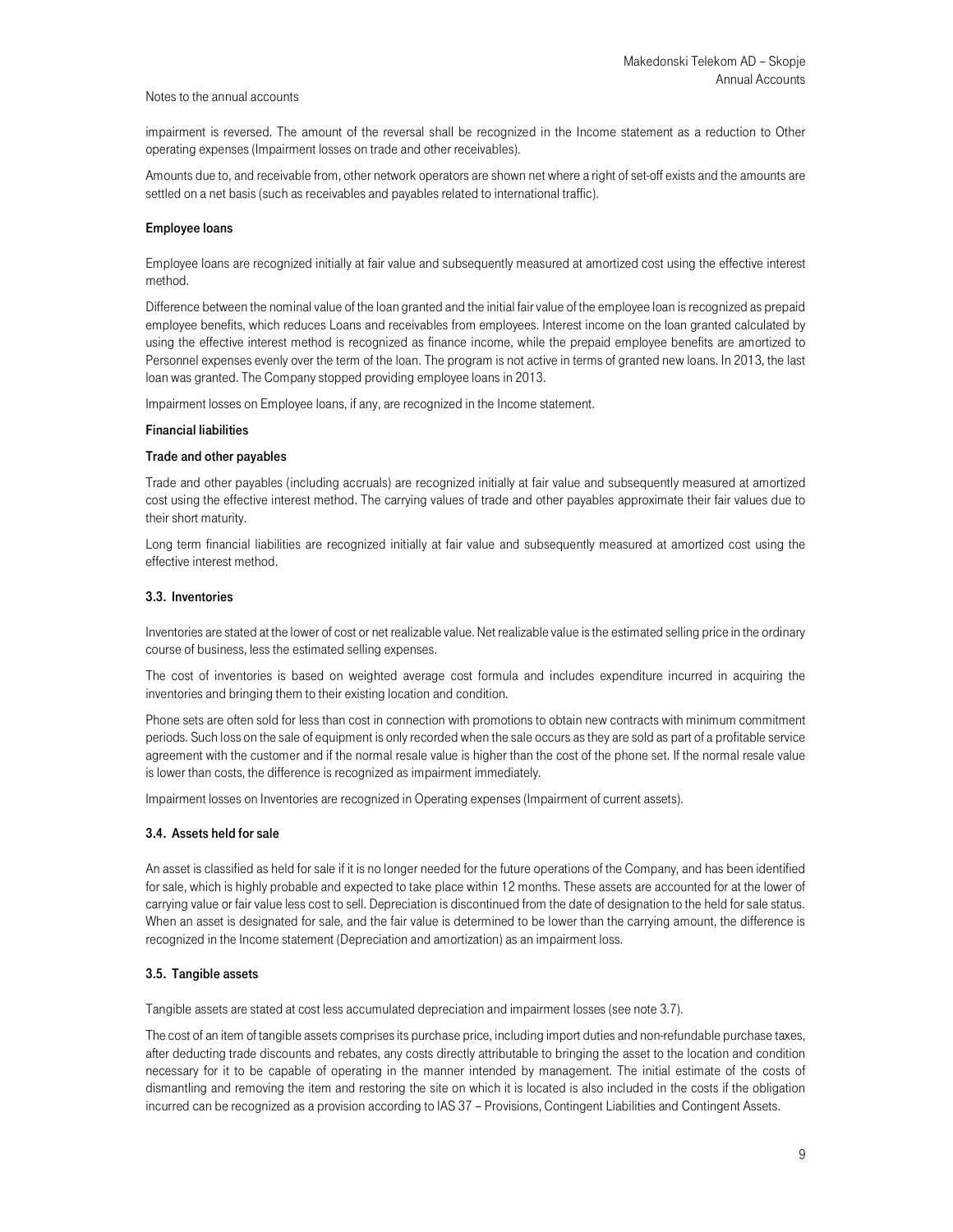The cost of self-constructed assets includes the cost of materials and direct labor.

In 2011, Law on acting with illegally built facilities was enacted, according to which the Company will incur certain expenditures related to obtaining complete documentation for base stations and fix line infrastructure in accordance to applicable laws in Republic of North Macedonia. The Company capitalizes those expenditures as incurred. The capitalized expenditures are included within Tangible assets (see note 8).

Items of tangible assets were restated at the year-end using official revaluation coefficients based on the general manufactured goods price increase index. Such coefficients have been applied to historical cost or later valuation and to accumulated depreciation as to approximate replacement cost. The net effect of revaluation was recorded against revaluation reserves. The last revaluation of tangible assets was made in year 2000.

Subsequent costs are included in the asset's carrying amount or recognized as a separate asset, as appropriate, only when it is probable that future economic benefits associated with the item will flow to the Company and the cost of the item can be measured reliably. The carrying amount of the replaced part is derecognized. All other repairs and maintenance are charged to the Income statement during the financial period in which they are incurred.

When assets are scrapped, the cost and accumulated depreciation are removed from the accounts and the loss is recognized in the Income statement as depreciation expense.

When assets are sold, the cost and accumulated depreciation are removed from the accounts and any related gain or loss, determined by comparing proceeds with carrying amount, is recognized in the Income statement (Other income/Other operating expenses accordingly).

Depreciation is charged to the Income statement on a straight-line basis over the estimated useful lives of items of tangible assets. Assets are not depreciated until they are available for use. Land is not depreciated. The assets useful lives and residual values are reviewed, and adjusted if appropriate, at least once a year. For further details on the groups of assets impacted by the most recent useful life revisions (see note 8).

The estimated useful lives are as follows:

| Years                               | Years               |
|-------------------------------------|---------------------|
| $20 - 40$<br><b>Buildings</b>       | 20-40               |
| $20 - 25$<br>Aerial and cable lines | 20-25               |
| $7 - 10$<br>Telephone exchanges     | $7 - 10$            |
| 10<br>Base stations                 | 10 <sup>°</sup>     |
| Computers                           | 4<br>$\overline{4}$ |
| $4 - 10$<br>Furniture and fittings  | $4 - 10$            |
| $5 - 10$<br>Vehicles                | $5 - 10$            |
| $2 - 15$<br>Other                   | $2 - 15$            |

## 3.6. Intangible assets

Intangible assets that are acquired by the Company are stated at cost less accumulated amortization and impairment losses (see note 3.7).

Items of intangible assets were restated at the year-end using official revaluation coefficients based on the general manufactured goods price increase index. Such coefficients have been applied to historical cost or later valuation and to accumulated depreciation as to approximate replacement cost. The net effect of revaluation was recorded against revaluation reserves. The last revaluation of intangible assets was made in year 2000.

Subsequent expenditure on intangible assets is capitalized only when it increases the future economic benefits embodied in the specific asset to which it relates. All other expenditure is expensed as incurred. New software modules that cannot be used independently of the existing software (releases), but rather only combined with the base version's functionalities and are implementations of enhanced software, characterized by systematic updates, revisions or expansions of previous versions of existing software represent subsequent costs for the previous version and are capitalized if they meet the capitalization criteria, i.e. if they coincide with the creation of additional functionalities. Consequently, the costs of releases is capitalized as part of the base version and amortized together with the residual carrying amount over the base software's remaining useful life. If indications exist that the software will be operated longer than the current useful life as a result of subsequently capitalized expenditure, the useful life of the base software is reviewed, and if applicable extended.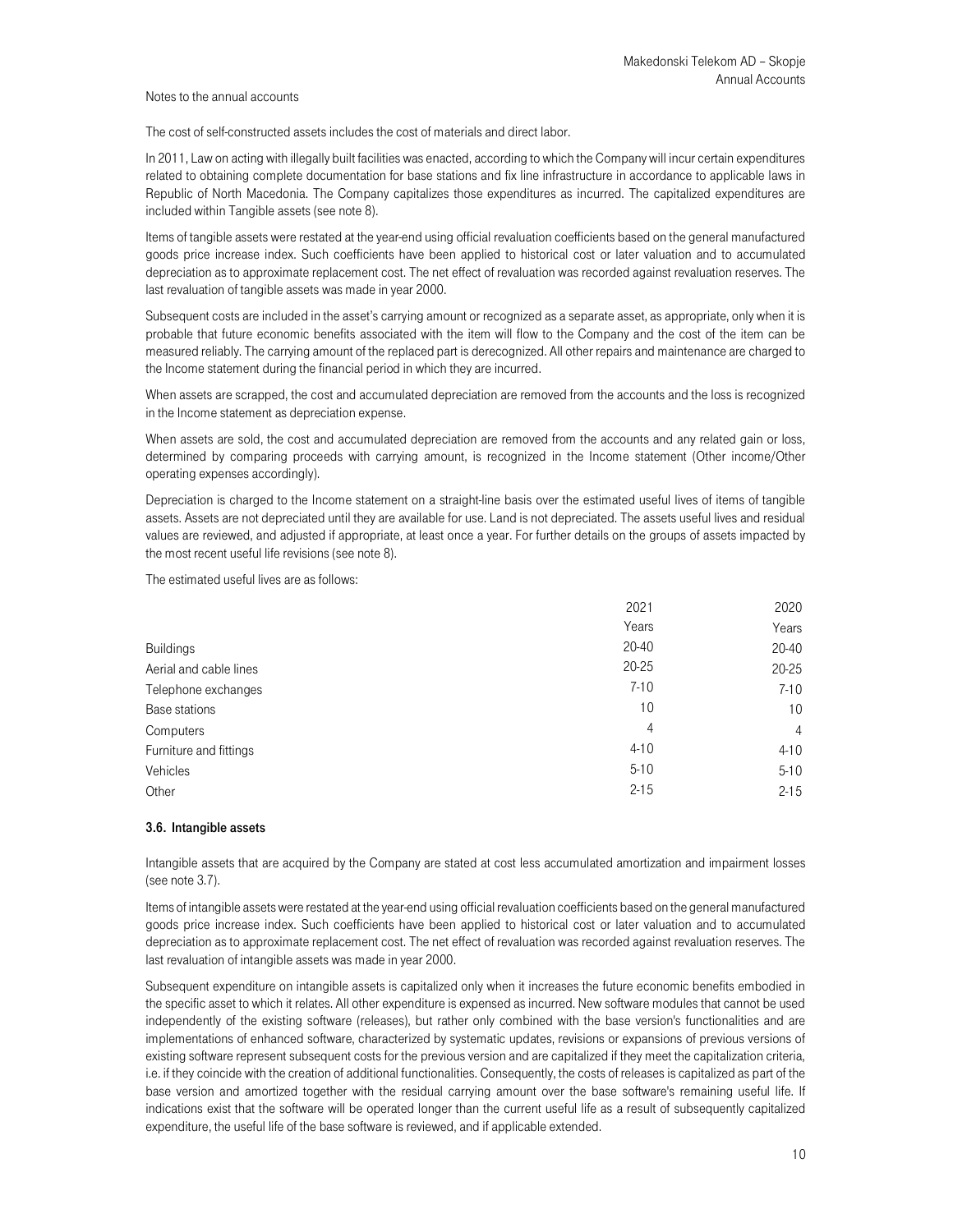The Company's primary activities are in the fixed line and mobile operations in Republic of North Macedonia. These operations usually require acquisition of licenses/frequency usage rights, which generally contain upfront fees and annual fees. For each acquired license/frequency usage right, the Company assesses whether the amount of future annual fees can be measured reliably at the start of the validity period of the license. If the Company considers that the amount of future annual fees can be measured reliably, the present value of the future annual fees is capitalized, if any, as part of the cost of the license otherwise these fees are recognized as expenses (Other operating costs) in the period they relate to.

The useful lives of concession and licenses are determined based on the underlying agreements and are amortized on a straight line basis over the period from availability of the frequency for commercial use until the end of the initial concession or license term. No renewal periods are considered in the determination of useful life (see note 7).

Content rights are capitalized as intangible assets if all of the following conditions are met: there is no doubt whatsoever that the content will be delivered as agreed in the contract; non-cancellable term of the contract is at least 12 months and cost can be estimated reliably. Content rights are amortized over the contracts term. The financial liability recognized for capitalized content is presented in the statement of financial position within Other financial liabilities. Unwinding of an accrued interest is recognized as an interest expense and is presented within Financial expense.

The estimated useful lives are as follows:

|                       | 2021    | 2020    |
|-----------------------|---------|---------|
|                       | Years   | Years   |
| Software and Licenses | $2 - 5$ | $2 - 5$ |
| Concession            | 18      | 18      |
| 3G and 2G Licenses    | 10      | 10      |
| 4G License            | $7-20$  | 20      |

The change in category 4G License, an addition of 7 years in 2021 is due to new license bough - 2100 MHz (2x15 MHz). License validity is until end of 2028.

Amortization is charged to the Income statement on a straight-line basis over the estimated useful lives of intangible assets. Intangible assets are amortized from the date they are available for use. The assets useful lives are reviewed, and adjusted if appropriate, at least once a year (see note 7).

In determining whether an asset that incorporates both tangible and intangible elements should be treated under IAS 16 - Property, Plant and Equipment or as an intangible asset under IAS 38 – Intangible Assets, management uses judgment to assess which element is more significant and recognizes the assets accordingly.

#### 3.7. Impairment of tangible and intangible assets

Assets that have an indefinite useful life are not subject to amortization and are tested annually for impairment.

Assets that are subject to amortization or depreciation are reviewed for impairment whenever events or changes in circumstances indicate that the carrying amount may not be recoverable. An impairment loss is recognized for the amount by which the asset's carrying amount exceeds its recoverable amount. The recoverable amount is the higher of the asset's fair value less costs to sell and its value in use. For the purposes of assessing impairment, assets are grouped at the lowest levels for which there are separately identifiable cash flows (cash-generating units - CGUs).

Impairment losses are recognized in the Income statement (Other operating expenses). Non-financial assets that suffered impairment are reviewed for possible reversal of the impairment at each reporting date.

#### 3.8. Provisions and contingent liabilities

Provisions are recognized when the Company has a present legal or constructive obligation as a result of past events and it is probable that an outflow of resources embodying economic benefits will be required to settle the obligation, and a reliable estimate of the amount of the obligation can be made.

Provisions are measured and recorded as the best estimate of the economic outflow required to settle the present obligation at the balance sheet date. The estimate can be calculated as the weighted average of estimated potential outcomes or can also be the single most likely outcome. The provision charge is recognized in the Income statement (Provisions for liabilities and charges).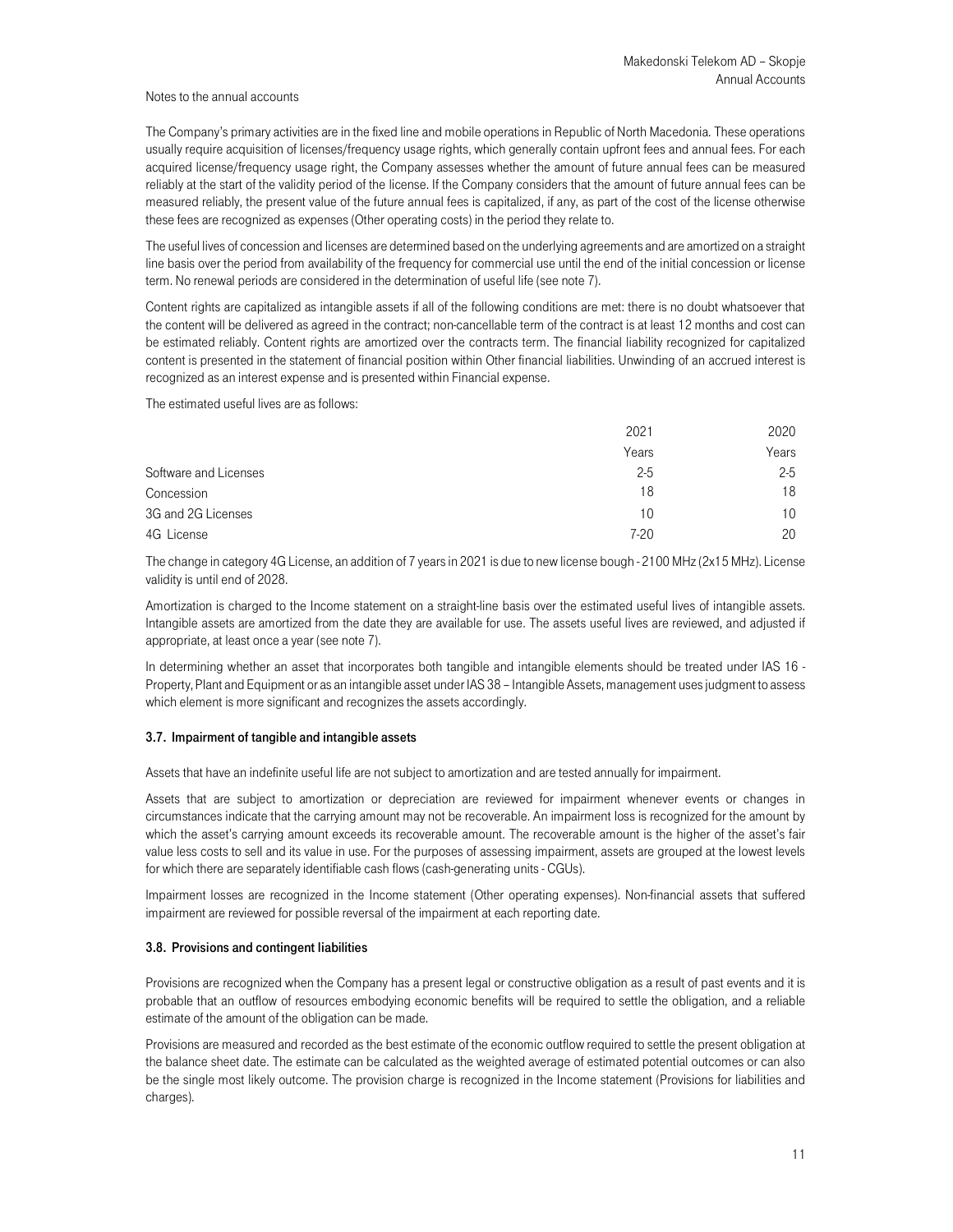No provision is recognized for contingent liabilities. A contingent liability is a possible obligation that arises from past events and whose existence will be confirmed only by the occurrence or non-occurrence of one or more uncertain future events not wholly within the control of the entity; or a present obligation that arises from past events but is not recognized because it is not probable that an outflow of resources embodying economic benefits will be required to settle the obligation or the amount of the obligation cannot be measured with sufficient reliability.

## 3.9. Share capital

Ordinary shares are classified as equity.

## 3.10. Treasury shares

When the Company purchases the Company's equity share capital, the consideration paid, including any directly attributable incremental costs (net of income taxes), is deducted from equity attributable to the owners as treasury shares until the shares are cancelled or reissued. When such shares are subsequently reissued, the treasury share balance decreases by the original cost of the shares, thereby increasing equity, while any gains or losses are also recognized in equity (Retained earnings). Treasury shares transactions are recorded on the transaction date.

## 3.11. Statutory reserves

Under local statutory legislation, the Company was required to set aside minimum 15 percent of its net profit for the year in a statutory reserve until the level of the reserve reaches 1/5 of the share capital. With the changes of the Law on Trading Companies effective from 1 January 2013, the Company is required to set aside minimum 5 percent of its net profit for the year in accordance with the adopted international financial reporting standards published in the "Official Gazette of the Republic of North Macedonia" in a statutory reserve until the level of the reserve reaches 1/10 of the share capital. These reserves are used to cover losses and are not distributed to shareholders except in the case of bankruptcy of the Company.

## 3.12. Revaluation reserves

The revaluation reserve relates to tangible and intangible assets and comprises the cumulative increased carrying value using official revaluation coefficients based on the general manufactured goods price increase index producers price index on the date of revaluation. The last revaluation of tangible and intangible assets was made in year 2000. When the revaluated assets are fully depreciated or disposed the relevant portion of the revaluation reserve is transferred to Retained earnings.

## 3.13. Revenues

Revenues for all services and equipment sales (see note 13) are shown net of VAT and discounts. Revenue is recognized when the amount of the revenue can be reliably measured, and when it is probable that future economic benefits will flow to the Company and all other specific recognition criteria of IAS 18 on the sale of goods and rendering of services are met for the provision of each of the Company's services and sale of goods.

Customers of the Company are granted loyalty awards (credit points) based on their usage of the Company's services including timely payment of their invoices. Loyalty awards can be accumulated and redeemed to obtain future benefits (e.g. handsets, telecommunication equipment, etc.) from the operators of the Company. When customers earn their credit points, the fair value of the credit points earned are deducted from the revenue invoiced to the customer, and recognized as Deferred revenue. On redemption (or expiry) of the points, the deferred revenue is released to revenue as the customer has collected (or waived) the undelivered element of the deemed bundle.

Revenues from operating leases are recognized on a straight line basis over the period the services are provided.

# 3.13.1. Fixed line and mobile telecommunications revenues

Revenue is primarily derived from services provided to subscribers and other third parties using telecommunications network, and equipment sales.

Customer subscriber arrangements typically include an equipment sale, subscription fee and charge for the actual voice, internet, data or multimedia services used. The Company considers the various elements of these arrangements to be separate earnings processes and recognizes the revenue for each of the deliverables using the residual method. These units are identified and separated, since they have value on a standalone basis and are sold not only in a bundle, but separately as well.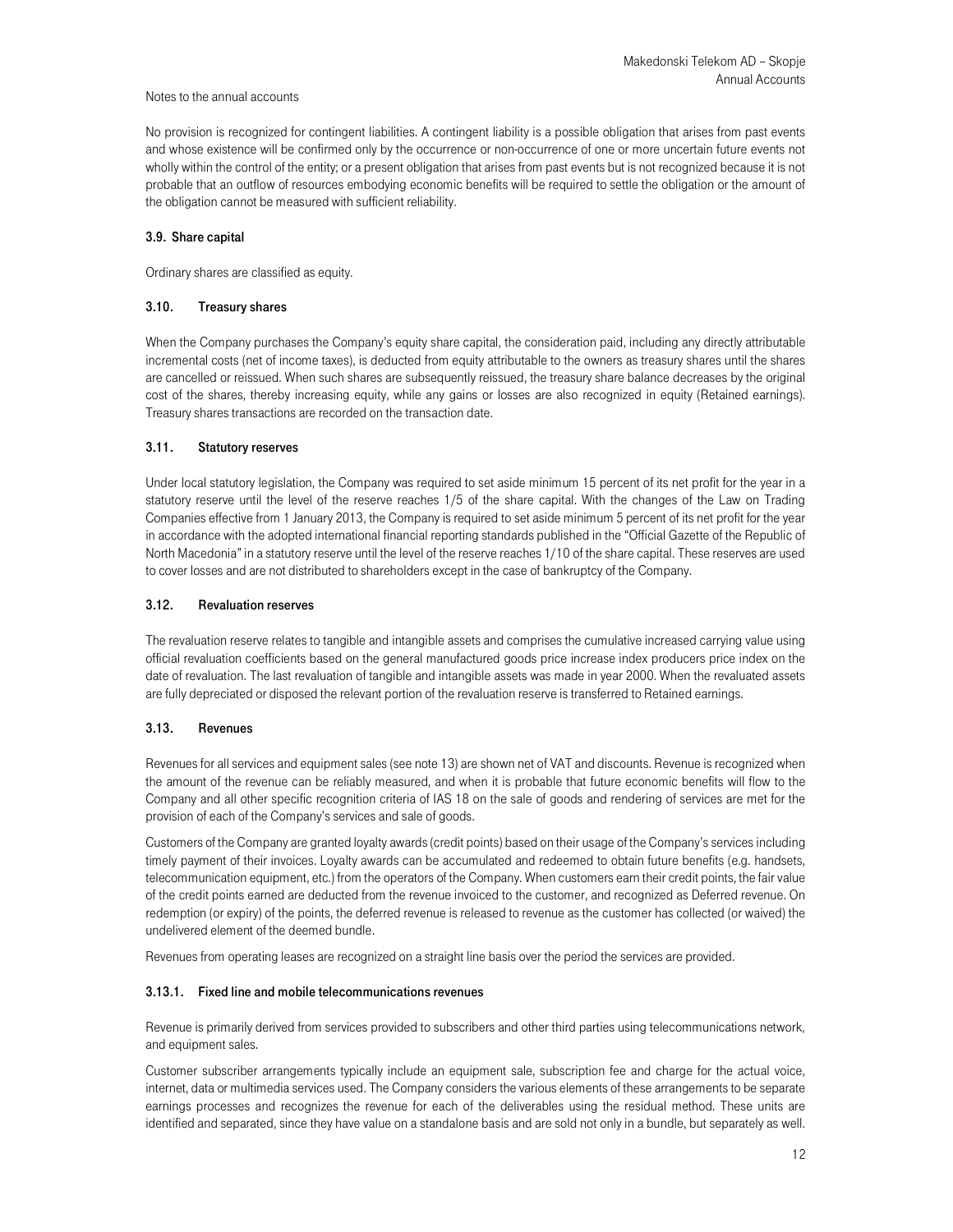Therefore the Company recognizes revenues for all of these elements using the residual method that is the amount of consideration allocated to the delivered elements of the arrangements equals the total consideration less the fair value of the undelivered elements.

The Company provides customers with narrow and broadband access to its fixed, mobile and TV distribution networks. Service revenues are recognized when the services are provided in accordance with contractual terms and conditions. Airtime revenue is recognized based upon minutes of use and contracted fees less credits and adjustments for discounts, while subscription and flat rate revenues are recognized in the period they relate to.

Revenues and expenses associated with the sale of telecommunications equipment and accessories are recognized when the products are delivered, provided there are no unfulfilled company obligations that affect the customer's final acceptance of the arrangement.

Revenues from premium rate services (voice and non-voice) are recognized on a gross basis when the delivery of the service over the network is the responsibility of the Company; the Company establishes the prices of these services and bears substantial risks of these services, otherwise presented on a net basis.

Customers may also purchase prepaid mobile, public phone and internet credits ("prepaid cards") which allow those customers to use the telecommunication network for a selected amount of time. Customers must pay for such services at the date when the card is purchased. Revenues from the sale of prepaid cards are recognized when used by the customers or when the cards expired with unused traffic.

Third parties using the telecommunications network include roaming customers of other service providers and other telecommunications providers which terminate or transit calls on the network. These wholesale (incoming) traffic revenues are recognized in the period of related usage. A proportion of the revenue received is often paid to other operators (interconnect) for the use of their networks, where applicable. The revenues and costs of these terminate or transit calls are stated gross in these annual accounts as the Company is the principal supplier of these services using its own network freely defining the pricing of the service, and recognized in the period of related usage.

#### 3.13.2. System integration and IT revenues

Contracts for network services consist of the installation and operation of communication networks for customers. Revenues for voice and data services are recognized under such contracts when used by the customer.

Revenue from system integration contracts requiring the delivery of customized products and/or services is generally covered by fixed-price contracts and revenue is recognized based on percentage of completion taking into account the proportion that contract costs incurred for work performed to date bear to the estimated total contract costs.

Revenue from hardware and sales is recognized when the risk of ownership is substantially transferred to the customer, provided there are no unfulfilled obligations that affect the customer's final acceptance of the arrangement. Any costs of these obligations are recognized when the corresponding revenue is recognized.

Revenues from construction contracts are accounted for using the percentage-of-completion method. The stage of completion is determined on the basis of the costs incurred to date as a proportion of the estimated total costs. Receivables from construction contracts are classified in the Balance sheet as Trade receivables.

## 3.14. Employee benefits

#### 3.14.1. Short term employee benefits and pensions

The Company, in the normal course of business, makes payments on behalf of its employees for pensions, health care, employment and personnel tax which are calculated according to the statutory rates in force during the year, based on gross salaries and wages. Holiday allowances are also calculated according to the local legislation. The Company makes these contributions to the Governmental and private funds. The cost of these payments is charged to the Income statement in the same period as the related salary cost. No provision is created for holiday allowances for non-used holidays as according the local legislation the employer is obliged to provide condition for usage, and the employee to use the annual holiday within one year. This is also exercised as Company policy and according the historical data employees use their annual holiday within the one year legal limit. The Company does not operate any other pension scheme or post-retirement benefits plan and consequently, has no obligation in respect of pensions. The Company has contractual obligation to pay to employees three average monthly salaries in Republic of North Macedonia at their retirement date according the Collective agreement between the Company and the Trade Union of the Company, for which appropriate liability is recognized in the annual accounts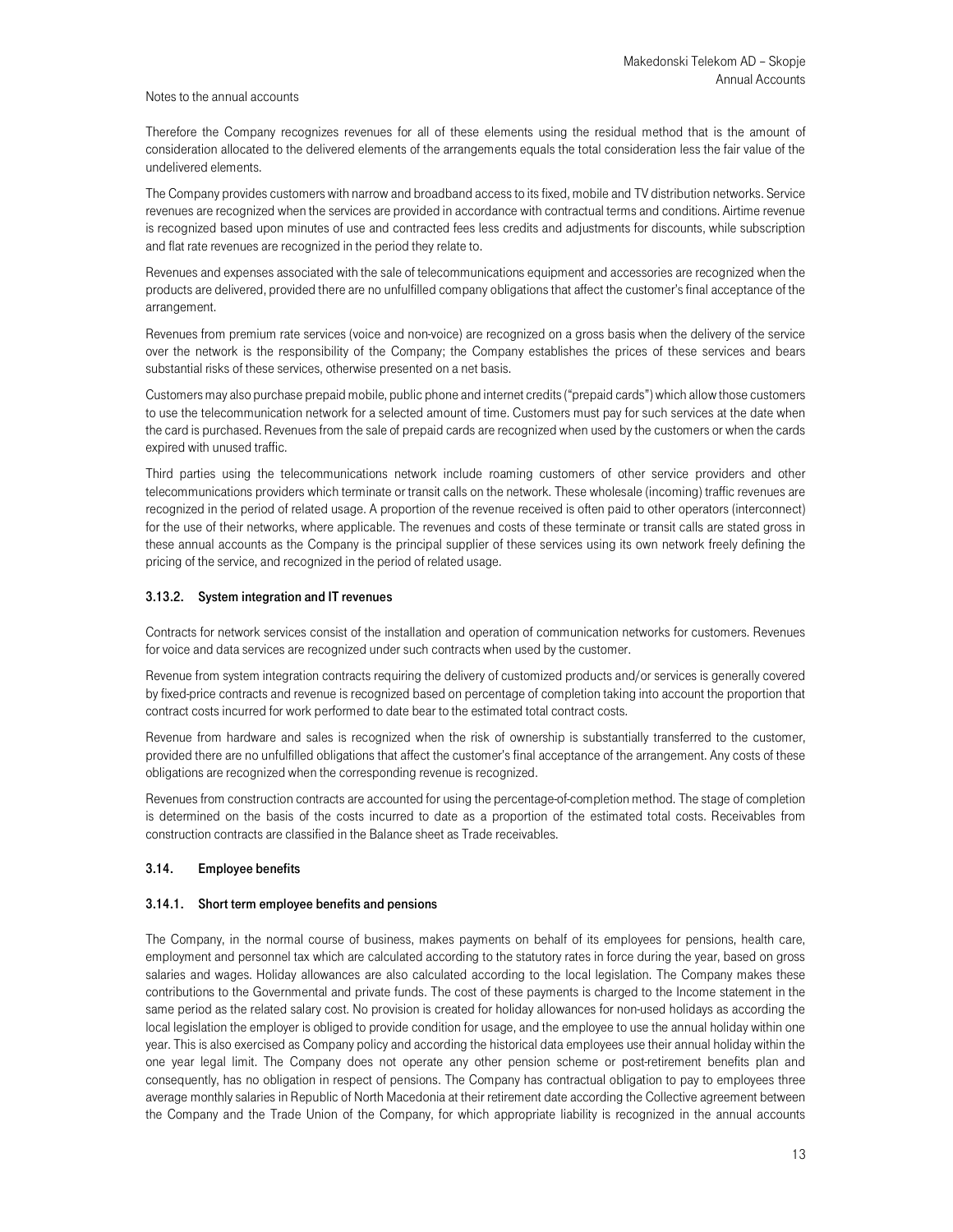measured at the present value of three average monthly salaries together with adjustments incorporated in the actuarial calculation. The defined benefit obligation is calculated annually by independent actuaries using the projected unit credit method. The present value of the defined benefit obligation is determined by discounting the estimated future cash outflows using interest rates of high quality bonds that are denominated in the currency in which the benefits will be paid. In addition, the Company is not obligated to provide further benefits to current and former employees.

#### 3.14.2. Bonus plans

The Company recognizes a liability and an expense for bonuses taking into consideration the financial and operational results. The Company recognizes a provision where contractually obliged or where there is a past practice that has created a constructive obligation.

## 3.14.3. Termination benefits

Termination benefits are payable whenever an employee's employment is terminated before the nominal retirement date or whenever an employee accepts voluntary redundancy in exchange for these benefits. The Company recognizes termination benefits when it is demonstrably committed to either terminate the employment of current employees according to a detailed formal plan without the possibility of withdrawal or to provide termination benefits as a result of an offer made to encourage voluntary redundancy.

## 3.15. Marketing expenses

Marketing costs are expensed as incurred. Marketing expenses are disclosed in note 15.

#### 3.16. Income tax

According to the provisions of the Income tax law, the tax base is the profit generated during the fiscal year increased for nondeductible expenses and reduced for deductible revenue (i.e. dividends already taxed at the payer) and the income tax rate is 10%. In line with these income tax for the year was calculated and recorded in the Statement of comprehensive income.

The tax authorities may at any time inspect the books and records within 5 years subsequent to the reported tax year, and may impose additional tax assessments and penalties. In a case of tax evasion or tax fraud the statute of limitations may be extended up to 10 years. The Company's management is not aware of any circumstances, which may give rise to a potential material liability in this respect other than those provided for in these Annual accounts.

#### 3.16.1. Deferred income tax

Deferred tax is recognized applying the liability method, on temporary differences arising between the tax bases of assets and liabilities and their carrying amounts in the financial statements. However, deferred tax is not accounted for if it arises from initial recognition of an asset or liability in a transaction other than a business combination that at the time of the transaction affects neither accounting nor taxable profit. Deferred tax is determined using income tax rates that have been enacted or substantially enacted by the financial statement date and are expected to apply when the related deferred tax asset is realized or the deferred tax liability is settled.

Deferred tax assets are recognized to the extent that it is probable that future taxable profit (or reversing deferred tax liabilities) will be available against which the temporary differences can be utilized.

Deferred income tax assets and liabilities are offset when there is a legally enforceable right to offset current tax assets against current tax liabilities and when the deferred income taxes assets and liabilities relate to income taxes levied by the same taxation authority on either the same taxable entity or different taxable entities where there is an intention to settle the balances on a net basis.

## 3.17. Leases

#### 3.17.1. Operating leases –Company as a lessor

Assets leased to customers under operating leases are included in tangible assets in the Balance sheet. They are depreciated over their expected useful lives on a basis consistent with similar fixed assets. Rental income is recognized on a straight-line basis over the lease term.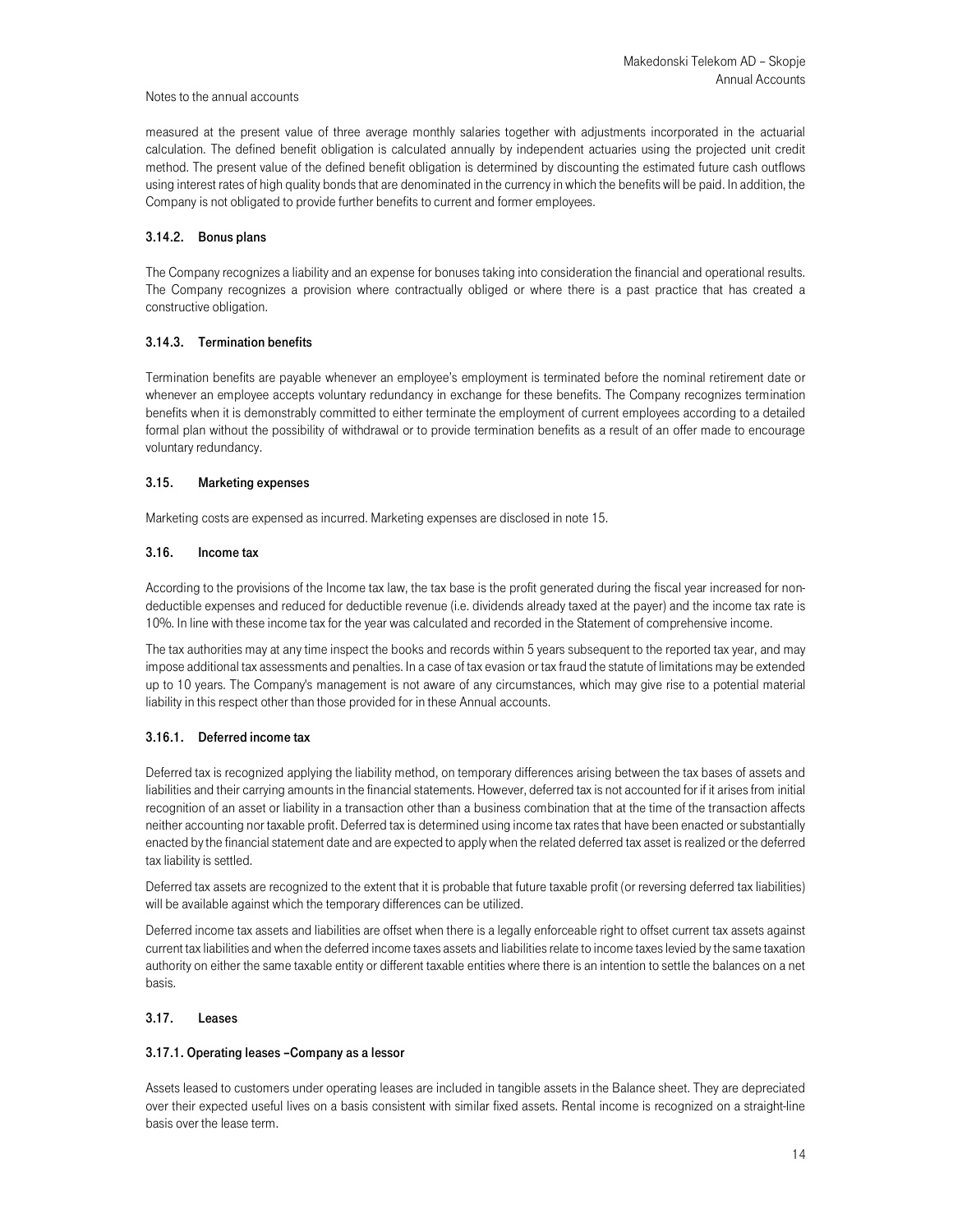#### 3.17.2. Operating lease –Company as a lessee

Costs in respect of operating leases are charged to the Income statement on a straight-line basis over the lease term.

## 3.18. Earnings per share

Basic earnings per share is calculated by dividing profit attributable to the equity holders of the Company for the period by the weighted average number of common stocks outstanding.

#### 3.19. Dividend distribution

Dividends are recognized as a liability and debited against equity in the Company's annual accounts in the period in which they are approved by the Company's shareholders.

#### 3.20. Segments

The operating segments of the Company are based on the business lines, residential, business, wholesale and other, which is consistent with the internal reporting provided to the chief operating decision maker, the Chief Executive Officer (CEO) who is advised by the Management Committee (MC) of the Company. The CEO is responsible for allocating resources to, and assessing the performance of, the operating segments. The accounting policies and measurement principles of the operating segments are the same as those applied for the Company described in the Significant accounting policies (see note 3).

The operating segments' revenues include revenues from external customers and there are no internal revenues generated from other segments.

The operating segments' results are monitored by the CEO and the MC to Direct margin, which is defined by the Company as revenues less direct costs less Impairment losses on trade and other receivables.

The CEO and the MC do not monitor the assets and liabilities at segment level.

## 4. CRITICAL ACCOUNTING ESTIMATES AND JUDGMENTS

The Company makes estimates and assumptions concerning the future. Estimates and judgments are continually evaluated and are based on historical experience and other factors, including expectations of future events that are believed to be reasonable under the circumstances. The most critical estimates and assumptions are outlined below.

## 4.1. Useful lives of assets

The determination of the useful lives of assets is based on historical experience with similar assets as well as any anticipated technological development and changes in broad economic or industry factors. The appropriateness of the estimated useful lives is reviewed annually, or whenever there is an indication of significant changes in the underlying assumptions. We believe that the accounting estimate related to the determination of the useful lives of assets is a critical accounting estimate since it involves assumptions about technological development in an innovative industry and heavily dependent on the investment plans of the Company. Further, due to the significant weight of depreciable assets in our total assets, the impact of any changes in these assumptions could be material to our financial position, and results of operations. As an example, if the Company was to shorten the average useful life of its assets by 10%, this would result in additional annual depreciation and amortization expense of approximately MKD 305,064,918 (2020: MKD 285,203,644). See notes 7 and 8 for the changes made to useful lives in 2021.

The Company constantly introduces a number of new services or platforms including, but not limited to the Universal Mobile Telecommunications System (UMTS) and the Long Term Evolution (LTE) based broadband services in the mobile communications and the fiber-to-the-home rollout in the fixed line operations. In case of the introduction of such new services, the Company conducts a revision of useful lives of the already existing platforms, but in the vast majority of the cases these new services are designed to co-exist with the existing platforms, resulting in no change-over to the new technology. Consequently, the useful lives of the existing platforms usually do not require shortening.

#### 4.2. Estimated impairment of tangible and intangible assets

We assess the impairment of identifiable tangibles and intangibles whenever there is a reason to believe that the carrying value may materially exceed the recoverable amount and where impairment of value is anticipated. The calculations of recoverable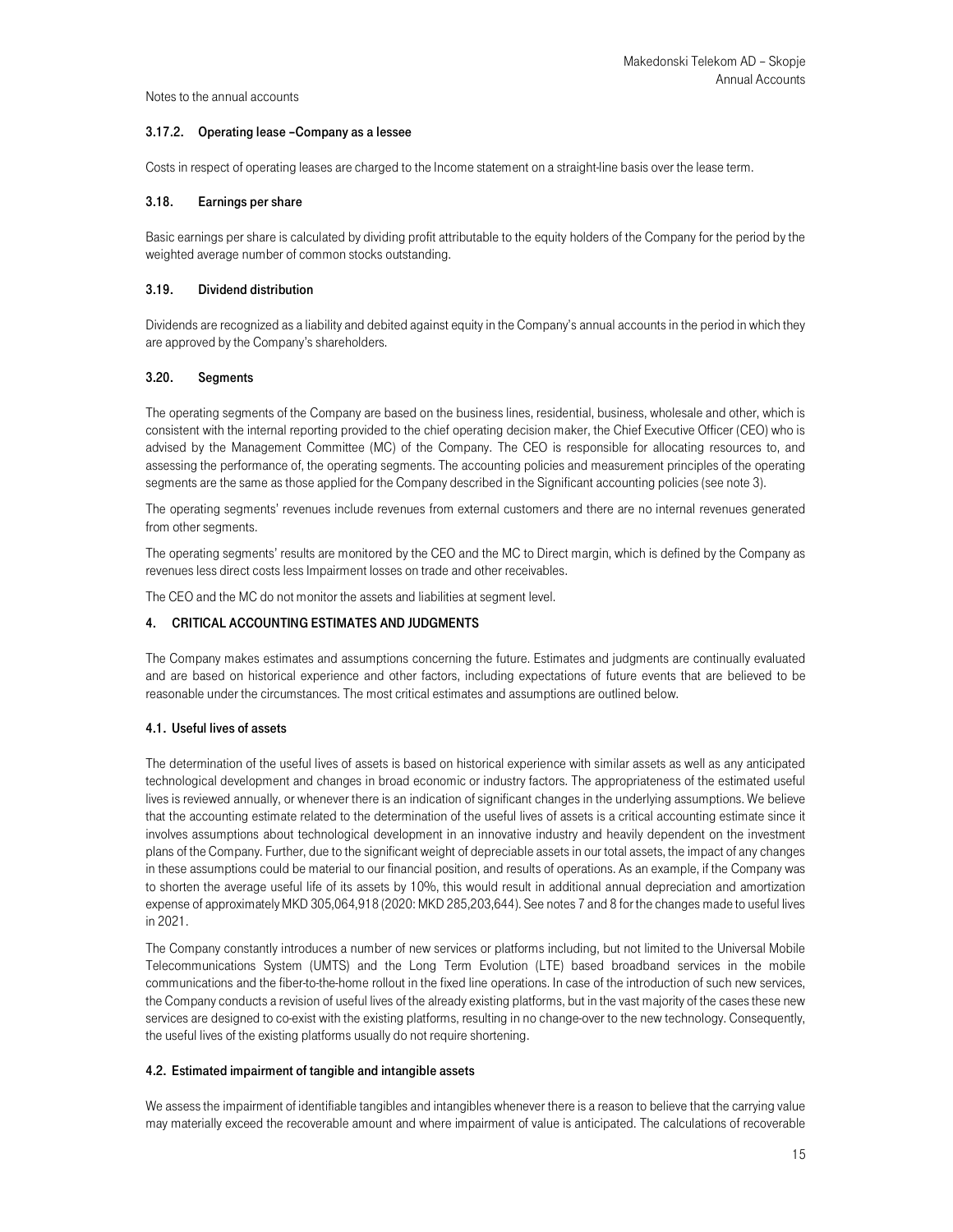amounts are primarily determined by value in use calculations, which use a broad range of estimates and factors affecting those. Among others, we typically consider future revenues and expenses, technological obsolescence, discontinuance of services and other changes in circumstances that may indicate impairment. If impairment is identified using the value in use calculations, we also determine the fair value less cost to sell (if determinable), to calculate the exact amount of impairment to be charged. As this exercise is highly judgmental, the amount of a potential impairment may be significantly different from that of the result of these calculations. Management has performed an impairment test based on a 10 years cash flow projection and used a perpetual growth rate of 1% (2020: 2%) to determine the terminal value after 10 years. The discount rate used was 7.42% (2020: 7.42%). The impairment test did not result in impairment.

## 4.3. Estimated impairment of trade and other receivables

We calculate impairment for doubtful accounts based on estimated losses resulting from the inability of our customers to make the required payments. The loss allowance is recognized in respect of not only losses already incurred as of the reporting date (incurred losses) but also losses which have not yet incurred as of the reporting date but which are expected to be incurred in the future (expected losses). For the largest customers, international customers and for customers under liquidation and bankruptcy proceedings impairment is calculated on an individual basis, while for other customers it is estimated on a portfolio basis, for which we base our estimate on the aging of our account receivables balance and our historical write-off experience, customer credit-worthiness and recent changes in our customer payment terms (see note 2.3.1 (b)). These factors are reviewed annually, and changes are made to the calculations when necessary. In addition, we consider also the nature of the business (residential, business, fixed line, mobile etc.) and the environment in which the Company operates. Management paid particular attention to the solvency of customers due to COVID-19 however, based on experiences of last months and expectations considering the future COVID effects, no material effects on bad debt rate. In 2021 the Company carried out regular detailed analysis on the portfolio of customers on which collective assessment of impairment is performed which resulted in changes in the related impairment rates due to different payment behavior, resulting in new impairment rates of trade and other receivables in 2021. If the financial condition of our customers were to deteriorate, actual write-offs of currently existing receivables may be higher than expected and may exceed the level of the impairment losses recognized so far (see note 6.1.2).

## 4.4. Provisions

Provisions in general are highly judgmental, especially in case of legal disputes. The Company assesses the probability of an adverse event as a result of a past event and if the probability of an outflow of economic benefits is evaluated to be more than 50%, the Company fully provides for the total amount of the estimated liability (see note 2.9). As the assessment of the probability is highly judgmental, in some cases the evaluation may not prove to be in line with the eventual outcome of the case. In order to determine the probabilities of an adverse outcome, the Company uses internal and external legal counsel.

## 4.5. Subscriber acquisition costs

Subscriber acquisition costs primarily include the loss on the equipment sales (revenues and costs presented on a gross basis) and fees paid to subcontractors that act as agents to acquire new customers or retain the existing subscribers. The Company's agents also spend a portion of their agent fees for marketing the Company's products, while a certain part of the Company's marketing costs could also be considered as part of the subscriber acquisition costs. The up-front fees collected from customers for activation or connection are marginal compared to the acquisition costs. These revenues and costs are recognized when the customer is connected to the Company's fixed or mobile networks. No such costs or revenues are capitalized or deferred. These acquisition costs (losses) are recognized immediately as expense (Other operating expenses) as they are not accurately separable from other marketing costs.

## 5. CHANGE IN ACCOUNTING POLICY AND ERORRS

Accounting policy is consistently applied in periods presented in these annual accounts.

# 6. FINANCIAL RISK MANAGEMENT

## 6.1. Financial risk factors

The Company does not apply hedge accounting for its financial instruments, all gains and losses are recognized in the Income statement. The Company is exposed in particular to credit risks related to its financial assets and risks from movements in exchange rates, interest rates, and market prices that affect the fair value and/or the cash flows arising from financial assets and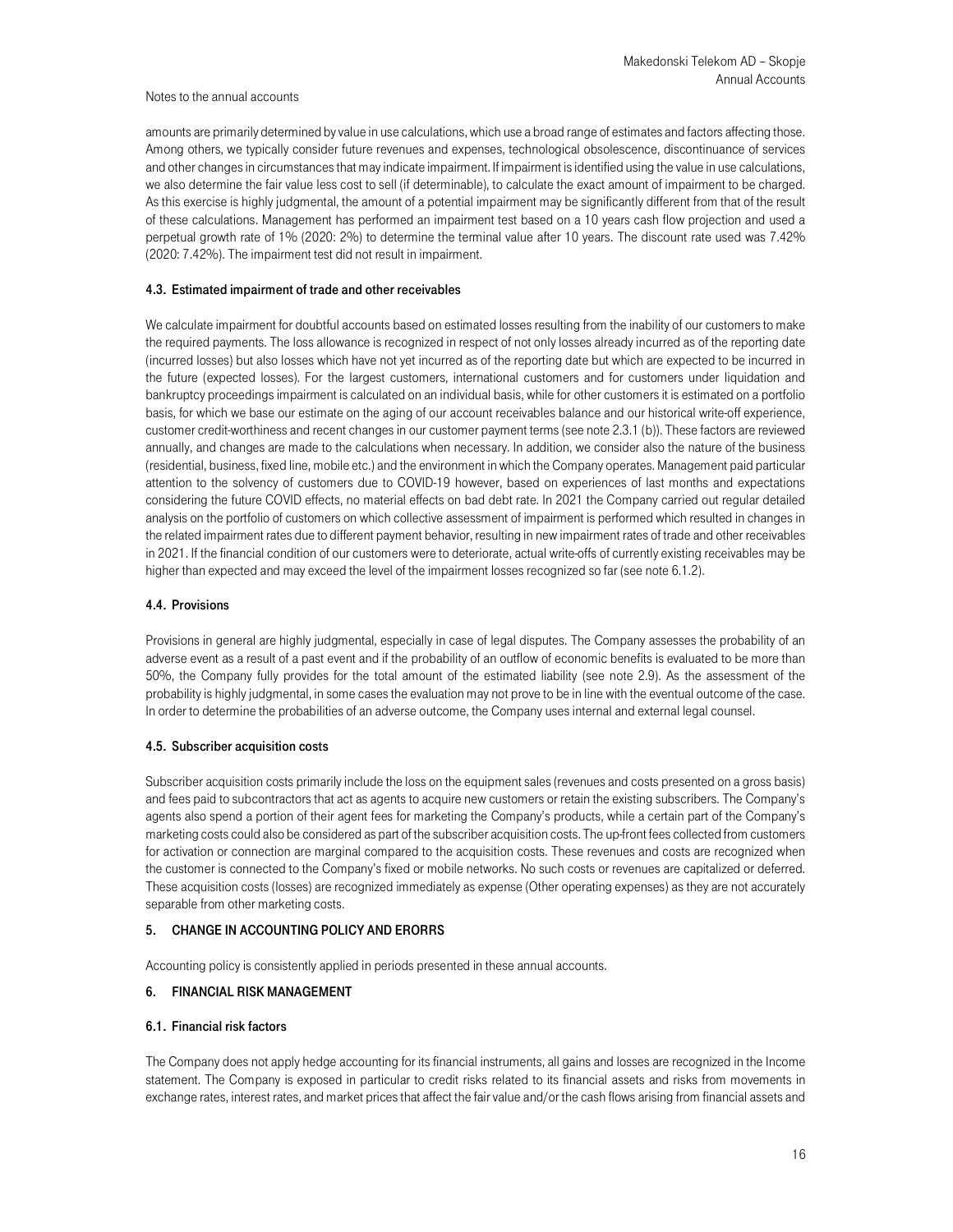liabilities. Financial risk management aims to limit these market and credit risks through ongoing operational and finance activities.

The detailed descriptions of risks, the management thereof as well as sensitivity analyses are provided below. Sensitivity analyses include potential changes in profit before tax. The potential impacts disclosed (less tax) are also applicable to the Company's equity.

## 6.1.1. Market risk

Market risk is defined as the 'risk that the fair value or value of future cash flows of a financial instrument will fluctuate because of changes in market prices' and includes interest rate risk, currency risk and other price risk.

As the vast majority of the revenues and expenses of the Company arise in MKD, the functional currency of the Company is MKD, and as a result, the Company objective is to minimize the level of its financial risk in MKD terms.

For the presentation of market risks, IFRS 7 requires sensitivity analyses that show the effects of hypothetical changes of relevant risk variables on profit or loss and shareholders' equity. The periodic effects are determined by relating the hypothetical changes in the risk variables to the balance of financial instruments at the balance sheet date. The balances at the end of the reporting period are usually representative for the year as a whole, therefore the impacts are calculated using the year end balances as though the balances had been constant throughout the reporting period. The methods and assumptions used in the sensitivity calculations have been updated to reflect the current economic situation.

#### a) Foreign currency risk

The functional currency of the Company is the Macedonian denar.

The foreign exchange risk exposure of the Company is related to holding foreign currency cash balances, and operating activities through revenues from and payments to international telecommunications carriers as well as capital expenditure contracted with vendors in foreign currency.

The currency giving rise to this risk is primarily the EUR. The Company uses cash deposits in foreign currency, predominantly in EUR, and cash deposits in denars linked to foreign currency, to economically hedge its foreign currency risk in accordance with the available banks offers. The Company manages net liability foreign exchange risk through maintaining higher amount of deposits in EUR.

The foreign currency risk sensitivity information required by IFRS 7 is limited to the risks that arise on financial instruments denominated in currencies other than the functional currency in which they are measured.

At 31 December 2021, if MKD would have been 1% weaker or stronger against EUR, profit before tax would have been MKD 857,714 in net balance higher or lower, respectively. At 31 December 2020, if MKD would have been 1% weaker or stronger against EUR, profit would have been MKD 3,291,710 in net balance lower or higher, respectively. At 31 December 2021, if MKD would have been 10% weaker or stronger against USD, profit before tax would have been MKD 2,674,447 in net balance lower or higher, respectively. At 31 December 2020, if MKD would have been 10% weaker or stronger against USD, profit would have been MKD 8,788,169 in net balance lower or higher, respectively.

#### b) Interest rate risk

Interest rate risk is the risk that the fair value or future cash flows of a financial instrument will fluctuate because of changes in market interest rates.

Change in the interest rates and interest margins may influence financing costs and returns on financial investments.

The Company is minimizing interest rate risk through defining of fixed interest rates in the period of the validity of certain financial investments. On the other hand fix term deposits may be prematurely terminated, since the contracts contain a clause that, the bank will calculate and pay interest by interest rate which is valid on the nearest maturity period of the deposit in accordance with the interest rates given in the offer.

In case of significant increase of the market interest rates, deposit may be terminated and replaced by new deposit with interest rate more favorable for the Company at lowest possible cost.

The investments are limited to relatively low risk financial investment forms in anticipation of earning a fair return relative to the risk being assumed.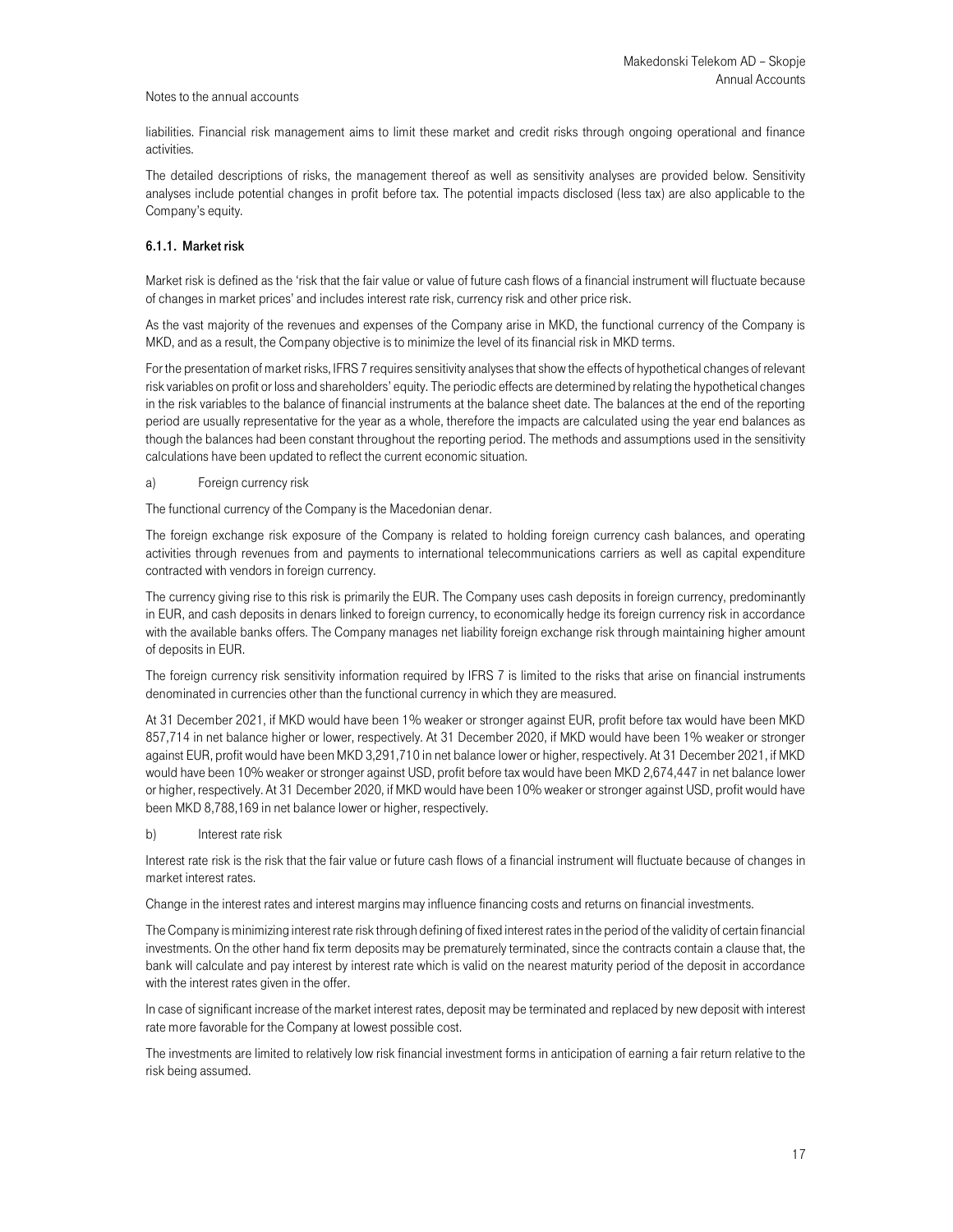The Company has no floating interest bearing liabilities, while it incurs interest rate risk on cash deposits with banks and loans to employees. No policy to hedge the interest rate risk is in place. Changes in market interest rates affect the interest income on deposits with banks.

The Company had MKD 1,954,581,416 deposits (only deposits with maturity more than 3 months) and cash in bank as at 31 December 2021, 1% rise in market interest rate would have caused (ceteris paribus) the interest received to increase with approximately MKD 17,591,233 annually, resulting in increase of profit after tax, by same amount while similar decrease would have caused the same decrease in profit after tax. The Company had MKD 2,123,540,768 cash in banks as at 31 December 2020, 1% rise in market interest rate would have caused (ceteris paribus) the interest received to increase with approximately MKD 21,235,408 annually, while similar decrease would have caused the same decrease in interest received.

### c) Other price risk

The Company's investments are in equity of other entities that are publicly traded on the Macedonian Stock Exchange, both on its Official and Regular market. The management continuously monitors the portfolio equity investments based on fundamental and technical analysis of the shares. All buy and sell decisions are subject to approval by the relevant Company's bodies. In line with the Company strategy, the investments within portfolio are kept until there are favorable market conditions for their sale.

As part of the presentation of market risks, IFRS 7 also requires disclosures on how hypothetical changes in risk variables affect the price of financial instruments. As at 31 December 2021 and 31 December 2020, the Company holds investments, which could be affected by risk variables such as stock exchange prices.

The Company had MKD 214,919,982 investments in equity of other entities that are publicly traded on the Macedonian Stock Exchange as at 31 December 2021, 20% rise in market price would have caused (ceteris paribus) MKD 42,983,996 gain, while similar decrease would have caused the same loss in the profit before tax. The Company had MKD 140,880,224 investments in equity of other entities that are publicly traded on the Macedonian Stock Exchange as at 31 December 2020, 20% rise in market price would have caused (ceteris paribus) MKD 28,176,045 gain, while similar decrease would have caused the same loss in the Income statement.

## 6.1.2. Credit risk

Credit risk is defined as the risk that one party to a financial instrument will cause a financial loss for the other party by failing to discharge an obligation.

The Company is exposed to credit risk from its operating activities and certain financing activities.

Counterparty limits are determined based on the provided Letter of guarantees in accordance with the market conditions of those banks willing to issue a bank guarantee. The total amount of bank guarantees that will be provided should cover the amount of the projected free cash of the Company.

With regard to financing activities, transactions are primarily to be concluded with counterparties (banks) that have at least a credit rating of BBB+ (or equivalent) or where the counterparty has provided a guarantee where the guarantor has to be at least BBB+ (or equivalent).

The depositing decisions are made based on the following priorities:

- To deposit in banks (Deutsche Telekom core banks, if possible) with provided bank guarantee from the banks with the best rating and the best quality wording of the bank guarantee.
- To deposit in banks with provided bank guarantee from the banks with lower rating and poorer quality wording of the bank guarantee.
- Upon harmonization and agreement with the parent company these rules can be altered for ensuring full credit risk coverage. If the total amount of deposits cannot be placed in banks covered with bank guarantees with at least BBB+ rating (or equivalent credit rating), then depositing will be performed in local banks without bank guarantee.

As of 31 December 2021, and 31 December 2020, cash and cash equivalents are not secured with guarantees. All cash and cash equivalent are allocated in four big domestic banks in Republic North Macedonia based on CAEL methodology rating for purpose of credit risk diversification and upon harmonization and agreement with the parent and ultimate parent companies.

The process of managing the credit risk from operating activities includes preventive measures such as creditability checking and prevention barring, corrective measures during legal relationship for example reminding and disconnection activities, collaboration with collection agencies and collection after legal relationship as litigation process and court proceedings. The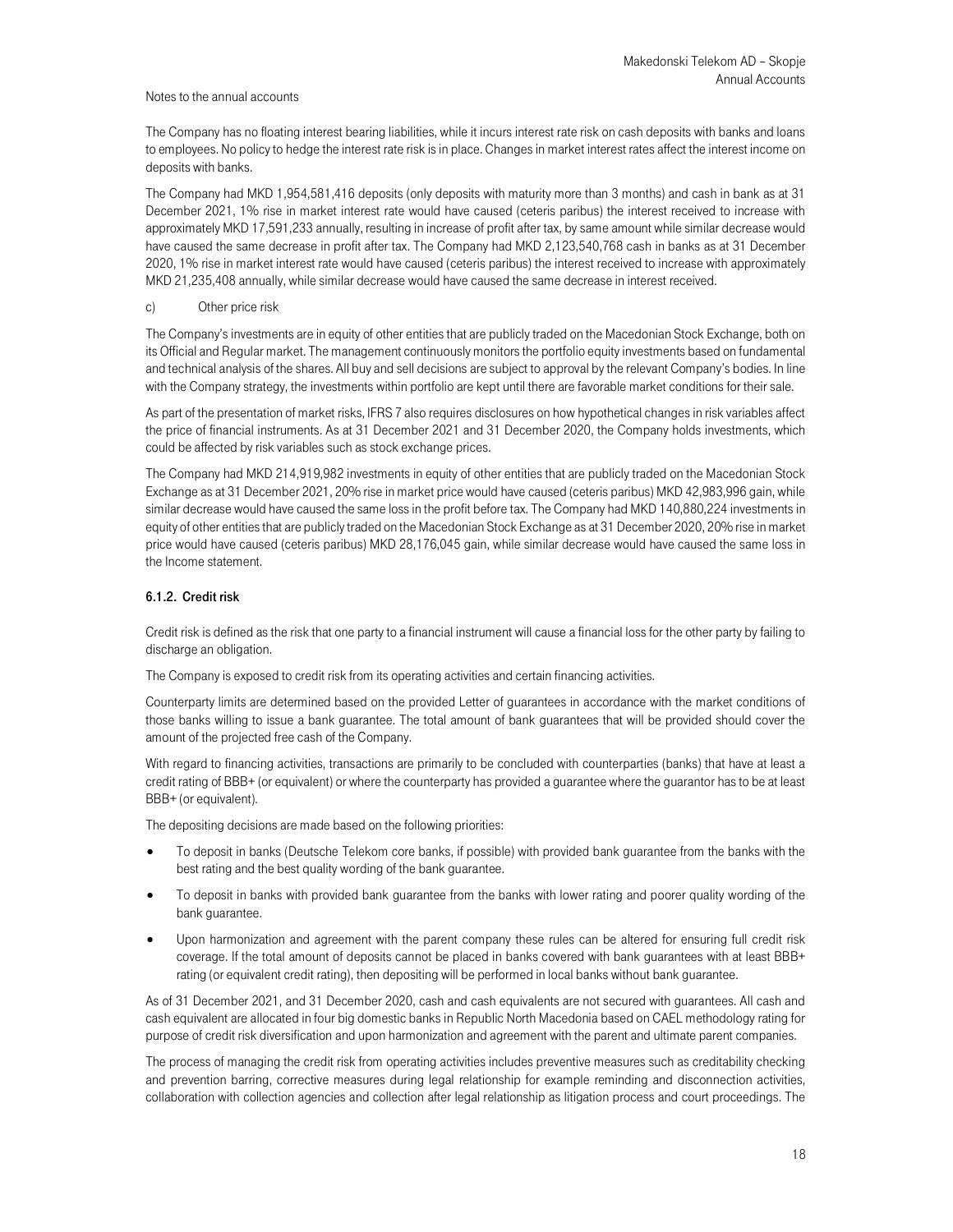overdue payments are monitored based on customer's type amount of debt average invoiced amount and number of disconnections.

The credit risk is controlled through credibility checking – which determines that the customer is not indebted and the customer's credit worthiness and through preventive barring – which determinates the credit limit based on the customer's previous traffic revenues.

The Company has no significant concentration of credit risk with any single counter party or group of counter parties having similar characteristics.

The Company's procedures ensure on a permanent basis that sales are made to customers with an appropriate credit history and not exceed an acceptable credit exposure limit.

The maximum exposure to credit risk is represented by the carrying amount of each financial asset in the Balance sheet. Consequently, the Company considers that its maximum exposure is reflected by the amount of debtors net of provisions for impairment recognized and the amount of cash deposits in banks at the balance sheet date.

## 6.1.3. Liquidity risk

Liquidity risk is the risk that an entity may encounter difficulty in meeting obligations associated with financial liabilities.

Liquidity risk is defined as the risk that the Company could not be able to settle or meet its obligations on time.

The investment portfolio should remain sufficiently liquid to meet all operating requirements that can be reasonably anticipated. This is accomplished by structuring the portfolio so that financial instruments mature concurrently with cash needs to meet anticipated demands.

The Company's policy is to maintain sufficient cash and cash equivalents to meet its commitments in the foreseeable future. Any excess cash is mostly deposited in commercial banks.

The Company's liquidity management process includes projecting cash flows by major currencies and considering the level of necessary liquid assets, considering business plan, historical collection and outflow data. Monthly, semi-annually and annually cash projections are prepared and updated on a daily basis.

#### 6.2. Capital management

The Company's objectives when managing capital are to safeguard the Company's ability to continue as a going concern in order to provide returns for shareholders and benefits for other stakeholders and to maintain an optimal capital structure to reduce the cost of capital. The total amount of equity managed by the Company, as at 31 December 2021, is MKD 14,978,109,939, in accordance with the adopted international financial reporting standards published in the "Official Gazette of the Republic of North Macedonia" (2020: MKD 14,638,027,784). Out of this amount MKD 9,583,887,733 (2020: MKD 9,583,887,733) represent share capital and MKD 958,388,774 (2020: MKD 958,388,774) represent statutory reserves, which are not distributable (see note 3.11). The Company has also acquired treasury shares (see notes 3.10 and 11.1). The transaction is in compliance with the local legal requirements that by as a result of acquiring treasury shares the total equity of the Company shall not be less than the amount of the share capital and reserves which are not distributable to shareholders by law or by Company's statute. Part of the net profit generated as per the Financial Statements of the Company for the year 2020 in accordance with the adopted international financial reporting standards published in the "Official Gazette of the Republic of North Macedonia", in amount of MKD 345,474,561(2019: MKD 332,096,849) were transferred in retained earnings, presented in same line in Statement of financial position, for investments in qualified tangible and intangible assets for purpose of tax reliefs utilization in 2021, in accordance with Income tax law.

According the local legal requirements dividends can be paid out to the shareholders in amount that shall not exceed the net profit for the year as presented in the annual accounts of the Company, in accordance with the adopted international financial reporting standards published in the "Official Gazette of the Republic of North Macedonia", increased for the undistributed net profit from previous years or increased for the other distributable reserves, i.e. reserves that exceed the statutory reserves and other reserves defined by the Company's statute. The Company is in compliance with all statutory capital requirements.

### 6.3. Fair value estimation

Cash and cash equivalents, trade receivables and other current financial assets mainly have short term maturity. For this reason, their carrying amounts at the reporting date approximate their fair values.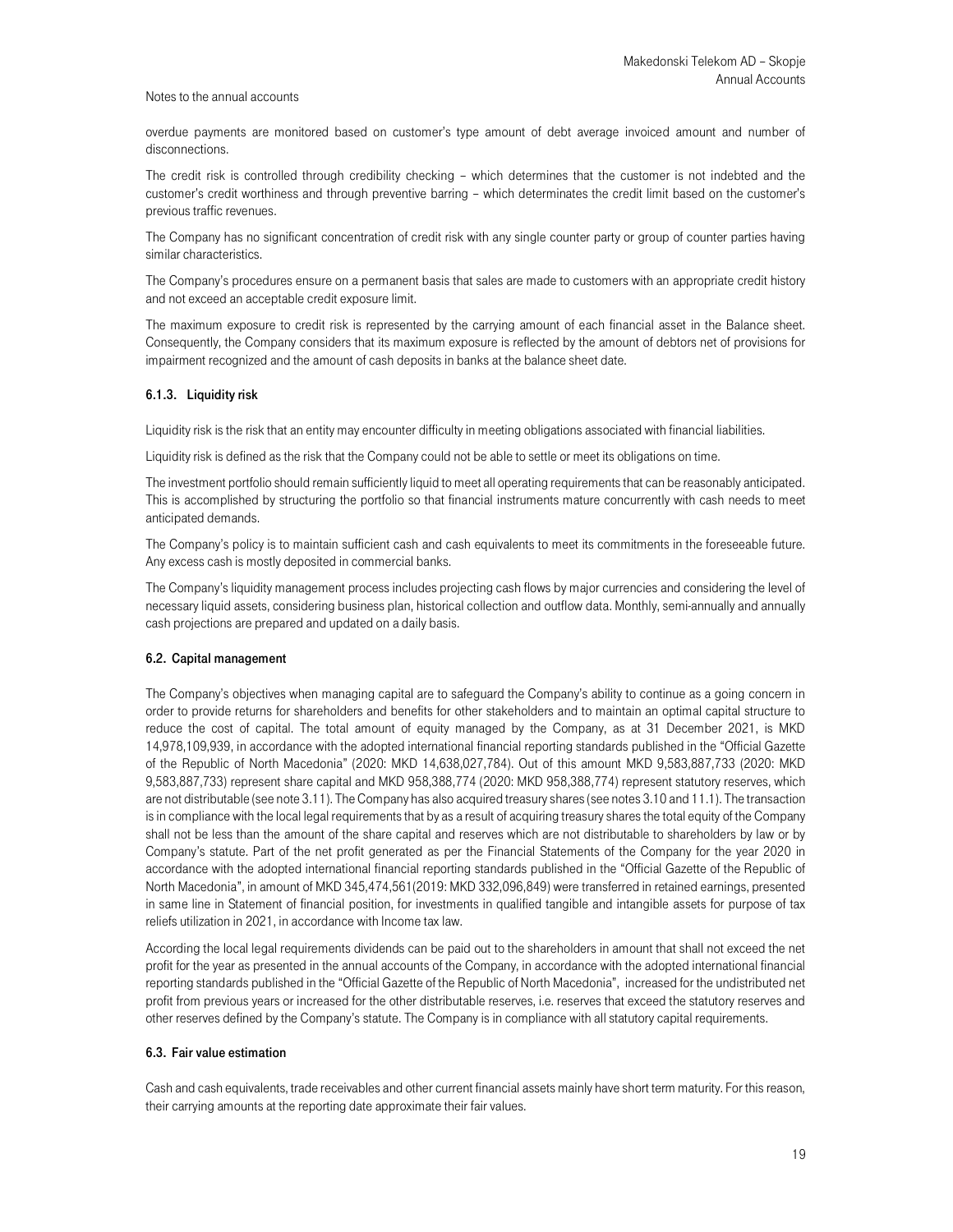The fair value of the non-current portion of trade receivables and employee loans is determined by using discounted cash-flow valuation technique.

The fair value of publicly traded financial assets at fair value through profit or loss is based on quoted market prices at the balance sheet date.

Financial liabilities included in the Balance sheet mainly have short term maturity. For this reason, their carrying amounts at the reporting date approximate their fair values.

The fair value of the long term financial liabilities is determined by using discounted cash-flow valuation technique.

# 7. INTANGIBLE ASSETS

| In denars                             |                 | Concession,   |                 |                |                 |
|---------------------------------------|-----------------|---------------|-----------------|----------------|-----------------|
|                                       | Software        | 2G 3G and     |                 | Assets under   |                 |
|                                       | and licenses    | 4G license    | Other           | construction   | Total           |
| Cost                                  |                 |               |                 |                |                 |
| At 1 January 2021                     | 5,395,407,122   | 1,525,417,256 | 1,769,775,057   | 107,274,479    | 8,797,873,914   |
| <b>Additions</b>                      | 385,318,272     | 185,085,000   | 497,598,413     | 145,619,806    | 1,213,621,491   |
| Assets activation (see note 8)        | 65,290,732      |               |                 | (65, 290, 732) |                 |
| <b>Disposals</b>                      | (218, 944, 136) |               | (656, 217, 216) |                | (875, 161, 352) |
| Correction in the initial<br>balances | (9,481,569)     |               |                 | (9,435,113)    | (18,916,682)    |
| At 31 December 2021                   | 5,617,590,421   | 1,710,502,256 | 1,611,156,254   | 178,168,440    | 9,117,417,371   |
|                                       |                 |               |                 |                |                 |
| Amortization                          |                 |               |                 |                |                 |
| At 1 January 2021                     | 4,216,112,022   | 1,063,988,782 | 884,996,588     |                | 6,165,097,392   |
| Charge for the year                   | 469,687,703     | 40,362,784    | 531,002,883     |                | 1,041,053,370   |
| <b>Disposals</b>                      | (218, 944, 136) |               | (656, 217, 216) |                | (875, 161, 352) |
| Correction in the initial<br>balances | (8,438,287)     |               |                 |                | (8,438,287)     |
| At 31 December 2021                   | 4,458,417,302   | 1,104,351,566 | 759,782,255     |                | 6,322,551,123   |
|                                       |                 |               |                 |                |                 |
| Carrying amount                       |                 |               |                 |                |                 |
| At 1 January 2021                     | 1,179,295,100   | 461,428,474   | 884,778,469     | 107,274,479    | 2,632,776,522   |
| At 31 December 2021                   | 1,159,173,119   | 606,150,690   | 851,373,999     | 178,168,440    | 2,794,866,248   |

In 2021 two contracts (including the prolongation of cooperation) for TV content rights were identified as qualifying for capitalization. Accordingly, these rights were recognized in 2021 in Intangible assets, category TV content rights and other, at the net present value of future payments in amount of MKD 497,598,413 and will be amortized over the contracts term (see note 12).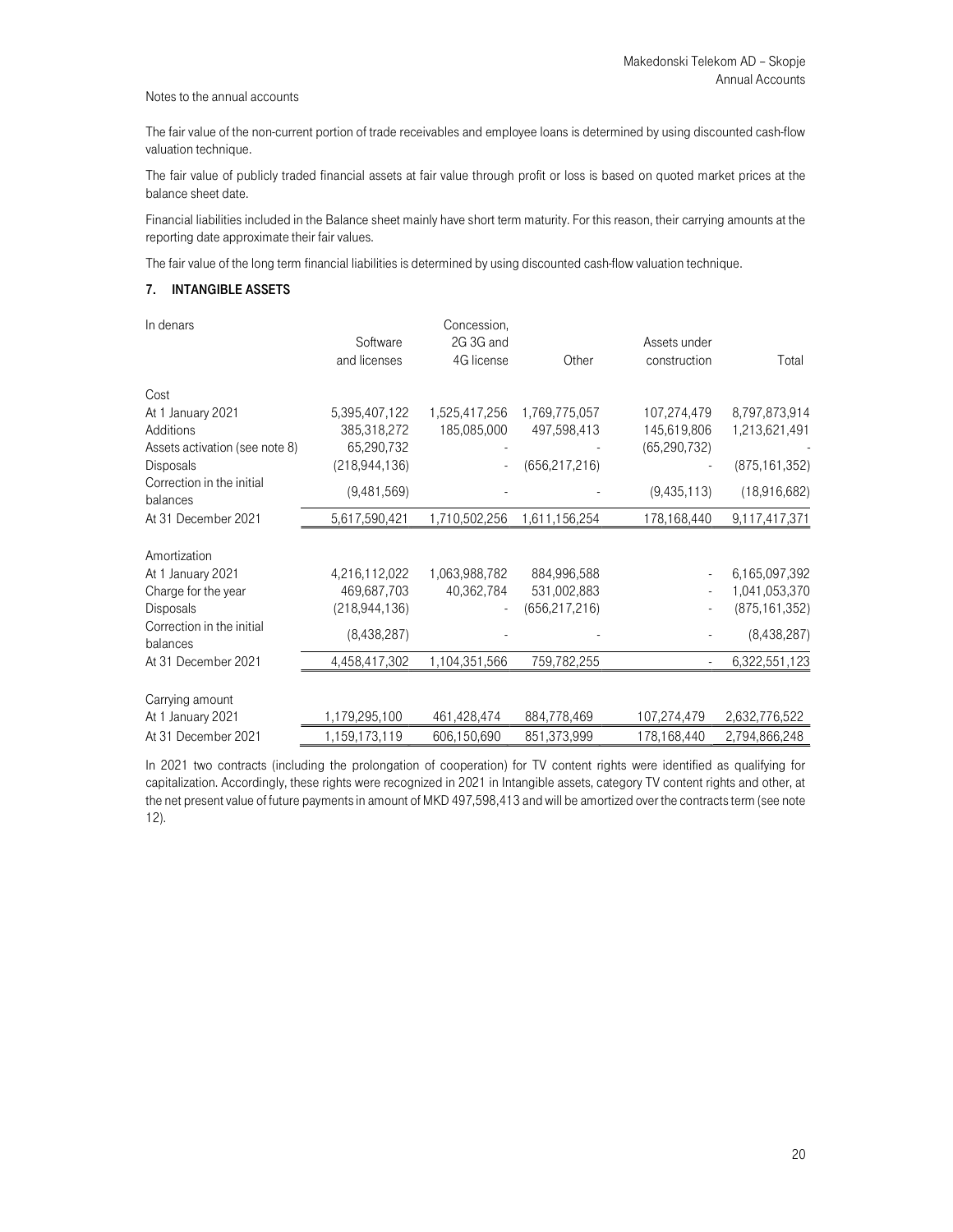| In denars                         | licenses      | Software and Concession, 2G 3G<br>and 4G license | Other         | Assets under<br>construction | Total           |
|-----------------------------------|---------------|--------------------------------------------------|---------------|------------------------------|-----------------|
| Cost                              |               |                                                  |               |                              |                 |
| At 1 January 2020                 | 5,291,698,036 | 1,525,417,256                                    | 1,407,903,256 | 228,420,163                  | 8,453,438,711   |
| Additions                         | 527,060,434   |                                                  | 793,810,273   | 105,811,341                  | 1,426,682,048   |
| Assets activation (see note<br>8) | 230,055,939   |                                                  |               | (226,957,025)                | 3,098,914       |
| <b>Disposals</b>                  | (653,407,287) |                                                  | (431,938,472) |                              | (1,085,345,759) |
| At 31 December 2020               | 5,395,407,122 | 1,525,417,256                                    | 1,769,775,057 | 107,274,479                  | 8,797,873,914   |
| Amortization                      |               |                                                  |               |                              |                 |
| At 1 January 2020                 | 4,285,969,361 | 1,025,829,390                                    | 782,780,877   |                              | 6,094,579,628   |
| Charge for the year               | 582,736,771   | 38,159,392                                       | 534,154,183   |                              | 1,155,050,346   |
| <b>Disposals</b>                  | (652,594,110) |                                                  | (431,938,472) |                              | (1,084,532,582) |
| At 31 December 2020               | 4,216,112,022 | 1,063,988,782                                    | 884,996,588   |                              | 6,165,097,392   |
| Carrying amount                   |               |                                                  |               |                              |                 |
| At 1 January 2020                 | 1,005,728,675 | 499,587,866                                      | 625,122,379   | 228,420,163                  | 2,358,859,083   |
| At 31 December 2020               | 1,179,295,100 | 461,428,474                                      | 884,778,469   | 107,274,479                  | 2,632,776,522   |

In 2020 seven contracts (including the prolongation of cooperation) for TV content rights were identified as qualifying for capitalization. Accordingly, these rights were recognized in 2020 in Intangible assets, category Other, at the net present value of future payments in amount of MKD 793,810,274 and will be amortized over the contracts term (see note 12).

The reviews of the useful lives of intangible assets during 2021 affected the lives of a number of assets, mainly license and software. The change on the useful life of the other affected intangible assets was made according to technological changes and business plans of the Company. The reviews resulted in the following change in the original trend of amortization in the current and future years.

| In denars                           | 2021           | 2022           | 2023      | 2024       | After 2024 |
|-------------------------------------|----------------|----------------|-----------|------------|------------|
| (Decrease)/increase in amortization | (64, 555, 596) | (50.286.379)   | 1.518.404 | 90.224.778 | 23,098,793 |
|                                     | (64, 555, 596) | (50, 286, 379) | 1,518,404 | 90.224.778 | 23,098,793 |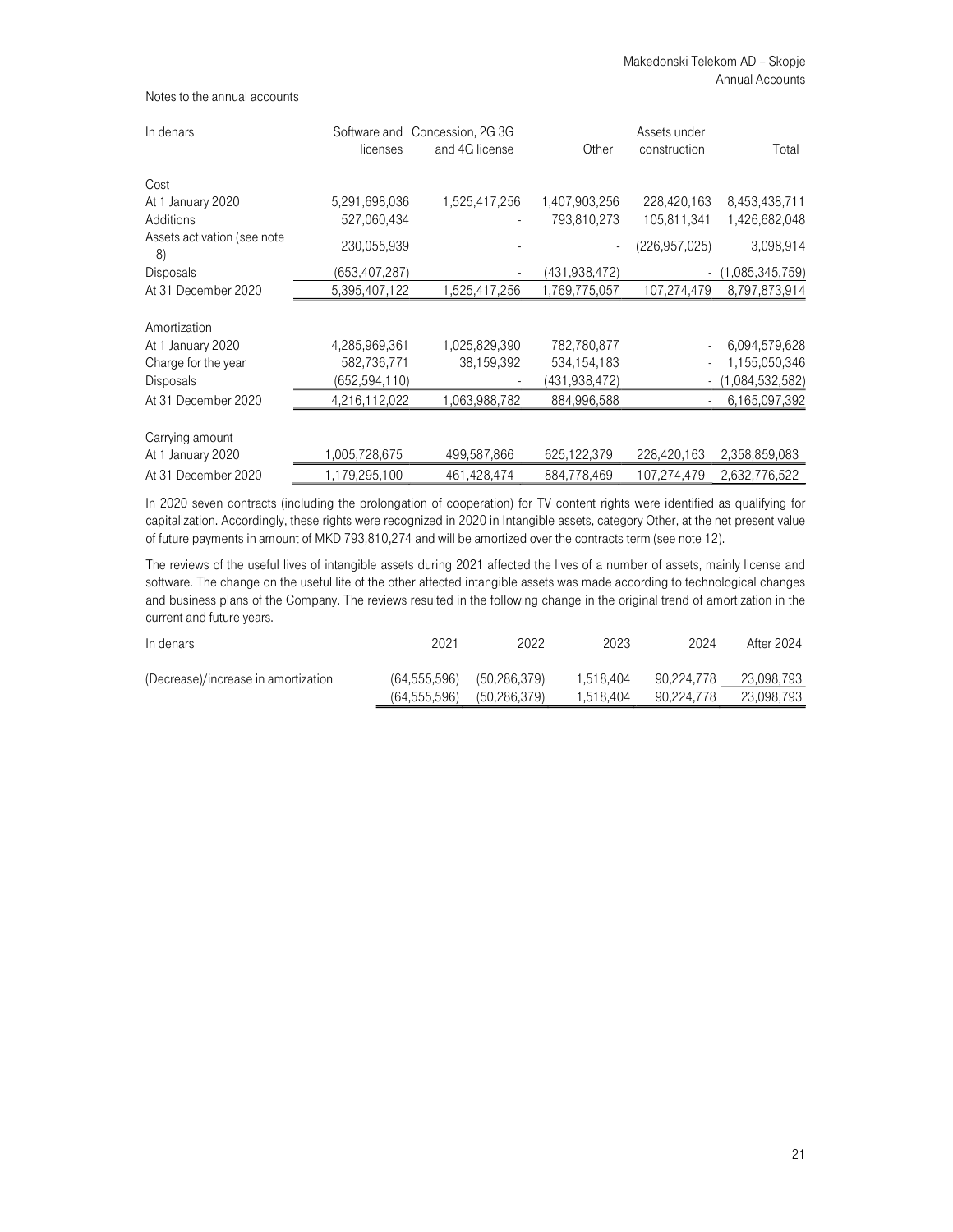## 8. TANGIBLE ASSETS

|                           |            |                          | Telecom                      |                           | Assets under    |                              |
|---------------------------|------------|--------------------------|------------------------------|---------------------------|-----------------|------------------------------|
| In denars                 | Land       | <b>Buildings</b>         | equipment                    | Other                     | construction    | Total                        |
| Cost                      |            |                          |                              |                           |                 |                              |
| At 1 January 2021         |            | 27,922,660 6,244,249,776 | 25,383,020,615 3,461,342,640 |                           |                 | 463,150,234 35,579,685,925   |
| Additions                 |            | 89,026                   | 640,134,273                  | 37,465,959                |                 | 898,148,483 1,575,837,741    |
| Assets activation (see    |            |                          |                              |                           |                 |                              |
| note 7)                   |            |                          | 204,427,956                  | (71, 319, 010)            | (133, 108, 946) |                              |
| Disposals                 |            |                          | (97, 823, 074)               | (162, 274, 258)           | (56, 782)       | (260, 154, 114)              |
| Correction in the initial |            | 27,207,668               | 645,975,349                  | (663, 701, 448)           | 9,435,113       | 18,916,682                   |
| balance                   |            |                          |                              |                           |                 |                              |
| Transfer from/to assets   |            | (5,425,937)              |                              |                           |                 | (5,425,937)                  |
| held for sale             |            |                          |                              |                           |                 |                              |
| At 31 December 2021       | 27,922,660 | 6,266,120,533            | 26,775,735,119 2,601,513,883 |                           |                 | 1,237,568,102 36,908,860,297 |
| Depreciation              |            |                          |                              |                           |                 |                              |
| At 1 January 2021         |            | 3,223,182,763            | 19,738,813,797 2,716,904,629 |                           |                 | $-25,678,901,189$            |
| Charge for the year       |            | 152,864,834              | 1,396,843,873                | 154,822,187               |                 | 1,704,530,894                |
| Disposals                 |            |                          | (97,666,883)                 | (156, 279, 454)           |                 | (253, 946, 337)              |
| Transfer between the      |            |                          |                              |                           |                 |                              |
| groups                    |            |                          | 62,443,443                   | (62, 443, 443)            |                 |                              |
| Correction in the initial |            |                          |                              |                           |                 |                              |
| balance                   |            | 15,665,884               |                              | 492,081,569 (499,309,166) |                 | 8,438,287                    |
| Transfer from/to assets   |            | (3,855,190)              |                              |                           |                 | (3,855,190)                  |
| held for sale             |            |                          |                              |                           |                 |                              |
| At 31 December 2021       |            | $-3,387,858,291$         | 21,592,515,799 2,153,694,753 |                           |                 | $-27,134,068,843$            |
|                           |            |                          |                              |                           |                 |                              |
| Carrying amount           |            |                          |                              |                           |                 |                              |
| At 1 January 2021         | 27,922,660 | 3,021,067,013            | 5,644,206,818                | 744,438,011               | 463,150,234     | 9,900,784,736                |
| At 31 December 2021       | 27,922,660 | 2,878,262,242            | 5,183,219,320                | 447,819,130               | 1,237,568,102   | 9,774,791,454                |

In 2021 and 2020, the Company has no capitalized expenditures related to obtaining complete documentation for base stations. In 2021, the Company has no capitalized expenditures related to obtaining complete documentation for fixed line infrastructure in accordance to applicable laws in Republic of North Macedonia (2020: MKD 156,260) (see note 3.5).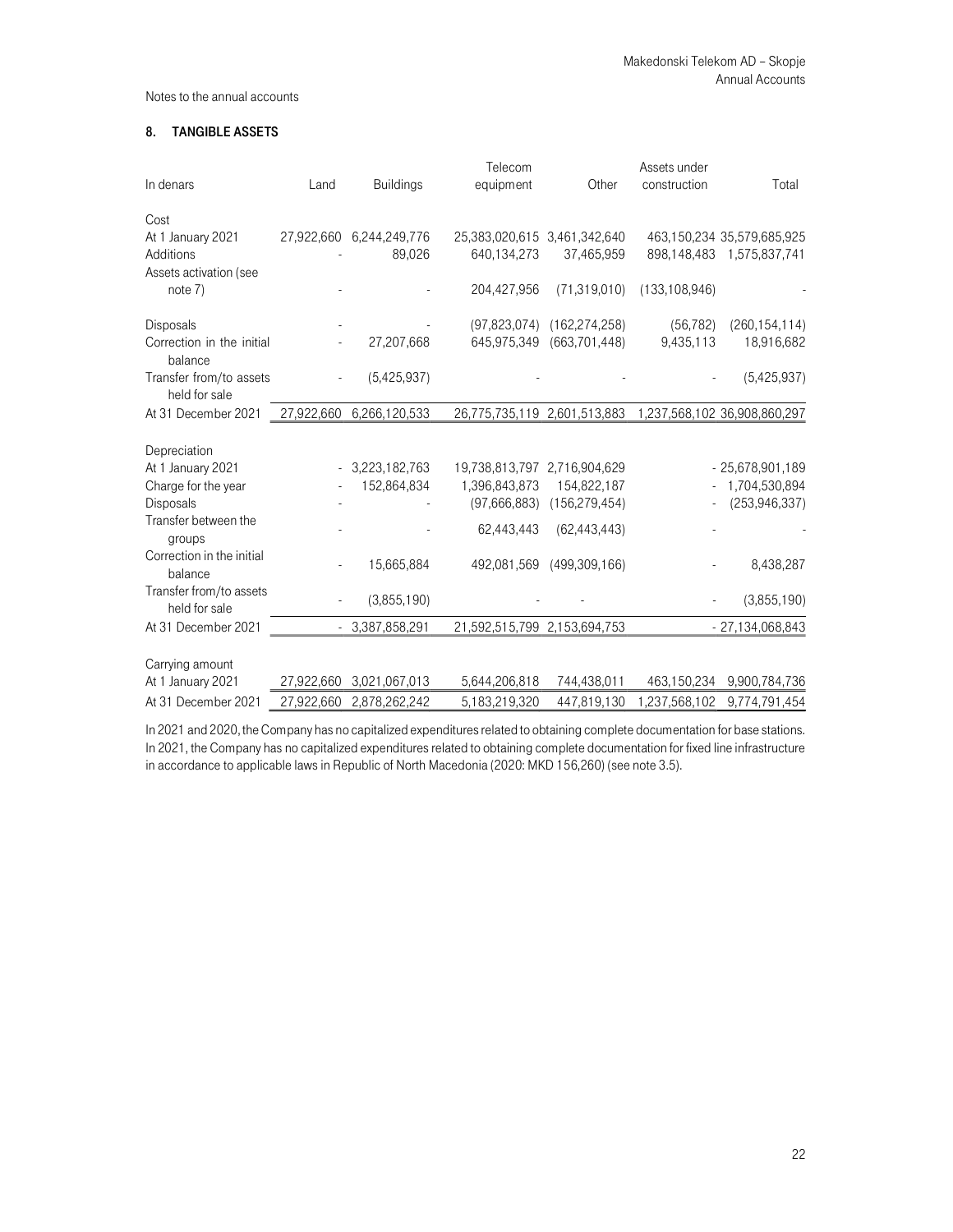|                                |        |                          | Telecom.                     |                 | Assets under                |                              |
|--------------------------------|--------|--------------------------|------------------------------|-----------------|-----------------------------|------------------------------|
| In denars                      | Land   | <b>Buildings</b>         | equipment                    | Other           | construction                | Total                        |
| Cost                           |        |                          |                              |                 |                             |                              |
| At 1 January 2020              |        | 27,899,358 6,253,726,524 | 24,458,951,946 3,863,208,346 |                 | 1,578,377,681               | 36,182,163,855               |
| Additions                      | 23,302 | 3,616,905                | 649,873,421                  | 157,859,071     | (83, 792, 549)              | 727,580,150                  |
| Assets activation (see         |        |                          |                              |                 |                             |                              |
| note $7)$                      |        | 33,031,347               | 757,166,121                  |                 | 238,138,516 (1,031,434,898) | (3,098,914)                  |
| <b>Disposals</b>               |        | (46, 125, 000)           | (482,970,873)                | (797,863,293)   | $\sim$                      | (1,326,959,166)              |
| At 31 December 2020            |        | 27,922,660 6,244,249,776 | 25,383,020,615 3,461,342,640 |                 |                             | 463,150,234 35,579,685,925   |
| Depreciation                   |        |                          |                              |                 |                             |                              |
| At 1 January 2020              |        | $-3,080,034,060$         | 19,305,885,796 3,187,882,711 |                 |                             | $-25.573.802.567$            |
| Charge for the year            |        | 189,273,703              | 916.222.098                  | 306,286,649     |                             | 1,411,782,450                |
|                                |        |                          |                              |                 |                             |                              |
| <b>Disposals</b>               |        | (46, 125, 000)           | (482,970,873)                | (777, 587, 955) |                             | $-$ (1,306,683,828)          |
| Transfer between the<br>groups |        |                          | (323, 224)                   | 323,224         |                             |                              |
| At 31 December 2020            |        | $-3,223,182,763$         | 19,738,813,797 2,716,904,629 |                 |                             | $-25,678,901,189$            |
|                                |        |                          |                              |                 |                             |                              |
| Carrying amount                |        |                          |                              |                 |                             |                              |
| At 1 January 2020              |        | 27,899,358 3,173,692,464 | 5,153,066,150                | 675,325,635     |                             | 1,578,377,681 10,608,361,288 |

In 2021 and 2020, the Company has no capitalized expenditures related to obtaining complete documentation for base stations. In 2021, the Company has no capitalized expenditures related to obtaining complete documentation for fixed line infrastructure in accordance to applicable laws in Republic of North Macedonia (see note 3.5) (2020: MKD 156,260).

At 31 December 2020 27,922,660 3,021,067,013 5,644,206,818 744,438,011 463,150,234 9,900,784,736

Regular reviews of the useful lives and residual values of property, plant and equipment during 2021 affected the lives of a several types of assets, mainly transmition systems, telephone lines, exchanges and other technical equipment. The change of the useful life on the affected assets was made due to technological changes and business plans of the Company (see note 4.1). The Company has started the Radio access network (RAN) modernization project in 2021, which scope includes modernization (swap) of existing 2G, 3G, 4G network, technology upgrades to 5G and rollout of new 4G/5G base stations. The scope modernization relates to swap of RAN and MW (microwave) hardware equipment (base stations hardware, licenses and antennas, RAN controllers, RAN OSS elements). Due to the earlier replacement of the existing equipment, initially defined useful life has been shortened and result in accelerated depreciation in 2021 and 2022 compared to initially scheduled depreciation. The split of additional accelerated depreciation per years is calculated based on the dynamic of the replacement and in line with best available information. The reviews resulted in the following change in the original trend of depreciation in the current and future years.

| In denars                                                                                | 2021        | 2022       | 2023                                           | 2024         | After 2024                                     |
|------------------------------------------------------------------------------------------|-------------|------------|------------------------------------------------|--------------|------------------------------------------------|
| (Decrease)/ increase in depreciation                                                     | 402,042,248 | 34,152,006 | (115.657,239)                                  | (77,589149)  | (286,877,352)                                  |
|                                                                                          | 402,042,248 | 34,152,006 | (115.657,239)                                  | (77,589,149) | (286,877,352)                                  |
| <b>TRADE RECEIVABLES</b><br>9.                                                           |             |            |                                                |              |                                                |
| In denars                                                                                |             |            | 2021                                           |              | 2020                                           |
| Trade receivables - domestic<br>Trade receivables - foreign<br>Impairment of receivables |             |            | 4,660,400,955<br>69,056,141<br>(1,961,661,490) |              | 4,882,392,219<br>54,655,240<br>(2,024,973,705) |
|                                                                                          |             |            | 2,767,795,606                                  |              | 2,912,073,754                                  |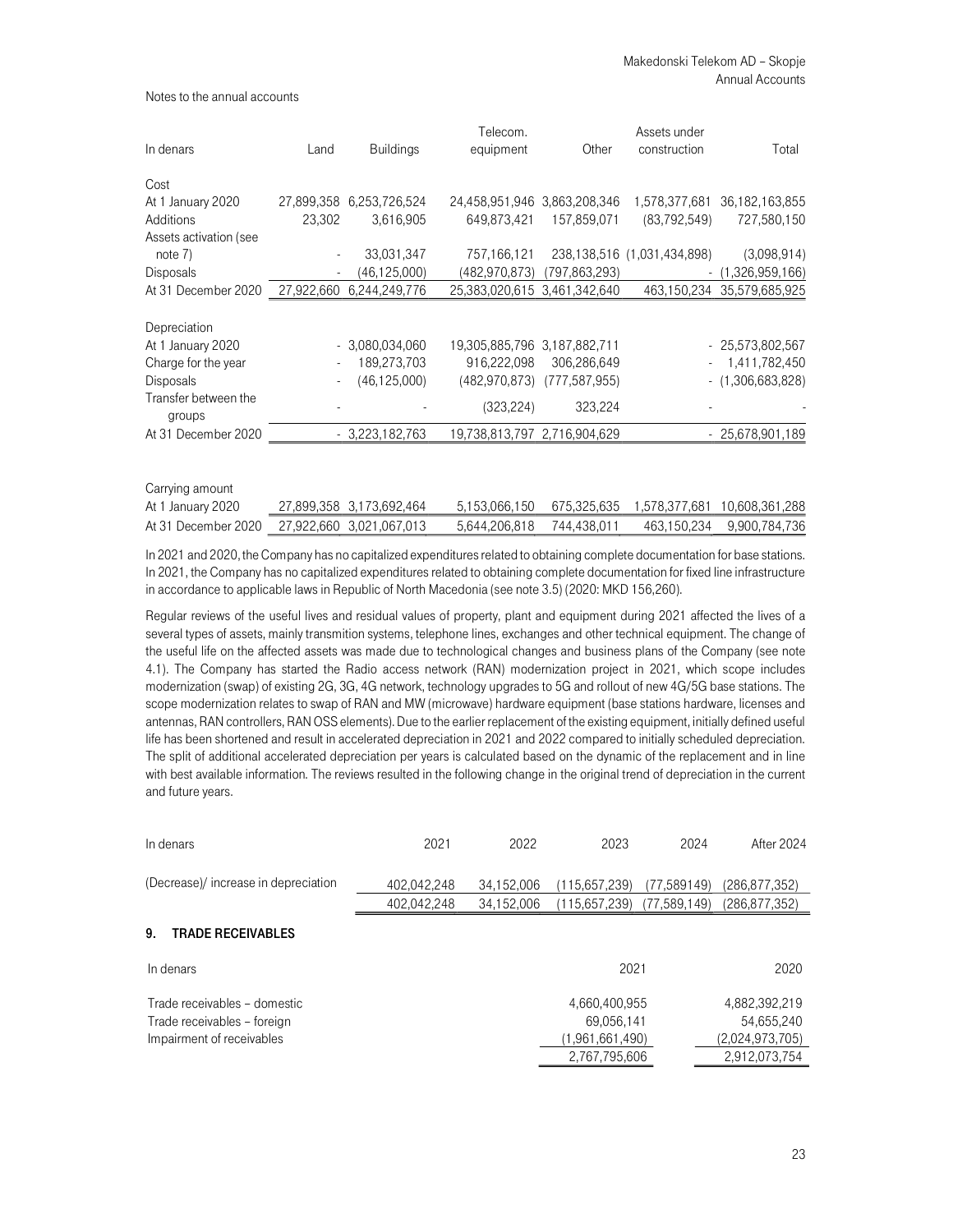## 10. CASH

| In denars                         | 2021          | 2020          |
|-----------------------------------|---------------|---------------|
| Cash in banks - domestic currency | 482.721.014   | 1,142,254,073 |
| Cash in banks - foreign currency  | 793,963,402   | 487,175,068   |
| Cash on hand - domestic currency  | 14.721.395    | 6,132,922     |
| Cash on hand - foreign currency   |               | 180,479       |
|                                   | 1,291,405,811 | 1,635,742,542 |

# 11. SHARE CAPITAL

| In denars                      |                     |                   |        |           |                |                     |               |
|--------------------------------|---------------------|-------------------|--------|-----------|----------------|---------------------|---------------|
| Type of<br>shares              | Ownership           |                   |        |           |                |                     |               |
|                                |                     | 1 January<br>2021 | $\%$   | Increase  | Decrease       | 31 December<br>2021 | $\frac{0}{0}$ |
|                                | Private<br>persons  | 178,599,500       | 1.87   | $\Box$    | (1,605,700)    | 176,993,800         | 1.85          |
| Ordinary                       | Legal<br>entities   | 5,110,403,300     | 53.32  | 1,605,700 |                | 5,112,009,000       | 53.34         |
| shares                         | Treasury<br>shares  | 958,387,800       | 10.00  |           |                | 958,387,800         | 10.00         |
|                                | Government<br>of RM | 3,336,487,400     | 34.81  |           | $\blacksquare$ | 3,336,487,400       | 34.81         |
| Preference<br>shares           | Government<br>of RM | 9,733             | 0.00   |           |                | 9,733               | 0.00          |
|                                | Total               | 9,583,887,733     | 100.00 | 1,605,700 | (1,605,700)    | 9,583,887,733       | 100.00        |
|                                |                     |                   |        |           |                |                     |               |
| In denars<br>Type of<br>shares | Ownership           |                   |        |           |                |                     |               |

|                              |                     | 1 January<br>2020 | $\%$   | Increase                 | Decrease    | 31 December<br>2020 | $\%$   |
|------------------------------|---------------------|-------------------|--------|--------------------------|-------------|---------------------|--------|
|                              | Private<br>persons  | 182,282,700       | 1.9    | $\overline{\phantom{a}}$ | (3,683,200) | 178,599,500         | 1.87   |
| Ordinary                     | Legal<br>entities   | 5.106.720.100     | 53.29  | 3.683.200                |             | 5.110.403.300       | 53.32  |
| shares<br>Treasury<br>shares | 958.387.800         | 10.00             |        | $\overline{\phantom{a}}$ | 958.387.800 | 10.00               |        |
|                              | Government<br>of RM | 3,336,487,400     | 34.81  |                          |             | 3,336,487,400       | 34.81  |
| Preference<br>shares         | Government<br>of RM | 9.733             | 0.00   |                          |             | 9.733               | 0.00   |
|                              | Total               | 9.583.887.733     | 100.00 | 3.683.200                | (3,683,200) | 9,583,887,733       | 100.00 |

The golden share with a nominal value of MKD 9,733 is held by the Government of the Republic of North Macedonia. In accordance with Article 16 of the Statute, the golden shareholder has additional rights not vested in the holders of ordinary shares. Namely, no decision or resolution of the Shareholders' Assembly related to: generating, distributing or issuing of share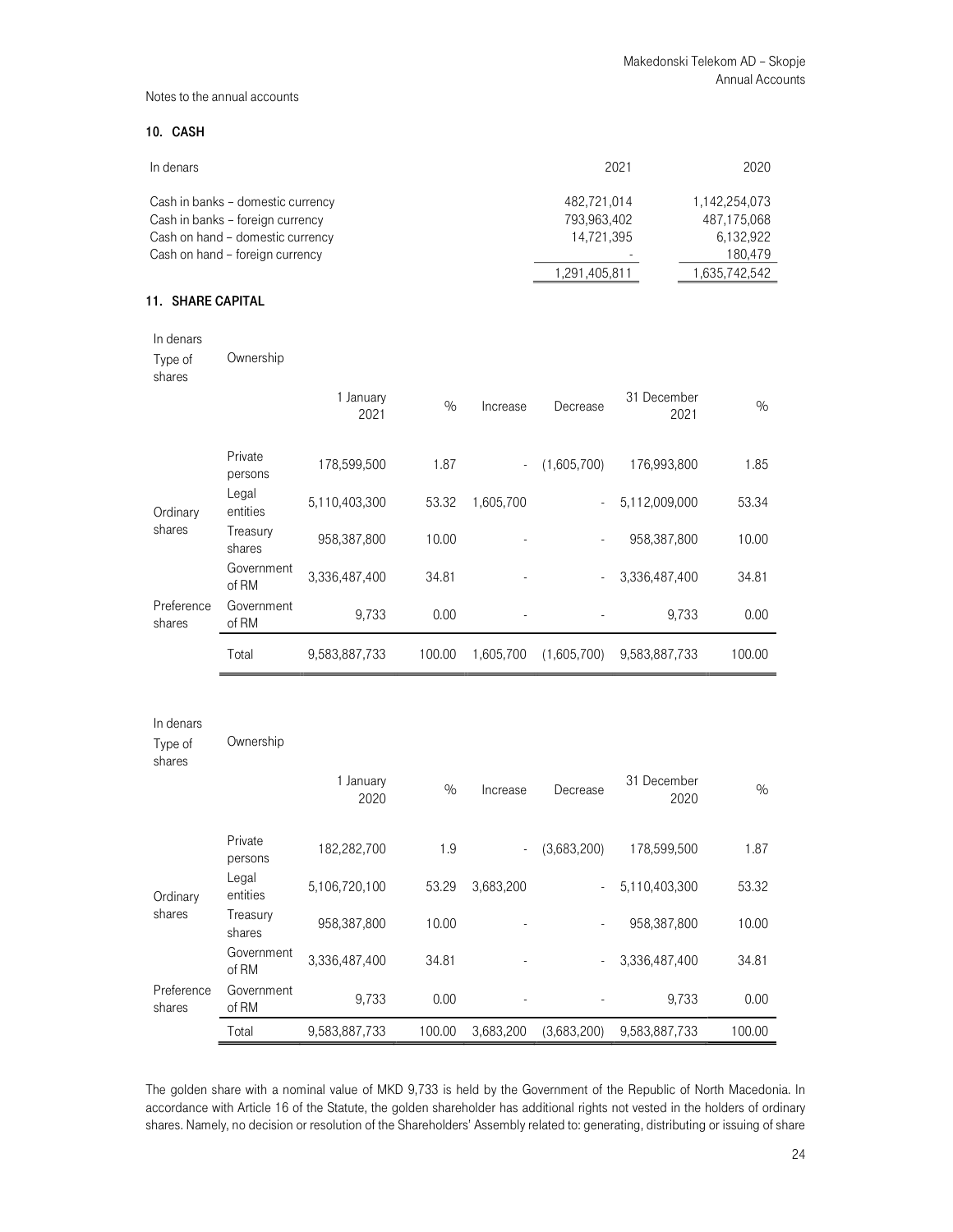capital; integration, merging, separation, consolidation, transformation, reconstruction, termination or liquidation of the Company; alteration of the Company's principal business activities or the scope thereof; sale or abandonment either of the principal business activities or of significant assets of the Company; amendment of the Statute of the Company in such a way so as to modify or cancel the rights arising from the golden share; or change of the brand name of the Company; is valid if the holder of the golden share, votes against the respective resolution or decision. The rights vested in the holder of the golden share are given in details in the Company's Statute.

## 11.1. Treasury shares

The Company acquired 9,583,878 of its own shares, representing 10% of its shares, through the Macedonian Stock Exchange during June, 2006. The total amount paid to acquire the shares, net of income tax, was MKD 3,843,504,722. The shares are held as treasury shares.

As a result of the findings of the Investigation, for one consultancy contract, the payments of which was derecognized from treasury shares (see note 1.4).

The amount of treasury shares of MKD 3,738,357,350 (after derecognition), has been deducted from shareholders' equity. The Company has the right to reissue these shares at a later date. All shares issued by the Company were fully paid.

### 11.2. Statutory reserves

The Shareholders' Assembly of the Company, at its meeting, held on 12 April 2016 adopted a Resolution for distribution of MKD 279,145,260, which exceeds the legally defined obligatory general reserve of the Company as a result of the accession of TMMK towards the Company, in the retained earnings of the Company.

#### 12. CURRENT TRADE PAYABLES

| In denars                            | 2021          | 2020          |
|--------------------------------------|---------------|---------------|
| Trade payables – domestic            | 866.426.079   | 1,506,110,642 |
| Trade payables – foreign             | 304.695.576   | 351,767,731   |
| Trade payables for un-invoiced goods | -             | 74.865.074    |
|                                      | 1,171,121,655 | 1,932,743,447 |
|                                      |               |               |

The amount of MKD 477,311,811 (2020: MKD 526,065,368) represent the carrying amount of short term payables related to the capitalization of certain content right contracts in 2018, 2019, 2020 and 2021 (see note 7). The long term part of the liabilities related to this transaction is presented as long - term trade payables in the Balance sheet in amount of MKD 460,599,924 (2020: MKD 416,360,070). These liabilities are recognized initially at the net present value of future payments and subsequently measured at amortized cost using the effective interest method. The unwinding of the discount is being recognized in Interest expenses in Income statement. The carrying amount of these liabilities approximates their fair value as the related cash flows are discounted with an interest rate of 3.25% p.a. which is the observable at the market for similar long term financial liabilities. The remaining balance of other financial liabilities arises from contractual obligations for various transactions, from the ordinary course of business of the Company.

## 13. SALES REVENUES

| In denars                                             | 2021                          | 2020                          |
|-------------------------------------------------------|-------------------------------|-------------------------------|
| Sales revenues - domestic<br>Sales revenues - foreign | 10,636,322,089<br>501,148,693 | 10,551,865,344<br>461,559,879 |
|                                                       | 11,137,470,782                | 11,013,425,223                |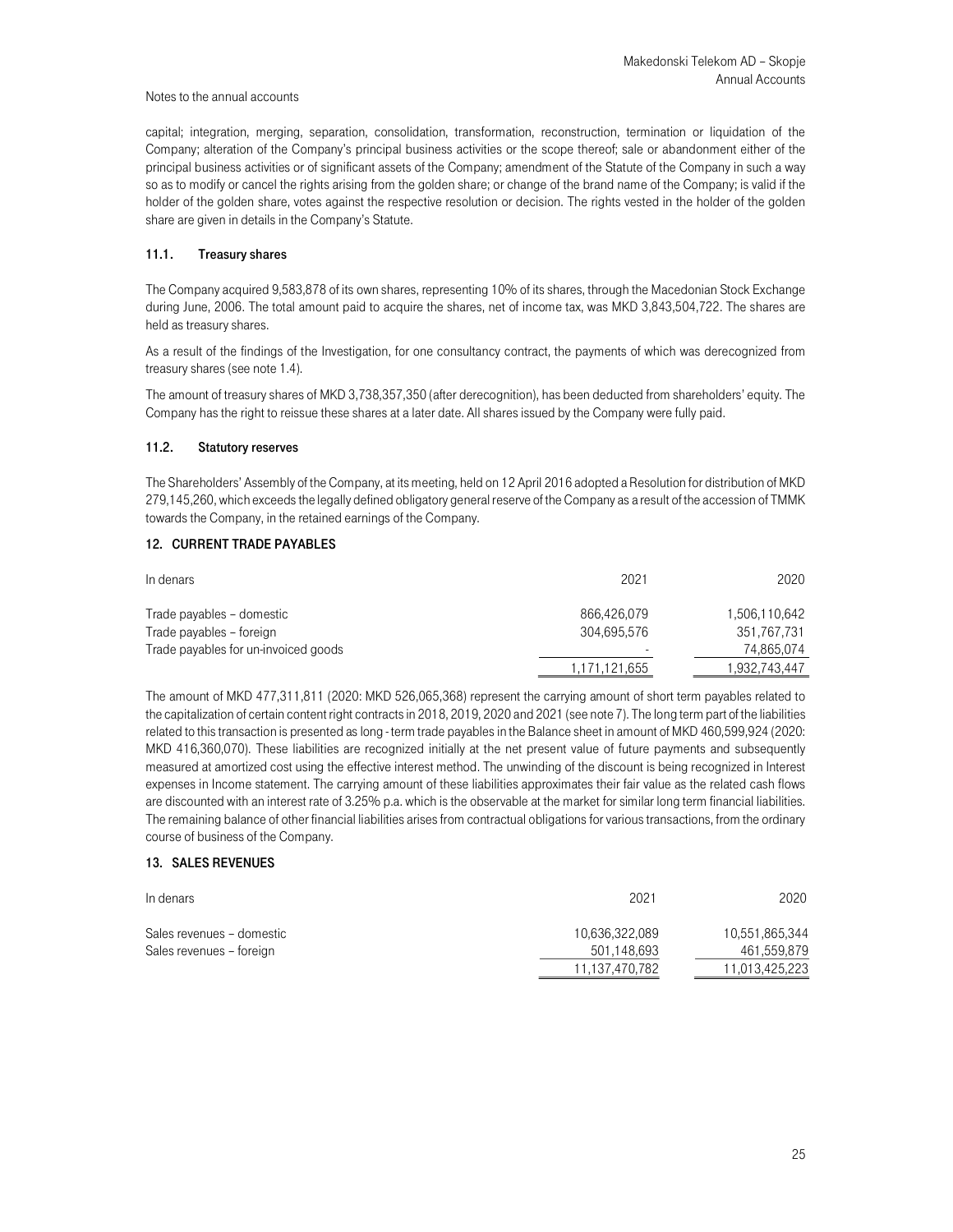## 14. OTHER INCOME

| In denars                                  | 2021       | 2020       |
|--------------------------------------------|------------|------------|
| Income from penalties                      | 57,566,778 | 46,051,519 |
| Net gain on disposal of non-current assets | 5,739,400  | 7,350,515  |
| Income from insurance compensation         | 494.131    | 1,184,453  |
| Collected written off receivables          |            | 3,132,915  |
| Written off liabilities                    | 489.138    | 101.211    |
| Other income                               | 16,348,368 | 41,177,484 |
|                                            | 80,637,815 | 98,998,097 |

In the category Other, amounts mainly relates to reinvoicing of different operating expenses.

## 15. SERVICES WITH CHARACTER OF MATERIAL COST AND OTHER COSTS AND EXPENSES

| In denars                                                   | 2021          | 2020          |
|-------------------------------------------------------------|---------------|---------------|
| Payment to network operators                                | 1,062,732,037 | 946,311,082   |
| Maintenance                                                 | 593,145,613   | 619,691,708   |
| Services                                                    | 572,195,741   | 441,807,345   |
| <b>Subcontractors</b>                                       | 343,380,768   | 350,356,516   |
| Fees, levies and local taxes                                | 252,144,977   | 272,847,774   |
| Marketing and donations                                     | 173,197,616   | 211,912,445   |
| Rental fees                                                 | 155,125,672   | 149,633,489   |
| Impairment losses on trade receivables                      | 119,489,643   | 120,879,982   |
| Royalty payments                                            | 87,462,944    | 82,401,439    |
| Legal cost                                                  | 29,325,328    | 4,077,276     |
| Write down of inventories                                   | 25,893,523    | 11,528,123    |
| Insurance                                                   | 12,634,829    | 12,145,829    |
| Consultancy                                                 | 10,944,656    | 12,581,382    |
| Write down (release) of inventories to net realizable value | 3,740,727     |               |
| Scraping of non-current assets                              |               | 23,174,473    |
| Other                                                       | 17,062,494    | 4,126,356     |
|                                                             | 3,458,476,568 | 3,263,475,219 |

## 16. TRANSACTIONS WITH RELATED PARTIES

All transactions with related parties arise in the normal course of business and their value is not materially different from prevailing market terms and conditions.

The Government of the Republic of North Macedonia has 34.81% ownership in the Company (see note 1.1). Apart from payment of taxes, fees to Regulatory authorities according to local legislation and dividends, in 2021 and 2020, the Company did not execute transactions with the Government of Republic of North Macedonia, or any companies controlled or significantly influenced by it, that were outside normal day-to-day business operations of the Company. In tender procedure in 2021, new license in 2100 MHz (2x15 MHz) was issued to the Company in amount of MKD 185 million. License validity is until end of 2028. The license is recognized as intangible assets (see note 12).

Transactions with related parties mainly include provision and supply of telecommunication services, services for support and maintenance and cross charges. The amounts receivable and payable are disclosed in the appropriate notes

Transactions with related parties mainly include provision and supply of telecommunication services, services for support and maintenance and cross charges.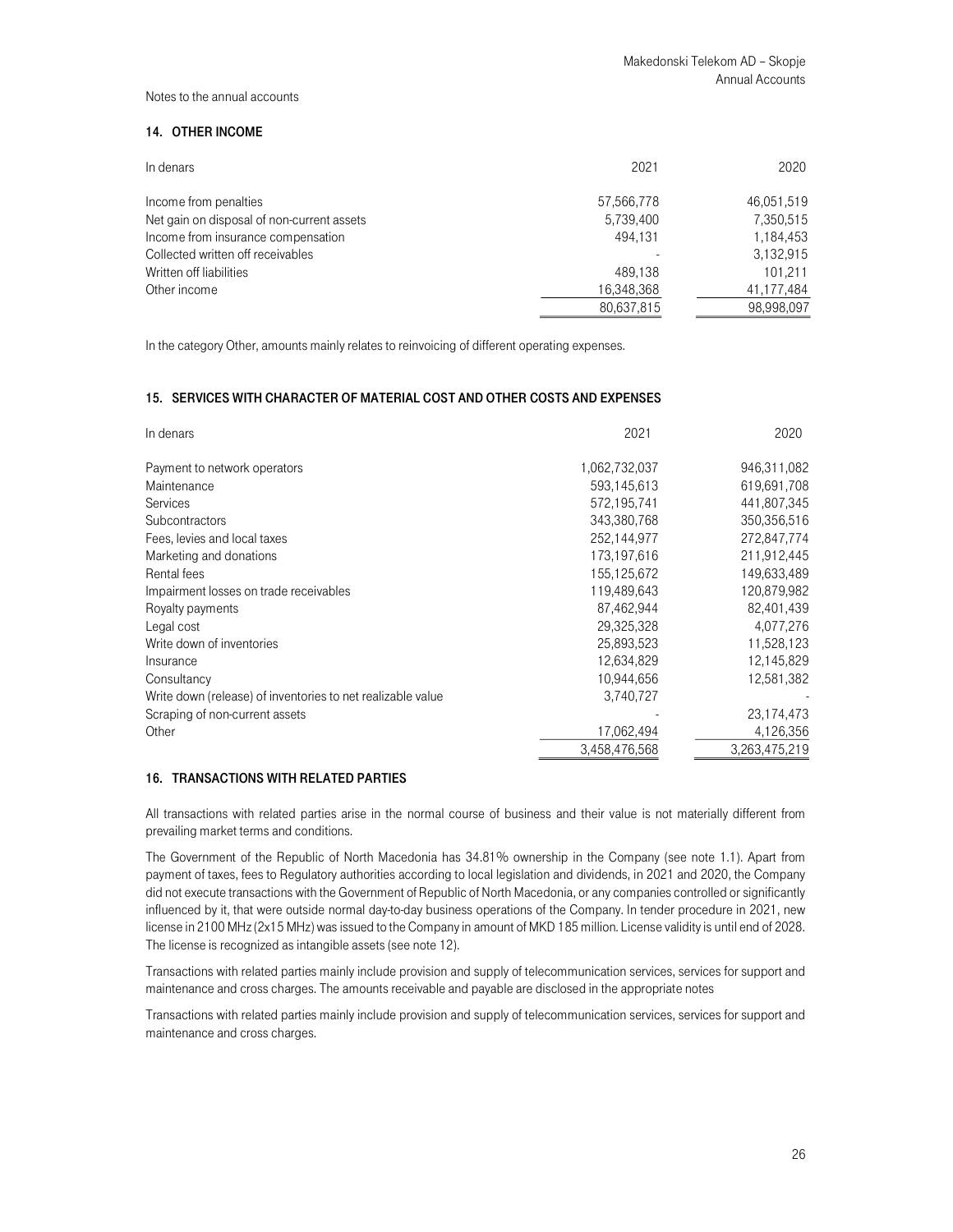The revenues and expenses with the Company's related parties are as follows:

| In denars                                      | 2021        |             | 2020        |             |  |
|------------------------------------------------|-------------|-------------|-------------|-------------|--|
|                                                | Revenues    | Expenses    | Revenues    | Expenses    |  |
| Controlling owner<br>Magyar Telekom Plc        | 124.564     | 16,192,497  | 54.229      | 18,032,045  |  |
| Subsidiaries of the controlling<br>owner       | 9,677,838   | 3,879,084   | 12,434,435  | 3,552,946   |  |
| Ultimate parent company<br>Deutsche Telekom AG | 432.408.820 | 278.876.883 | 334.071.949 | 179,089,228 |  |
| Subsidiaries of the ultimate<br>parent company | 46.099.495  | 37.107.047  | 17.656.846  | 42.362.060  |  |

The receivables and payables with the Company's related parties are as follows:

| In denars                                                                                                                       | 2021        |             | 2020        |             |
|---------------------------------------------------------------------------------------------------------------------------------|-------------|-------------|-------------|-------------|
|                                                                                                                                 | Receivables | Payables    | Receivables | Payables    |
| Controlling owner<br>Magyar Telekom Plc                                                                                         | 5,229,993   | 3,015,479   | 5,451,171   | 11,715,696  |
| Subsidiaries of the controlling owner                                                                                           | 2,233,230   | 961,200     | 8,899,347   | 4,832,902   |
| Ultimate parent company<br>Deutsche Telekom AG                                                                                  | 132,023,549 | 310,194,079 | 130,241,045 | 390,622,883 |
| Subsidiaries of the ultimate parent<br>company                                                                                  | 42,107,636  | 77,517,695  | 34,184,479  | 78,763,172  |
| <b>17. EARNINGS PER SHARE</b>                                                                                                   |             |             |             |             |
| Basic and diluted earnings per share                                                                                            |             |             |             |             |
|                                                                                                                                 |             |             | 2021        | 2020        |
| Basic and diluted earnings per share (in denars)                                                                                |             |             | 19.96       | 20.03       |
| b) Weighted average number of common stocks outstanding as the denominator                                                      |             |             |             |             |
| Weighted average number of common stocks outstanding as the<br>denominator for calculation basic and diluted earnings per share |             |             | 86,254,903  | 86,254,903  |